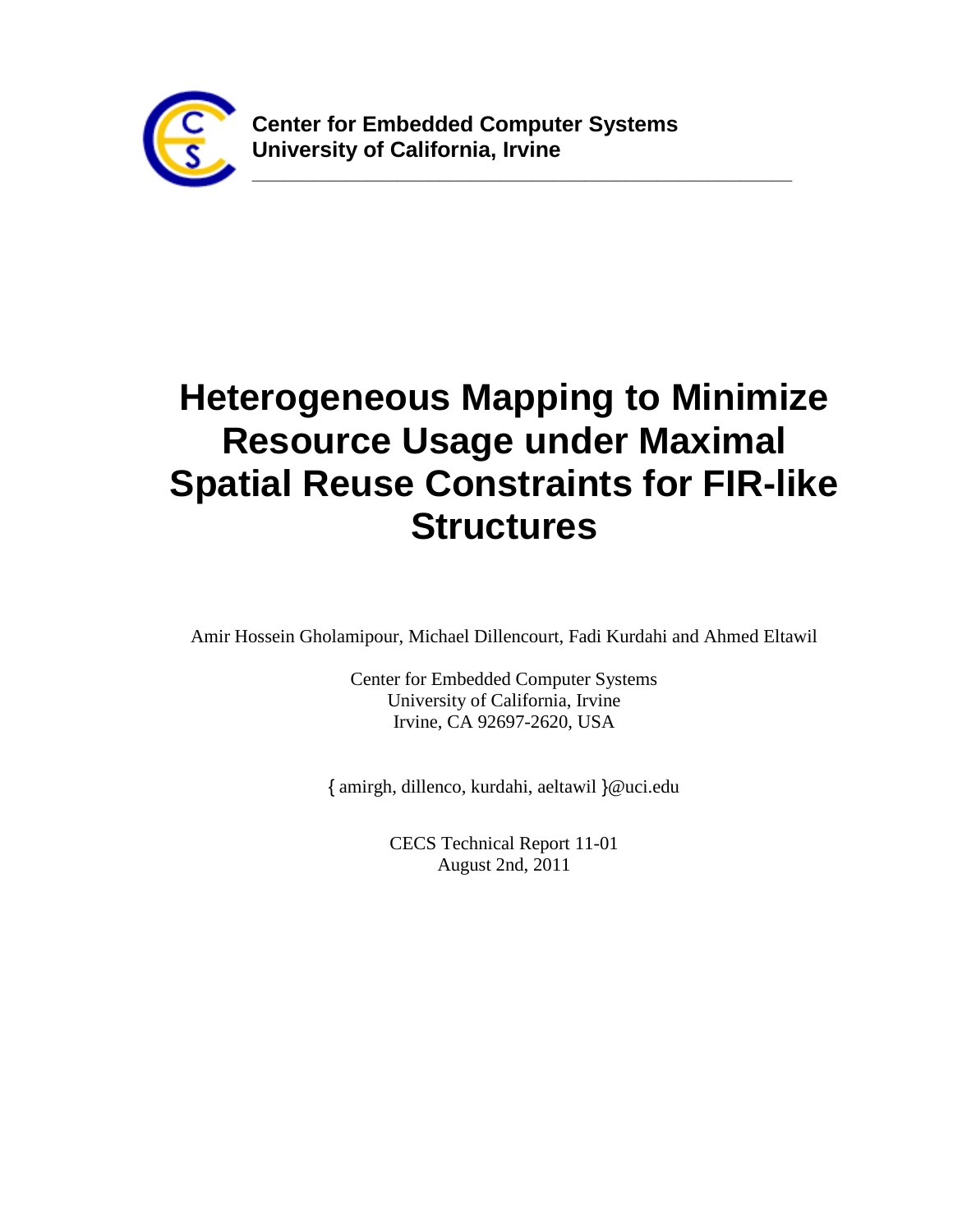### **Abstract**

FIR filters are vastly used in multi-mode systems where the behavior of the system changes based on user inputs or changes in the operational environment. FIR filters used for each mode of operation have different sets of parameters (coefficient sets). Partially reconfigurable FPGA platforms are shown to be viable choices to implement multi-mode filters. Joint optimization of the filters generates filters with common modules to reduce reconfiguration overhead. At physical design level, these common modules should be mapped to physical locations on the chip called Partially Reconfigurable Regions (PRRs). Furthermore depending on the availability of DSP blocks, we can implement some of these modules using DSP blocks. In this work we study the problem of reconfigurable module mapping to minimize the reconfigurable area of the filter while fully exploiting module reuse and available DSP blocks. We show that the decision problem is NPcomplete and propose an ILP formulation and a heuristic to reduce the area. Our experiments show that the quality of the results of our heuristic is within 1% of the optimal result. Furthermore the results show the importance of area minimization to reduce the overall reconfiguration overhead.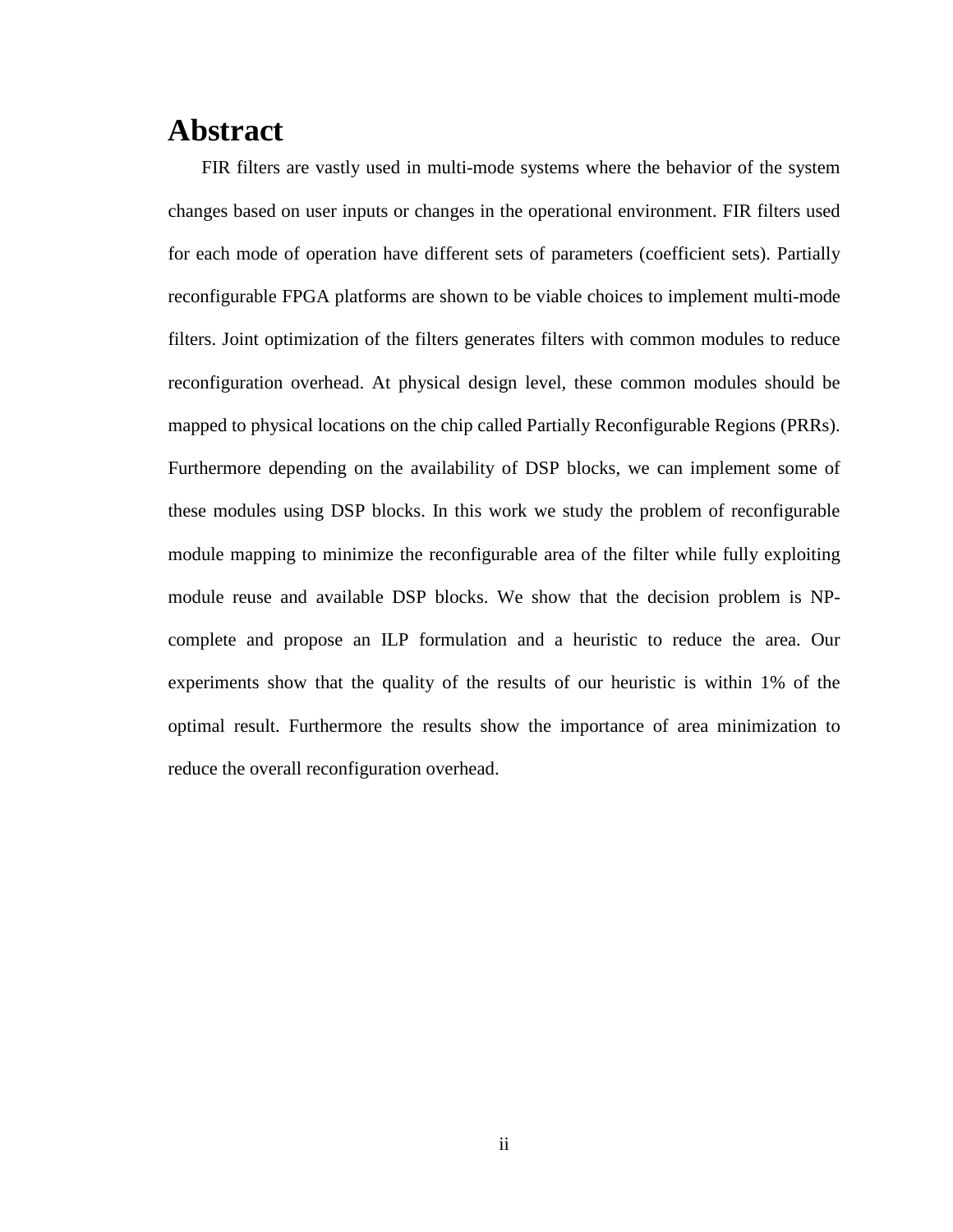# **1 Introduction**

An increasing number of digital systems, from wireless devices to multi-media terminals, are characterized by their multi-mode operation. This refers to the ability of a system to modify its characteristics or behavior based on user inputs or changes in the operational environment. For example, in a WiMax terminal, the characteristics of the MAC and PHY can be changed based on the current status of the wireless channel. In spectrum sensing, the matched-filter used to find idle frequency bands is changing periodically to accommodate the characteristics of the protocols operating in the corresponding band. Finally, in pattern matching applications, the pattern being searched can be modified by changing the dimensions and coefficient values of an image template. Multi-mode systems vastly incorporate Finite Impulse Response (FIR) filters as one of the main components in their design. This is due to FIR filters' inherent stability and linear phase. Therefore, one of the challenges of designing multi-mode systems is to design multi-mode FIR filters where the characteristics of the filter (value and number of coefficients) are changing depending on the mode of operation.

Due to large data rate processing demand of applications incorporating multi-mode filters, software-programmable processors are not viable options to implement a multimode filter. ASICs on the other hand lack the flexibility to conform to varying characteristics of the design. FPGAs provide a third alternative for implementing multimode filters. Their short design cycles and reconfiguarbility give them an advantage over ASICs, their inherent parallelism can be used to support high data rates, and they can be easily customized to support irregular datapaths with variable bit widths. Furthermore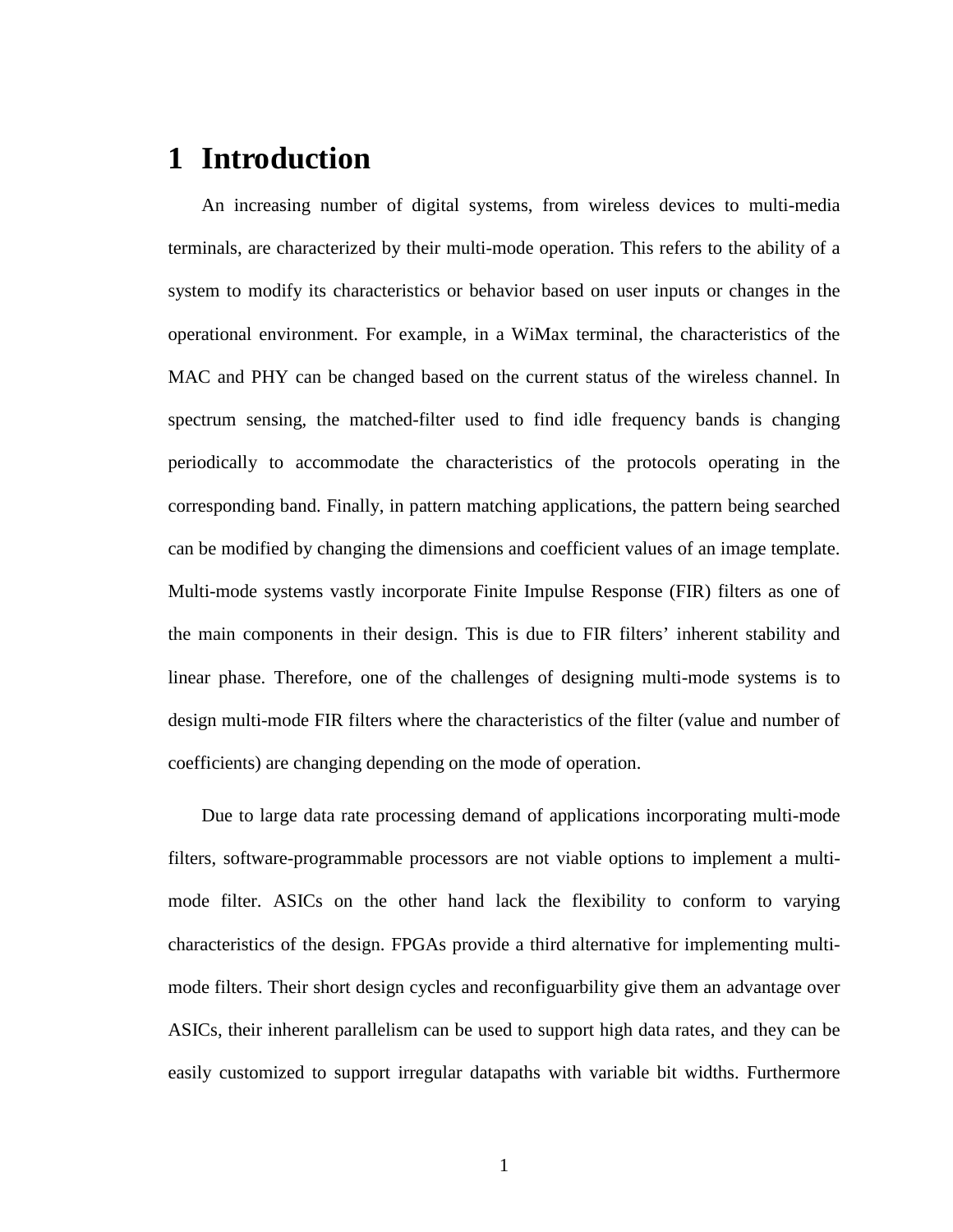support for dynamic partial reconfiguration (DPR) in Xilinx FPGAs also enables the modification of a system's architecture by loading or swapping logic blocks in userdefined reconfigurable regions while the FPGA device is operational. The structure of an *n*-tap FIR filter consists of *n* coefficients and is shown in [Figure 1.](#page-3-0) The  $Z^1$  boxes represent delay elements.



**Figure 1. Direct-form structure of an n-tap FIR filter**

<span id="page-3-0"></span>The filter structure shown in [Figure 1](#page-3-0) can be optimized based on the value of the coefficients. However since the reconfiguration overhead is non-negligible, in our previous work in [\[23\]](#page-45-0) we proposed to split the filter structure in two sections: A section which is *static* across all filters and a *reconfigurable* section which is optimized for each coefficient set. To identify the two sections, we split the filter at an arbitrary level of structure as shown in [Figure 1.](#page-3-0) Level  $0$  ( $L_0$ ) is to split the structure after the multiplier block of the filter. Each additional level contains one level of resources (adders of the adder tree). With this approach we can manage the reconfiguration overhead by choosing the level at which we split the structure.

To reduce the size and reconfiguration overhead of a filter we need to optimize the reconfigurable section of each filter. In [\[23\],](#page-45-0) we introduced **Joint Filter Design (JFD)** problem which is the problem of designing a reconfigurable filter structure for a given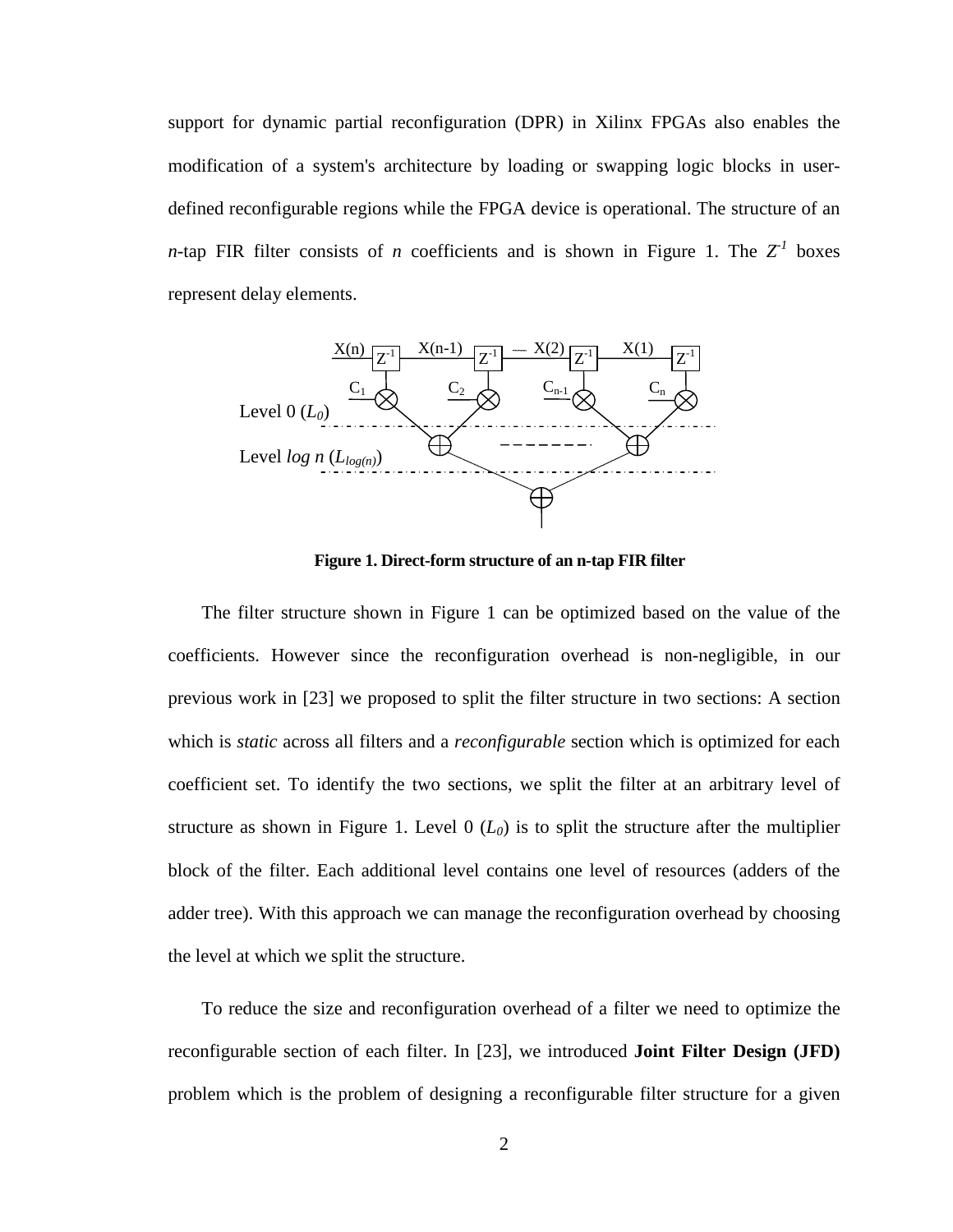sequence of filters. We proposed to jointly optimize the filter structures to reduce reconfiguration overhead. The idea is to exploit similarity of the filters characteristics, to design modules that are shared across the filters in the sequence of reconfiguration. However while increasing the number of shared modules across designs could potentially reduce reconfiguration overhead, the end result is widely dependent on the efficiency of physical design of the filter.

In this work we follow Module-based partial reconfiguration scheme introduced in [\[1\]](#page-43-0) and [\[2\].](#page-43-1) In this scheme the modules of the design are categorized as *static* modules and *reconfigurable* modules. Our description of static and reconfigurable sections of a filter fits this definition. Static modules are not reconfigured during the run-time of the system while reconfigurable modules are reconfigured at run-time. As we will explain later in this work following partial reconfiguration design flow mandates identifying sets of reconfigurable blocks that should be mapped to the same physical region on the chip. This *mapping* as part of the design process has non-negligible impact on area and reconfiguration overhead of the design. To overcome the limitations of the physical design level, in this work we propose an additional step called *mapping*. This step precedes floorplanning in the design flow. We formally define mapping problem and theoretically analyze it. We subsequently propose solutions to this problem. The rest of this paper is as follows: Section [2](#page-5-0) briefly explains partial reconfiguration design flow and the limitations it imposes on the design and design flow. Section [3](#page-8-0) explains the related work. Section [4](#page-10-0) defines PRM2PRR mapping and theoretically analyzes it. We furthermore propose solutions to PRM2PRR mapping problem in this section. Section [5](#page-18-0) studies the problem of partial filter implementation using DSP blocks embedded on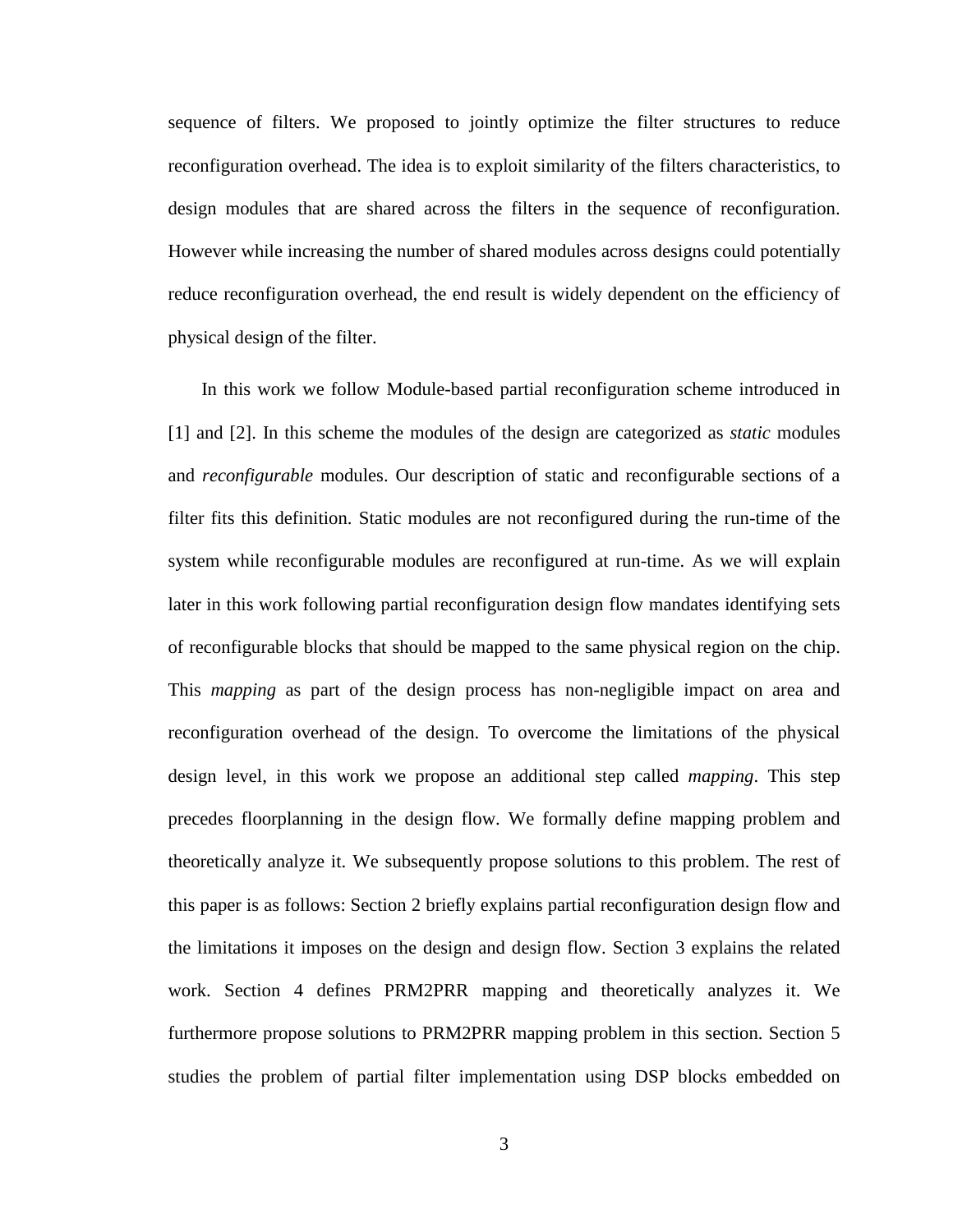FPGAs. In this section after motivating and defining a problem we theoretically analyze the problem and propose a solution to it. Finally in Section [6](#page-30-0) we present the result of our experiments and then we conclude.

## <span id="page-5-0"></span>**2 Partial Reconfiguration Design Flow**

There are two approaches to partial reconfiguration. These two approaches in Xilinx terminology are "Difference-based" and "Module-based" partial reconfiguration. Difference-based partial reconfiguration is meant to be used for making small changes in the logic implemented on the FPGA. This is mainly done using FPGA editor where a designer can change the logic function implemented using LUTs. Subsequently a partial bit-stream is generated to reconfigure that portion of the design. Using this approach we can slightly change the circuit implemented on the FPGA, however for most of practical applications this remains unrealistically limited. In module-based partial reconfiguration on the other hand, as the name suggests, reconfiguration is implemented at module-level. This means that the whole modules are replaced by other modules while reconfiguring the design. Using Xilinx FPGAs the rest of the system that is not being reconfigured continues execution during reconfiguration. As mentioned in [\[2\]](#page-43-1) there are 7 phases involved in designing and implementing a partially reconfigurable circuit on FPGA. The first two phases are directly related to the focus of this work while the rest are mostly implementation related and specific to toolsets, therefore we do not discuss those phases. Interested readers can refer to [\[2\]](#page-43-1) for more details on partial reconfiguration implementation.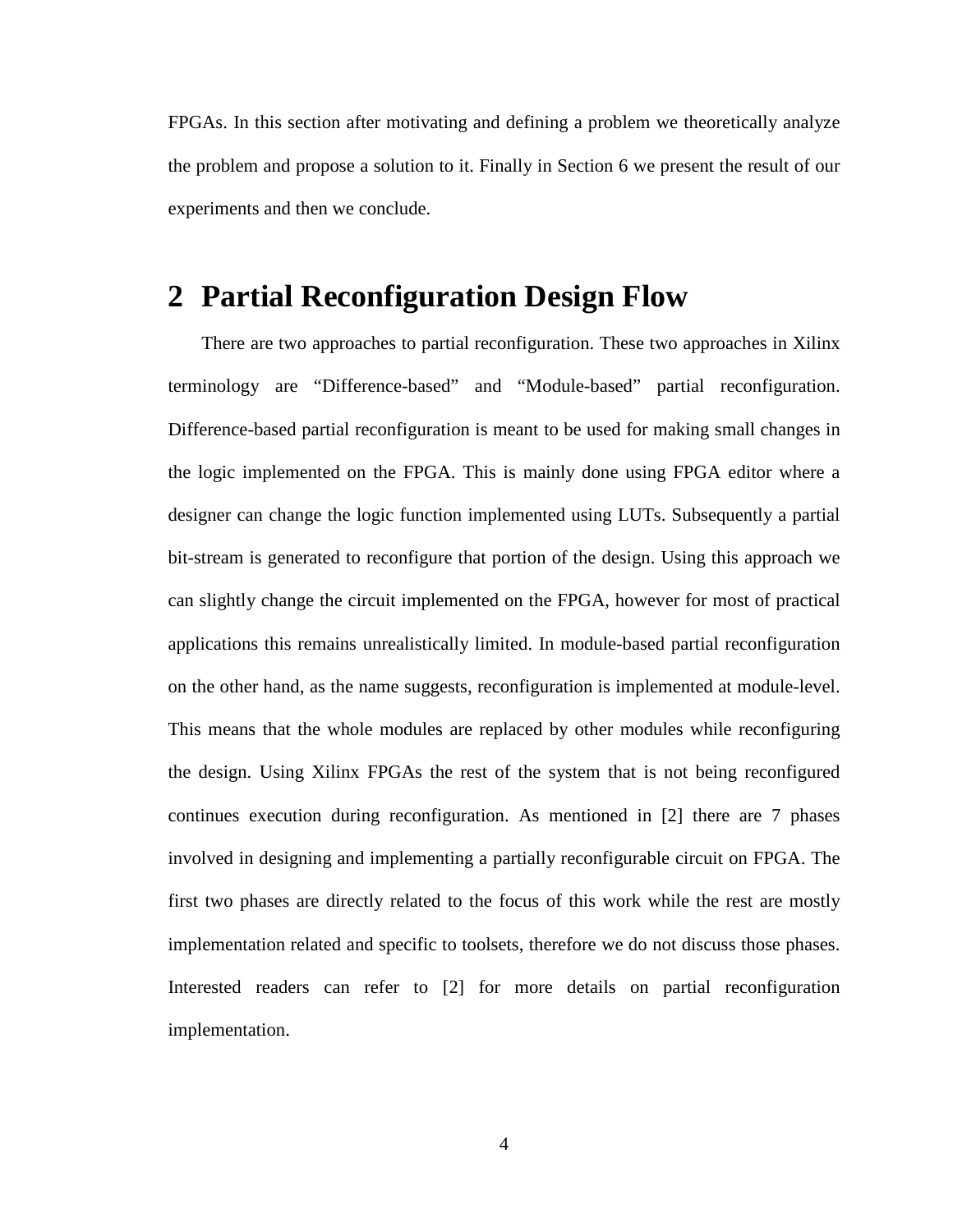#### *2.1 Planning and Synthesis*

The designer begins by identifying the opportunity to deploy dynamic reconfiguration. He/she partitions the design into a static subset and one or more dynamic (reconfigurable) subsets. As mentioned earlier in this section, the static modules in the design remain the same during the course of reconfiguration while the reconfigurable modules are being reconfigured. In this methodology, the term **Partially Reconfigurable Region (PRR)** is used to describe the area of the FPGA that will be reserved for implementing a dynamically reconfigurable module. The term **Partially Reconfigurable Module (PRM)** is used to describe the implementation of a single dynamic module that will be mapped into a PRR. Each task in the subset will be implemented as a partially reconfigurable module (PRM) that will be swapped in and out of its corresponding PRR at run-time. The designer should furthermore establish the nature of communication between modules. The interconnection among reconfigurable modules and between reconfigurable modules and static modules is possible through specific connections called "Bus Macros". The designer should organize the HDL source files for reconfigurable and static modules in a pre-determined file structure. The details on how to organize the HDL source files are explained in [\[2\]](#page-43-1) and thus is omitted from this thesis.

### *2.2 Mapping and Budgeting*

The goal of the mapping and budgeting phase is to determine the size and location of the PRRs and to lock down the placement of the bus macros. This is done by determining the PRMs for each design that are "mapped" to PRRs. PRMs that are mapped to the same PRR do not coexist at the same time on the chip i.e they replace each other in the course of reconfiguration. The PRRs in a design are restricted according to the PRMs that are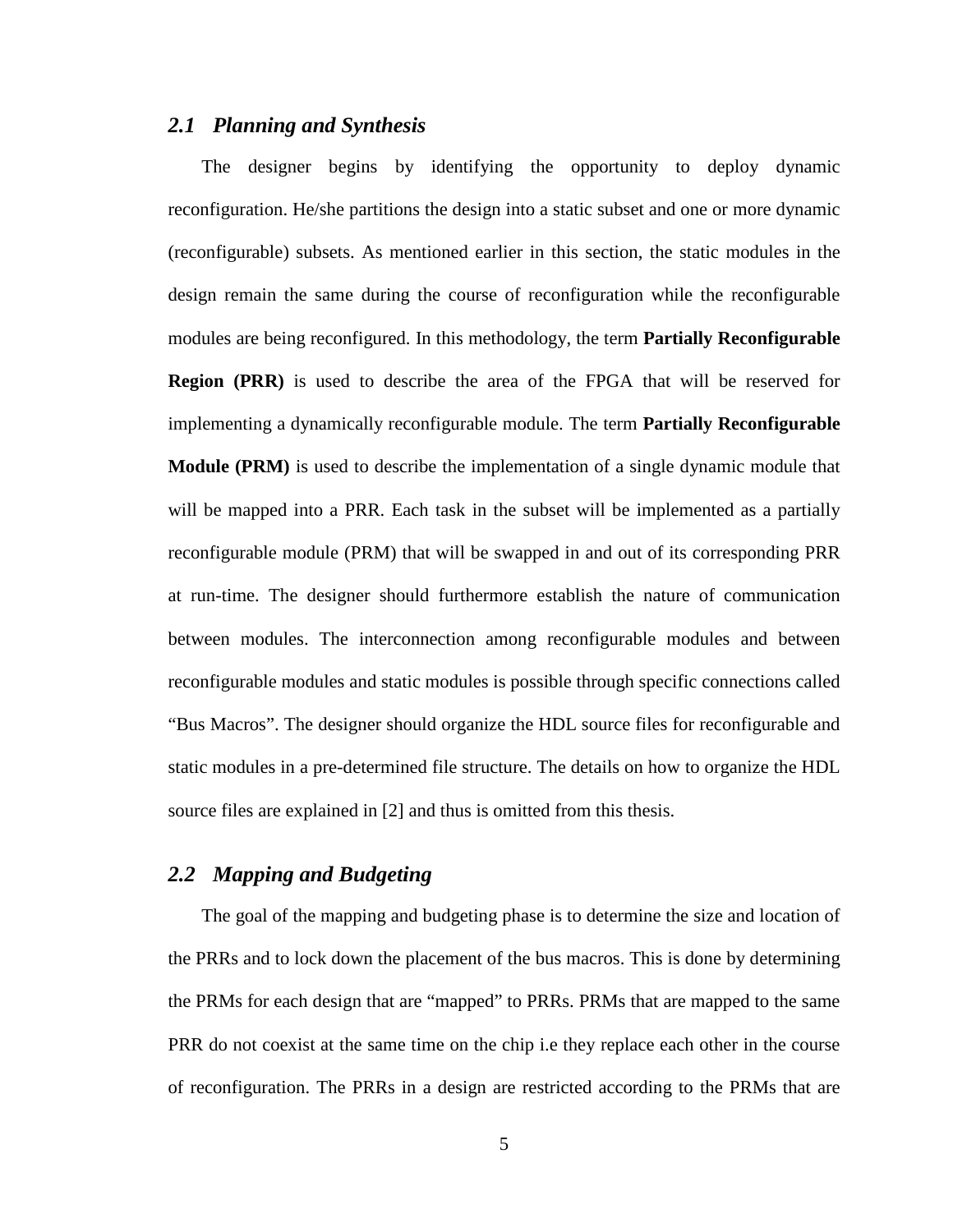mapped to them. The interface of the PRRs should be so that it represents the interface of all the PRMs that are mapped to it. Furthermore the area and shape of PRRs should embody all the PRMs that are mapped to it. This means that a PRR is at least as large as the largest PRM mapped to it. The most important design factors which are power, performance, area and reconfiguration overhead are directly affected by the quality of mapping phase. The impact of mapping on the area of a design is shown through an example later in this chapter. Mapping phase also directly and indirectly affects power consumption of the system. This is because static power consumption is directly related to the area of the design. A smaller design consumes lower static power. Also as it was shown in prior research publications as two examples in [\[12\]](#page-44-0) and [\[5\],](#page-43-2) that partial reconfiguration incurs non-negligible power consumption overhead. Thus reducing the amount of reconfiguration also affects total power consumption of the system. The impact of mapping on performance is also two-folds. On one hand it affects the reconfiguration overhead which defines the speed at which we can reconfigure one design to implement the next. On the other hand it affects the clock speed and timing within individual designs. Prior work in this area has shown the impact of mapping on wire-length which is directly related to clock speed. For example in [\[4\]](#page-43-3) and [\[11\]](#page-44-1) the authors studied multiple possible mapping (the authors use the term "matching". In this subsection we use "mapping" and "matching" interchangeably) across PRMs in two different designs and showed that different matching sets results in varied timing across individual designs. As well they showed that a proper matching effectively reduces reconfiguration overhead across designs. In [\[11\]](#page-44-1) the authors proposed a simulated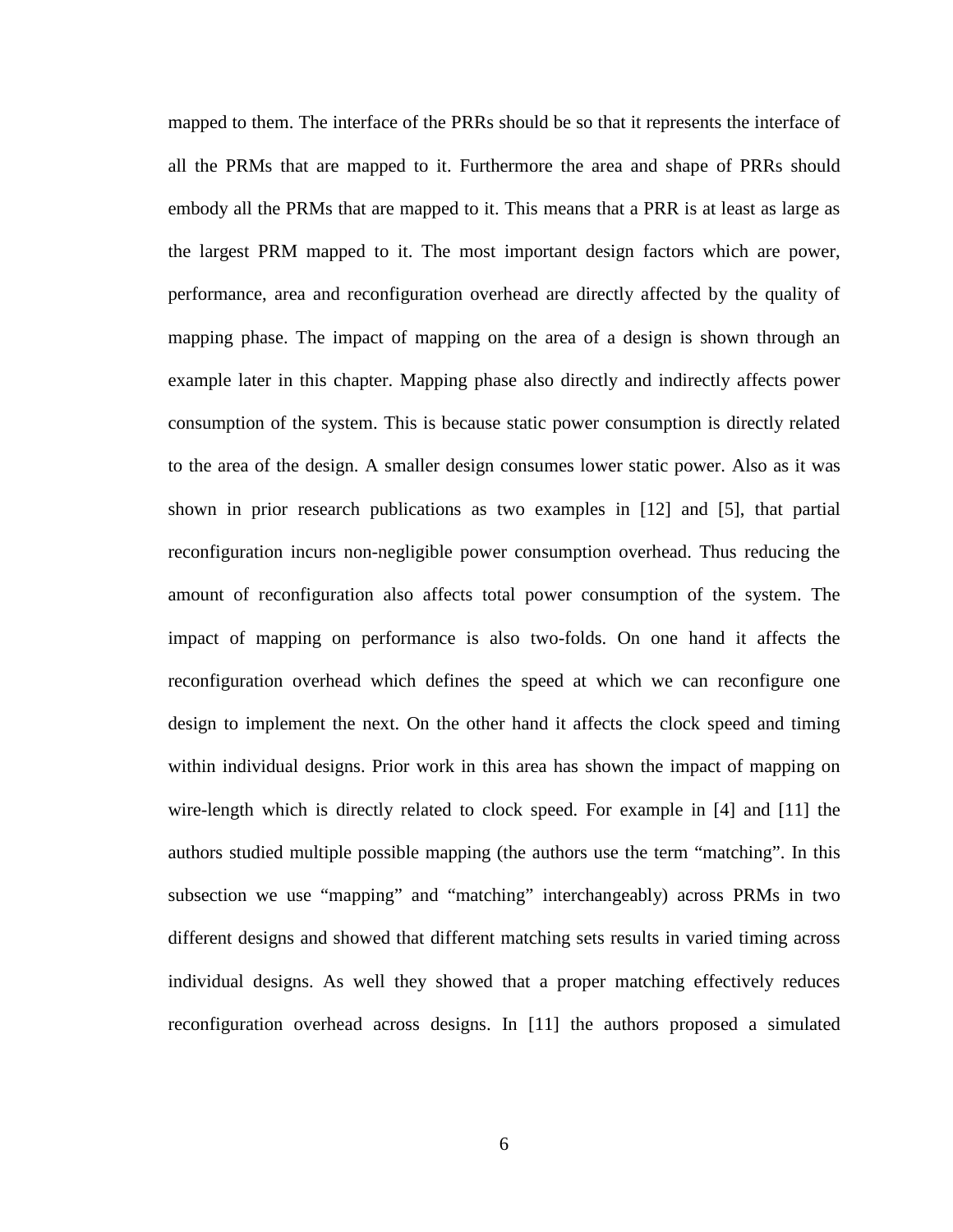annealing move to change the matching across possible floorplan solutions to find the best matching while floorplanning the designs.

In this work after reviewing the related work in Section [3,](#page-8-0) in Section [4](#page-10-0) we study PRM2PRR mapping problem and theoretically analyze the complexity of the problem. We will show that mapping is an NP-hard problem. Therefore we propose an ILP-based exact solution to the problem as well as a heuristic to give an acceptable solution in polynomial time.

### <span id="page-8-0"></span>**3 Related Work**

Placement-aware partial reconfiguration is not a new subject of study. In early works on partial reconfiguration in [\[5\]](#page-43-2) the authors proposed to match two successive circuit configurations to locate the common components between them. They proposed a weighted bipartite graph representation of the two configurations and run matching to determine the common components. At floorplan level the authors in [\[4\]](#page-43-3) and [\[11\]](#page-44-1) studied the effect of component reuse on the quality of physical design for reconfigurable design implementation. In specific they studied the problem of matching to match common components across designs in the sequence of reconfiguration. As an example, assume that design 1 has 4 multipliers while design 2 which will be reconfigured after design 1 has 5 multipliers. The authors in [\[4\]](#page-43-3) and [\[11\]](#page-44-1) showed that, the decision to choose which multipliers to match affects the wire-length for the individual designs which in turn affects the clock speed at which the designs are running. Furthermore, the result of their study shows that to avoid routing congestion it may be beneficial to place a shared module at another location on FPGA which incurs extra reconfiguration overhead. The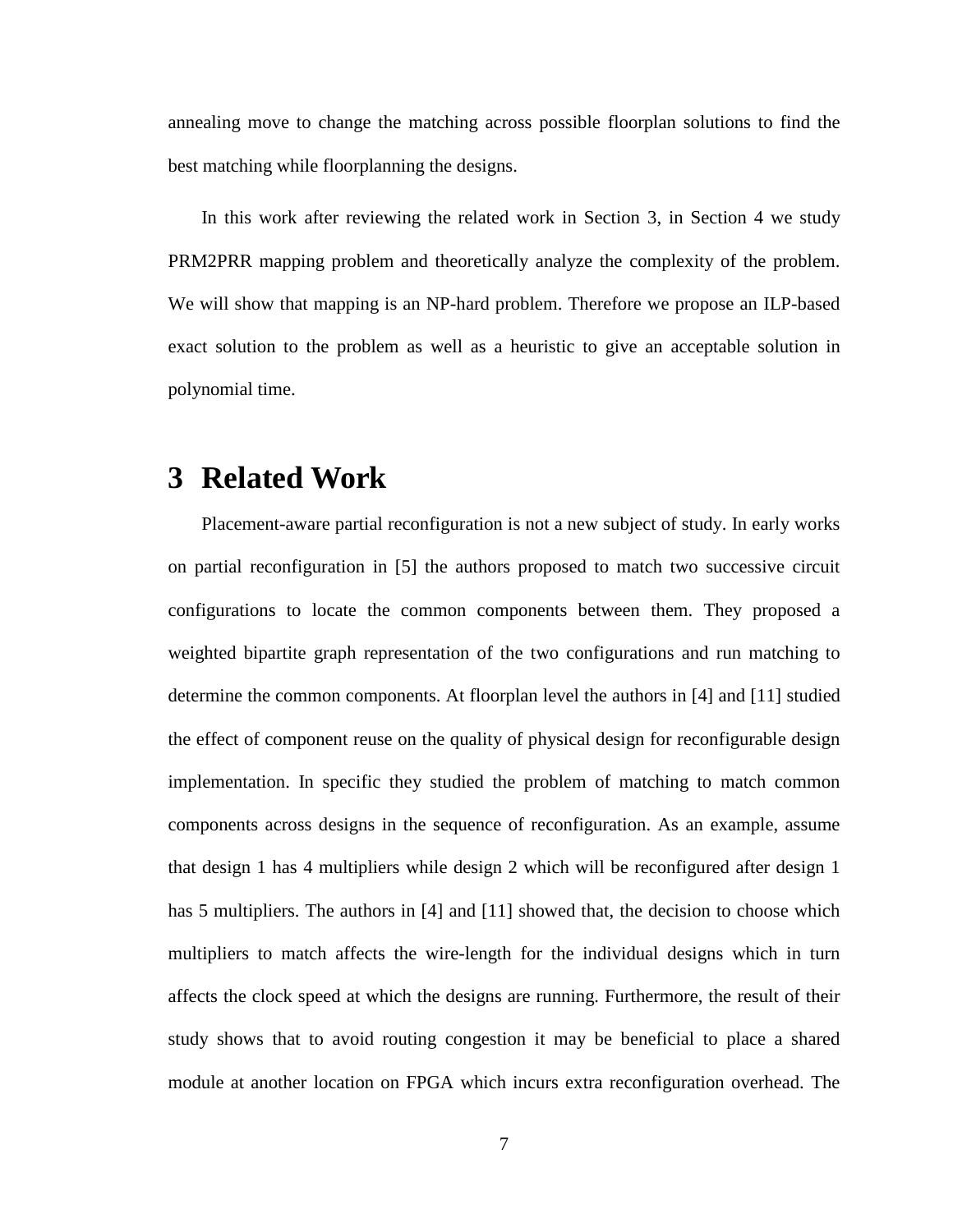model of reconfiguration in their work can be best described by *difference-based partial reconfiguration* which incurs different constraints than that of module-based partial reconfiguration flow. To find an efficient placement, they proposed specific moves in their simulated annealing-based floorplanner to modify the mapping of shared modules. In [\[13\]](#page-44-2) the authors proposed a unified communication infrastructure for several PRMs in a system to communicate. The sizes of PRRs were assumed to be fixed and the authors proposed a simulated annealing-based solution to map PRMs to PRRs to exploit reuse. The platform introduced in this work is close to the platform that is naturally created in our joint-filter design approach. Therefore this work is close to what we are proposing. However this work greatly lacks formal theoretical study of the problem which brings up opportunities to study other optimization problems that will be discussed in mapping. Other works including [\[14\]](#page-44-3) and [\[15\]](#page-44-4) studied reconfiguration speedup using module relocation on the FPGA. Relocation makes it possible to use the bitstream on a section of FPGA to configure another section of the FPGA. While this is much faster than transferring the bitstream from off-chip memory it still needs to read configuration bitstream from one location on the chip and modify and write the bitstream on another location.

Compared to the previous work in this area, we are introducing a problem that is necessary to solve as part of partial reconfiguration design flow. However because of the characteristic of filter design problem that we are proposing in this thesis, the problem to solve is simpler than the general case. In general mapping, one should consider the interface of the PRMs while mapping them to PRRs. This is usually assumed to be the designer's job to make PRMs that have similar interfaces and map them to PRRs. In the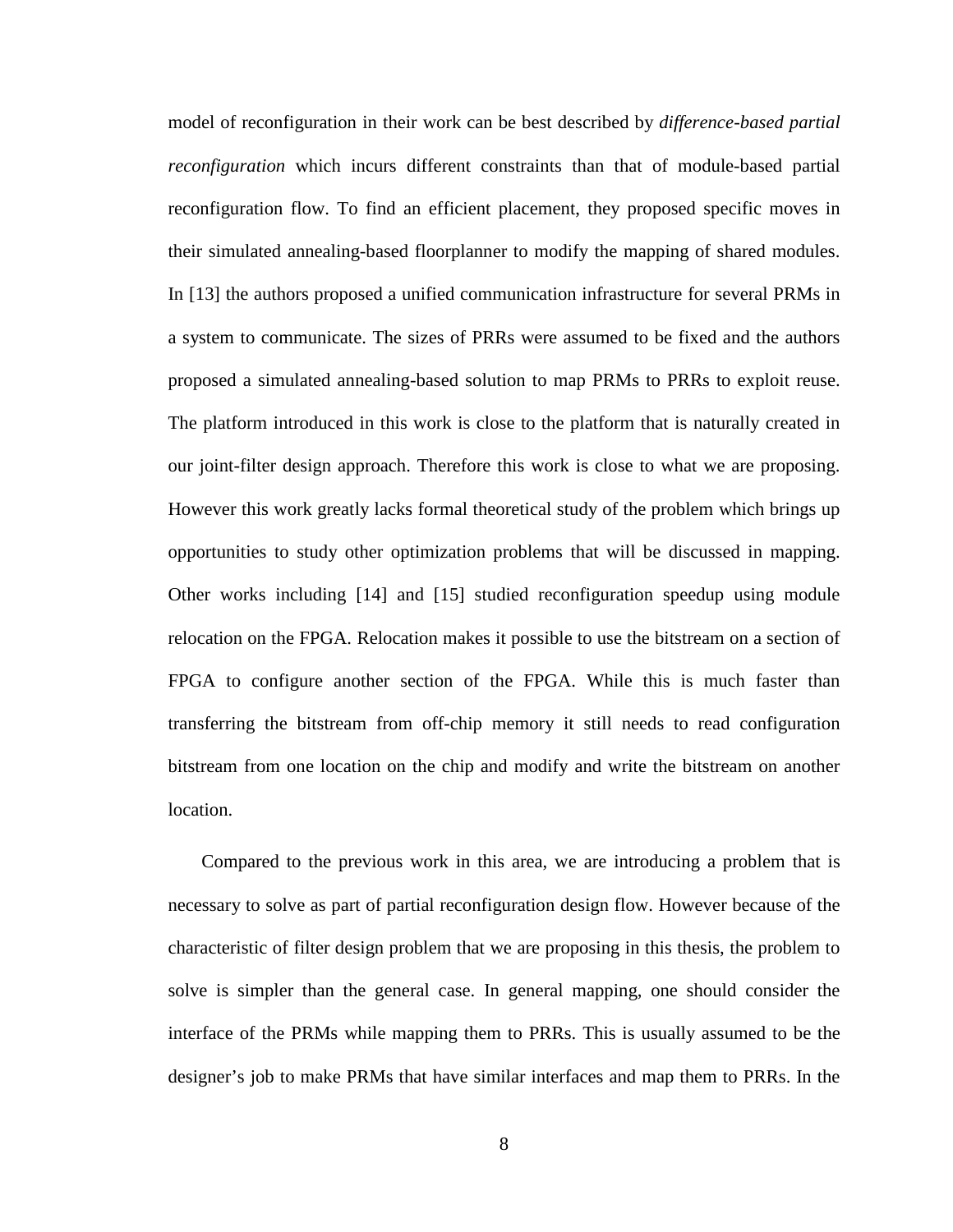case of filter design problem, the interfaces of PRMs are indeed the same. However to propose an automated solution to solve mapping for all designs, the tool should be able to create a unified interface across PRMs that are mapped to the same PRR. While this is somewhat challenging, the main challenge comes from the fact that wire-length cannot be ignored in mapping anymore. In our approach proposed here, since the interconnection among Static modules and all the PRMs is the same, the problem with wire-length is not significant. Thus we propose our solution just to optimize the area of the PRRs or to optimize total reconfiguration overhead. As we will explain, just considering these two factors the problem is already intractable. Therefore adding wire-length just increases the complexity of the problem which should be studied as part of the future work to this thesis.

# <span id="page-10-0"></span>**4 PRM2PRR Mapping**

As mentioned in Section [2](#page-5-0) we need to identify a mapping of PRMs to PRRs before floorplanning, placement and routing of the designs. The example shown in [Figure 2](#page-11-0) clarifies the impact of mapping on area of reconfiguring designs. In [Figure 2.](#page-11-0)a and [Figure](#page-11-0)  [2.](#page-11-0)b the floorplanning for individual designs  $D_1$  and  $D_2$  is shown. The modules shown in the figure represent PRMs for designs  $D_1$  and  $D_2$ .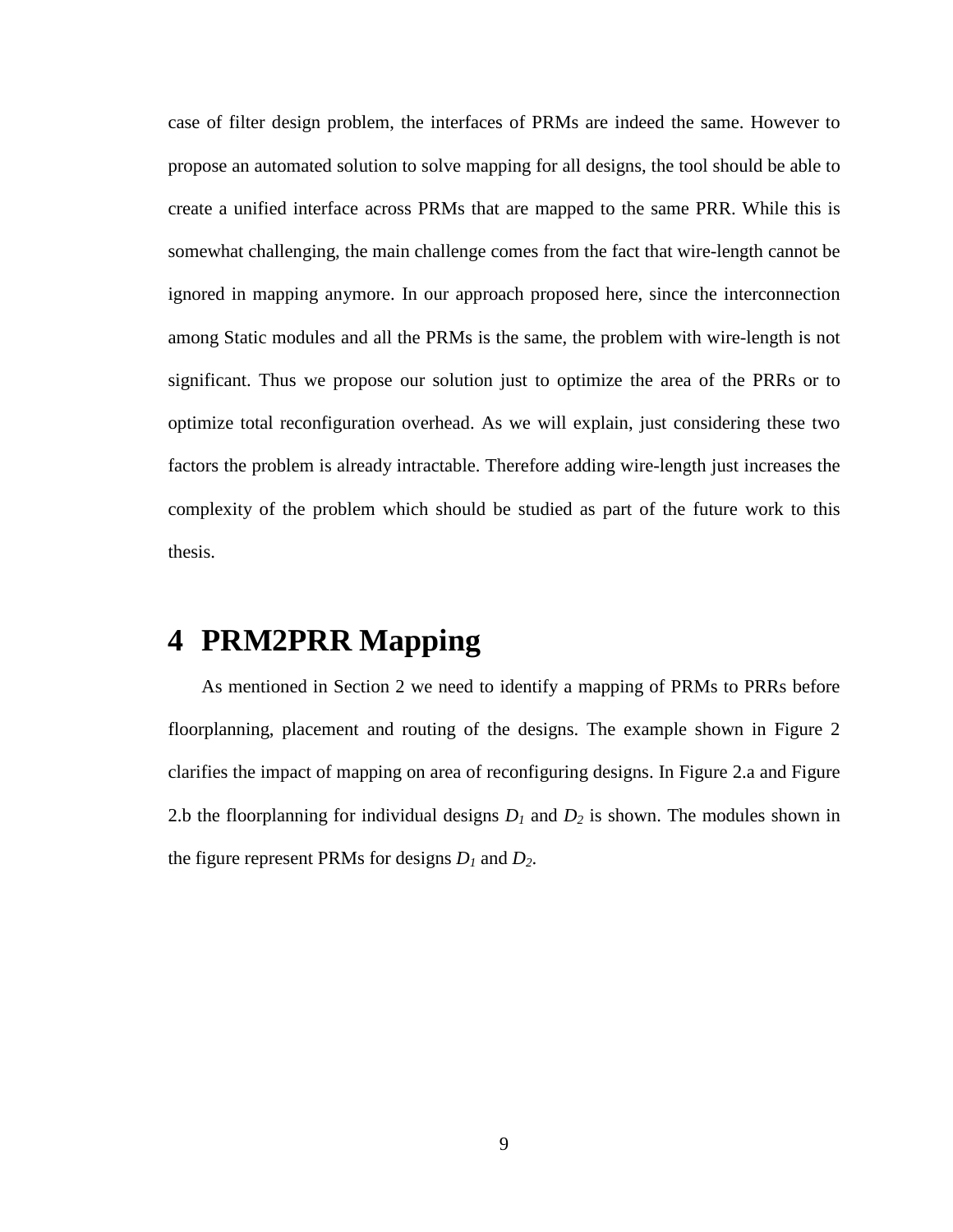

<span id="page-11-0"></span>**Figure 2. Block mapping for a partially reconfigurable system and its impact on area** 

In [Figure 2.](#page-11-0)c PRMs  $C_{12}$  of design  $D_1$  and  $C_{21}$  of design  $D_2$  are mapped to PRR  $C_2$ . As well PRMs  $C_{11}$  and  $C_{22}$  are mapped to PRR  $C_1$ . For the reconfigurable system shown in [Figure 2.](#page-11-0)c the total area of the design are equal to the cumulative area of *C1* and *C2*. However by mapping PRMs *C12* and *C22* to the same PRR *C3* in [Figure 2.](#page-11-0)d and PRMs *C11* and  $C_{21}$  to PRR  $C_4$ , we could reduce the area to the cumulative area of  $C_3$  and  $C_4$ . From [Figure 2](#page-11-0) it is clear that Mapping 2 (in [Figure 2.](#page-11-0)d) results in smaller area than Mapping 1 (in [Figure 2.](#page-11-0)c), furthermore as the reconfiguration overhead is equal to the total area that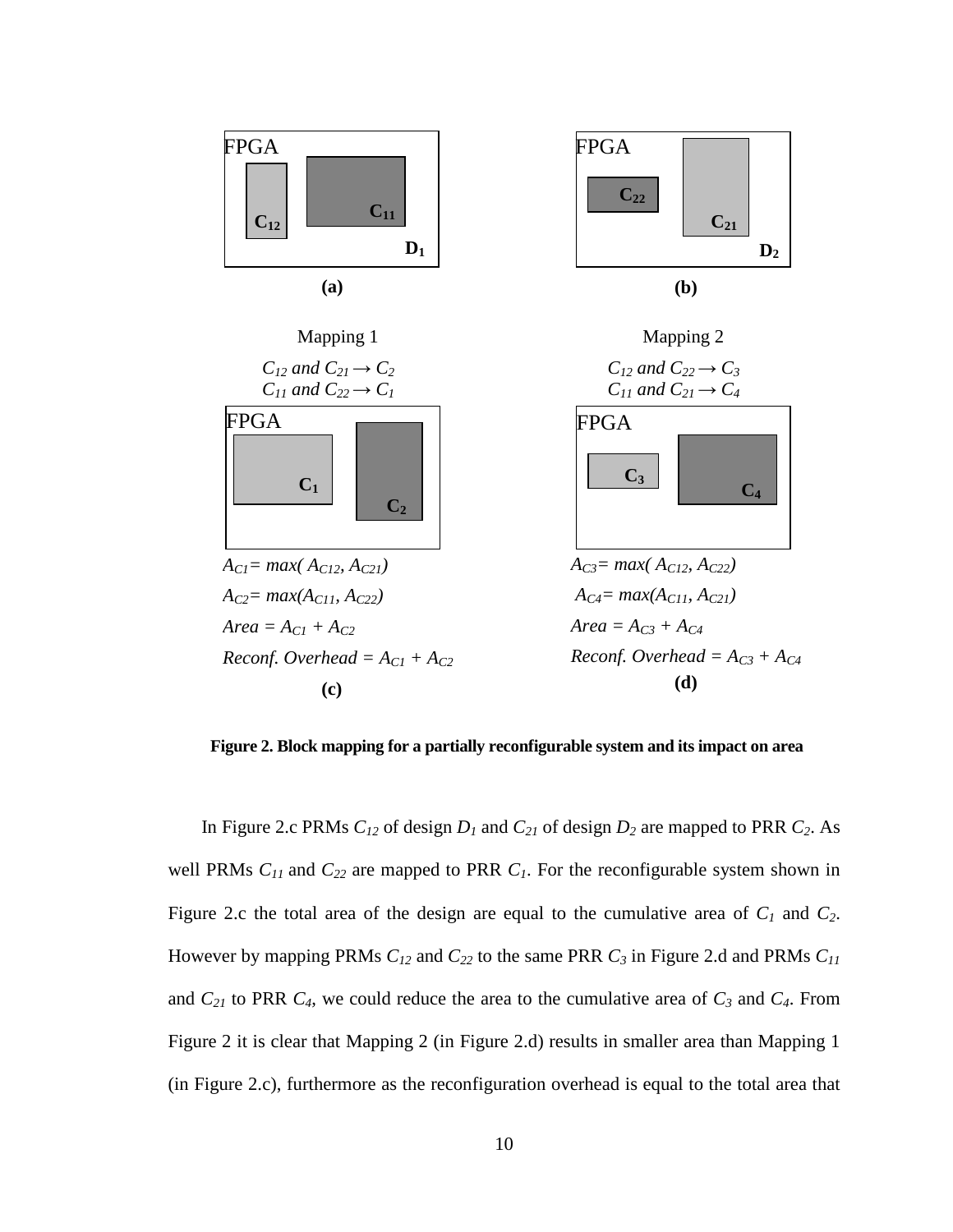is being reconfigured, by reducing the area we are also indirectly reducing the reconfiguration overhead.

Mapping phase can also directly affect reconfiguration overhead. [Figure 3](#page-12-0) shows the physical layout of a filter structure on an FPGA chip. It also shows the reconfigurable and static sections of a reconfigurable filter. As shown the reconfigurable modules and the static module are connected through "bus macros" as described in Section [2.](#page-5-0)



**Figure 3. Reconfigurable filter implementation on FPGA**

<span id="page-12-0"></span>*PRM<sub>n,1</sub>, PRM<sub>n,2</sub>, ..., PRM<sub>n,k</sub>* in [Figure 3,](#page-12-0) are modules that are generated for filters  $F_1$ , *F2, …, Fk* as the result of applying JFD. We can further assume that some of these PRMs e.g  $PRM_{n,i}$  and  $PRM_{n,i+1}$  are the same i.e they are shared across filters  $F_i$  and  $F_{i+1}$ . In this example all these modules are mapped to the same *PRRn*. The area of *PRRn* should be at least as large as the largest PRM assigned to it. On the other hand, we can only avoid reconfiguring common modules across filter designs, if they are mapped to the same PRR. As an example we can only avoid reconfiguring  $PRM_{n,i}$  while reconfiguring from  $F_i$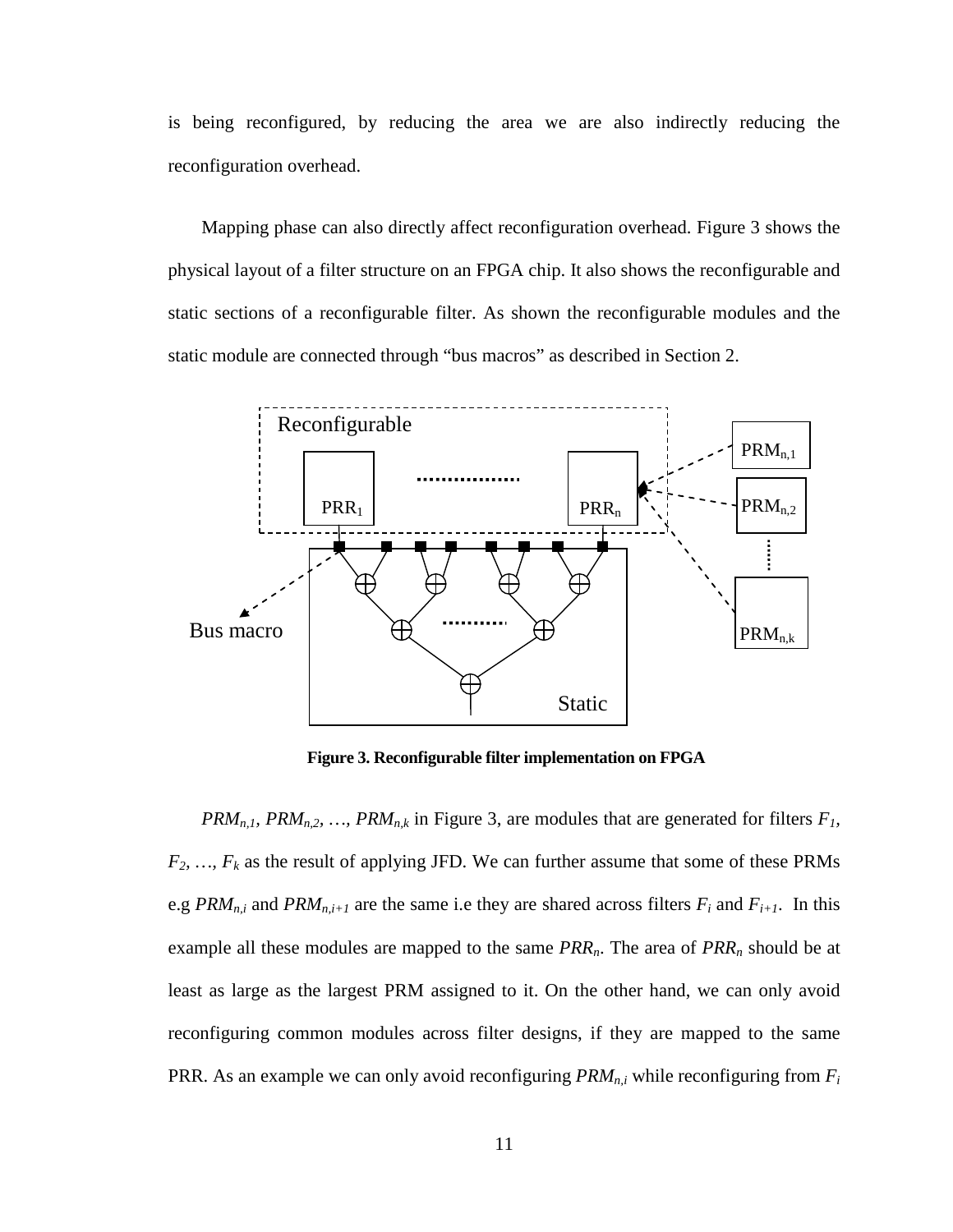to  $F_{i+1}$  when both  $PRM_{n,i}$  and  $PRM_{n,i+1}$  are mapped to the same  $PRR_n$ . Mapping shared PRMs to different PRRs, results in additional reconfiguration overhead while the area of the filter may stay the same. Thus it is important to augment the JFD approach with an efficient mapping to exploit the opportunity of having shared modules across designs. Mapping phase in the design process can be optimized for different objectives, including minimizing area, minimizing reconfiguration overhead, etc.

**The objective of PRM2PRR mapping** in this thesis is to minimize total area of the design under the constraint that all the shared modules should be mapped to the same PRR to reduce reconfiguration overhead. To solve the mapping problem, we model the PRMs of each filter design and the PRRs as shown in [Figure 4.](#page-14-0) In [Figure 4,](#page-14-0) the PRMs of each of the filters  $F_1$ ,  $F_2$ ,  $F_3$  and  $F_4$  are laid out vertically i.e  $P_1$ ,  $P_2$ ,  $P_3$  and  $P_4$  belong to filter  $F_1$ , etc. The PRMs that are connected across different columns are the ones that are shared across two or more designs. There are two numbers associated with each PRM as shown in [Figure 4.](#page-14-0) The number shown on top is the area of the PRM and the number shown at the bottom determines the number of filter taps implemented in this PRM. As an example, size of  $P<sub>1</sub>$  is 45 (slices) and it implements 15 taps of filter  $F<sub>1</sub>$ . For filters with less number of PRMs (e.g  $F_2$ ) we insert PRMs of size 0 (PRM  $P_{11}$ ). We map all the PRMs on the same row to one PRR. Therefore the PRMs that are shared among multiple designs are not mapped to the same PRR if they are not placed on the same row.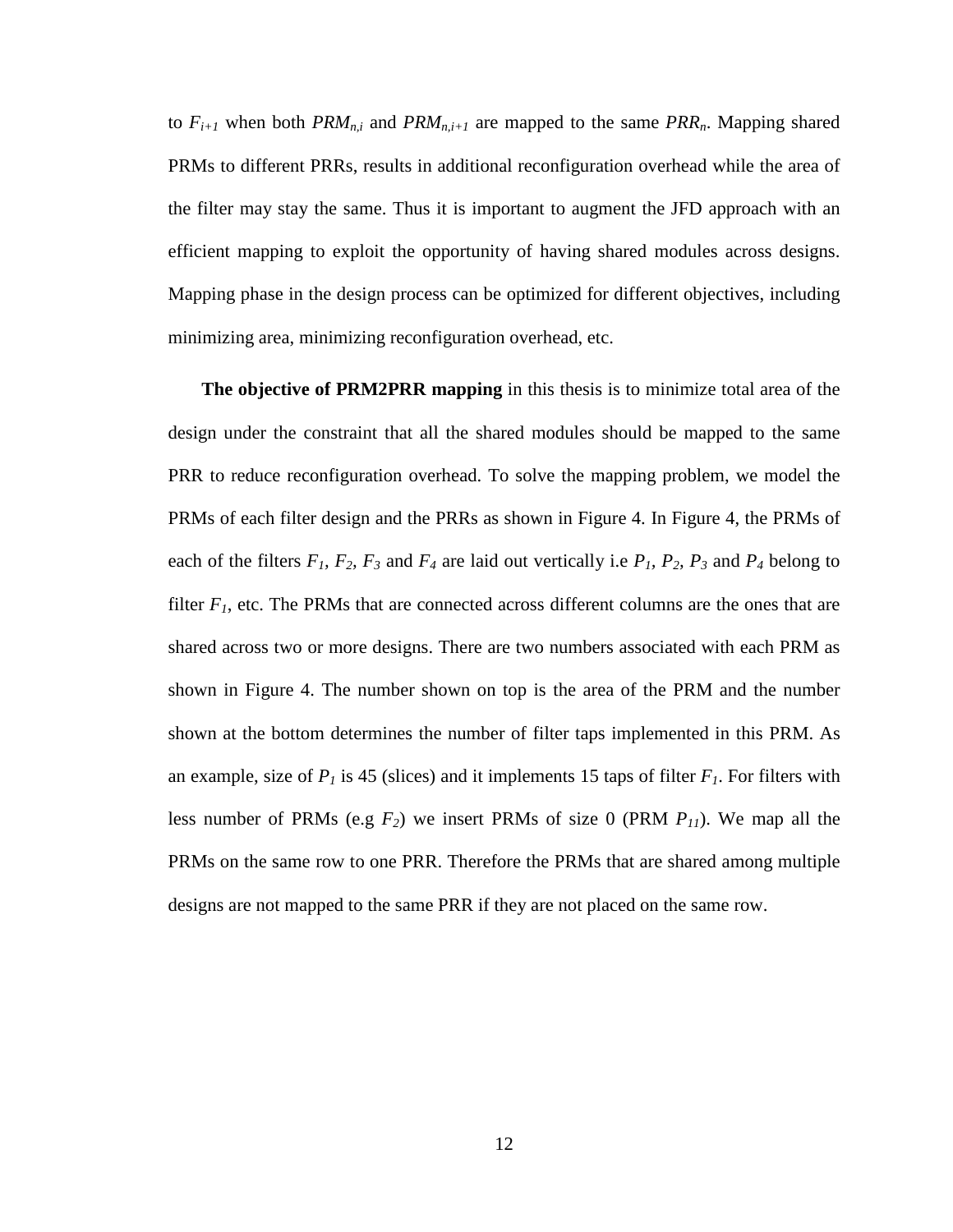

**Figure 4. Mapping clusters (PRMs) to PRRs**

<span id="page-14-0"></span>**Theorem 1:** Lower bound for implementation area is achieved by sorting the PRMs of each design based on their sizes (see [Figure 5\)](#page-15-0).

**Proof:** We prove Theorem 1 by way of contradiction. We assume that there is a mapping which results in area smaller than what is proposed in Theorem 1 and shown in [Figure 5.](#page-15-0) Without loss of generality we assume that the areas of PRMs of each filter are distinct. We assume that by placing the PRMs based on Theorem 1, the area of *PRR<sub>1</sub>* is equal to PRM *P1*, the area for *PRR2* is equal to PRM *P2*, etc. We assume there are a total of *m* PRRs. We define  $A_{P_1}$  to be the area for PRM  $P_1$ . We can safely assume that  $A_{P_1} > A_{P_2}$  $\cdots$  >  $A_{P_m}$ . For mapping  $M_1$ , the area cost of mapping is equal to  $M_1 = A_{P_1} + A_{P_2} + \cdots$  $A_{P_m}$ . We assume that there is another mapping  $M_2$  with total area smaller than  $M_1$ . Since the area of PRMs are distinct we can conclude that in  $M_2$  the set of PRMs  $P_1$ ,  $P_2$ , ...,  $P_m$ are mapped to *k* different PRRs where  $k < m$ . Thus two PRMs,  $P_x$  and  $P_y$  ( $x < y$ ) are mapped to the same PRR (pigeonhole principle). In mapping  $M_1$ , there is another PRM  $P_t$ on the same design as  $P_y$  that is mapped to the same PRR as  $P_x$ . Since the assumption in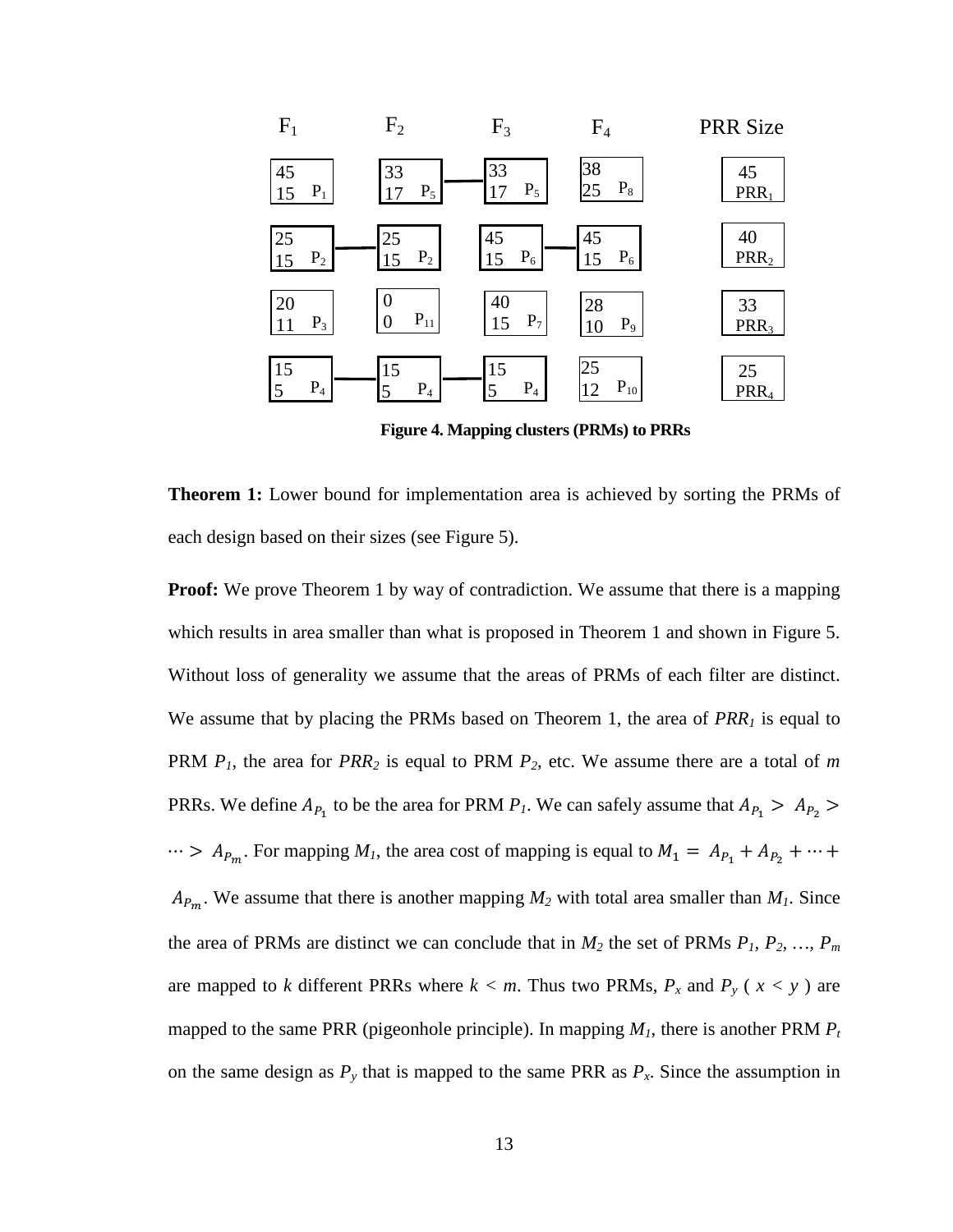$M_1$  is that we need to sort the PRMs in each design first, then we can assume that  $A_{P_t} > A_{P_y}$ . At the same time since the size of the PRMs are distinct and that the area of *PRR<sub>x</sub>* is equal to  $P_x$ , then we conclude that  $A_{P_x} > A_{P_t}$ . Exchanging  $P_y$  and  $P_t$  in mapping *M2* considering that inequalities mentioned above either reduces the area or does not affect it. We can continue this analysis for all  $P_i$  (  $1 \le i \le m$  ) that are mapped to the same PRR in  $M_2$ . After each exchange we are either keeping the same cost of  $M_2$  or we are reducing it. Once all  $P_i$  ( $1 \le i \le m$ ) are mapped to separate PRRs then the cost of mapping is the same as the cost of mapping of  $M<sub>1</sub>$ , which concludes that  $M<sub>1</sub>$  gives the optimal mapping.



**Figure 5. Minimum-area mapping**

<span id="page-15-0"></span>**Definition: Mobility** of *PRM<sub>i</sub>* is the smallest PRR this cluster can be mapped to.

For the example shown in [Figure 5,](#page-15-0) mobility of  $P_5$  is 3 because  $PRR_3$  is the smallest PRR which can accommodate this PRM. Mapping *P5* to *PRR4* is not possible as it exceeds the constraint on size of *PRR4*. A formal description of Reconfigurable Design Mapping problem is as follows.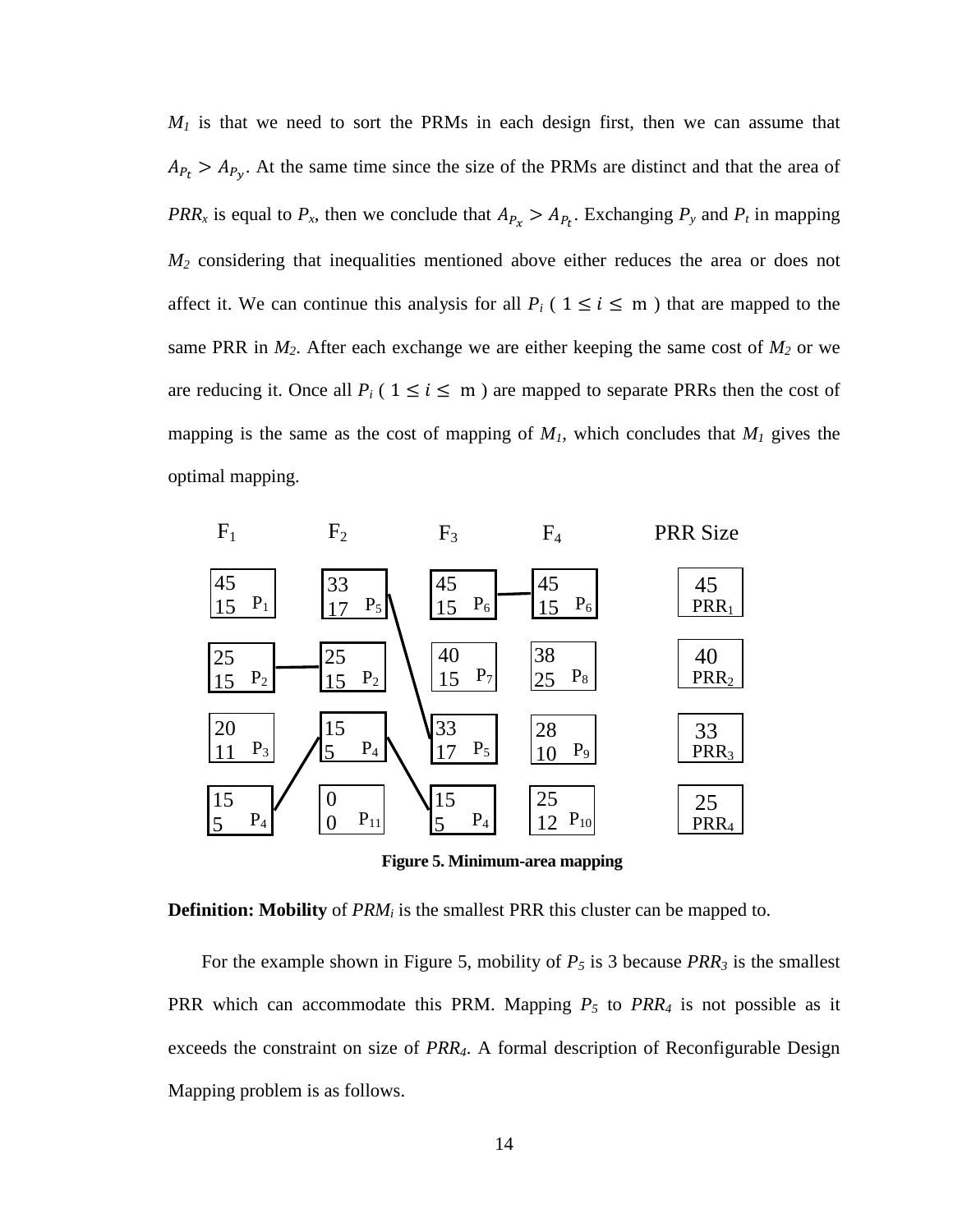#### **Reconfigurable Design Mapping for** *K* **PRRs (RDM(K))**:

**INSTANCE:** *m* PRMs each associated with three parameters  $\{S_i, E_i, M_i\}$ .  $S_i$  identifies the start column for  $PRM_i$  and  $E_i$  identifies the end column.  $M_i$  represents the mobility of *PRMi*.

At most *K* PRMs per column (*K* PRRs).

**QUESTION:** For a given configuration of PRR sizes, is there a feasible solution to place the PRMs while respecting mobility constraints?

It should be noted that  $S_i$  and  $E_i$  associated with each PRM is to model the PRMs that are shared among more than one design.  $S_i$  identifies the first design in the sequence of reconfiguration that includes  $PRM_i$  and  $E_i$  is the last design which shares the  $PRM_i$ . If we place such PRM on row *j*, we place the PRM on row *j* from column  $S_i$  to column  $E_i$ . We prove that RDM(K) is NP-complete by a reduction from *"Circular Arc Coloring" (CAC).* Definition of CAC is as follows:

#### **Circular Arc Coloring with T colors (CAC(T)):**

**INSTANCE:** *n* circular arcs with two positive integers  $\{S_i, E_i\}$  associated with each arc.  $S_i$  and  $E_i$  represent the start and end points of the arc. (observe that it may happen that  $S_i$  $> E_i$ ). A given positive integer *T* is given.

**QUESTION:** Does there exist a coloring of the arcs so that all the arcs can be colored by at most *T* colors while no two overlapping arcs have the same color?

The authors in [\[16\]](#page-44-5) prove that CAC is NP-complete. Furthermore they show that an instance of CAC where each point  $p$  on the circle is contained in exactly  $T$  arcs is also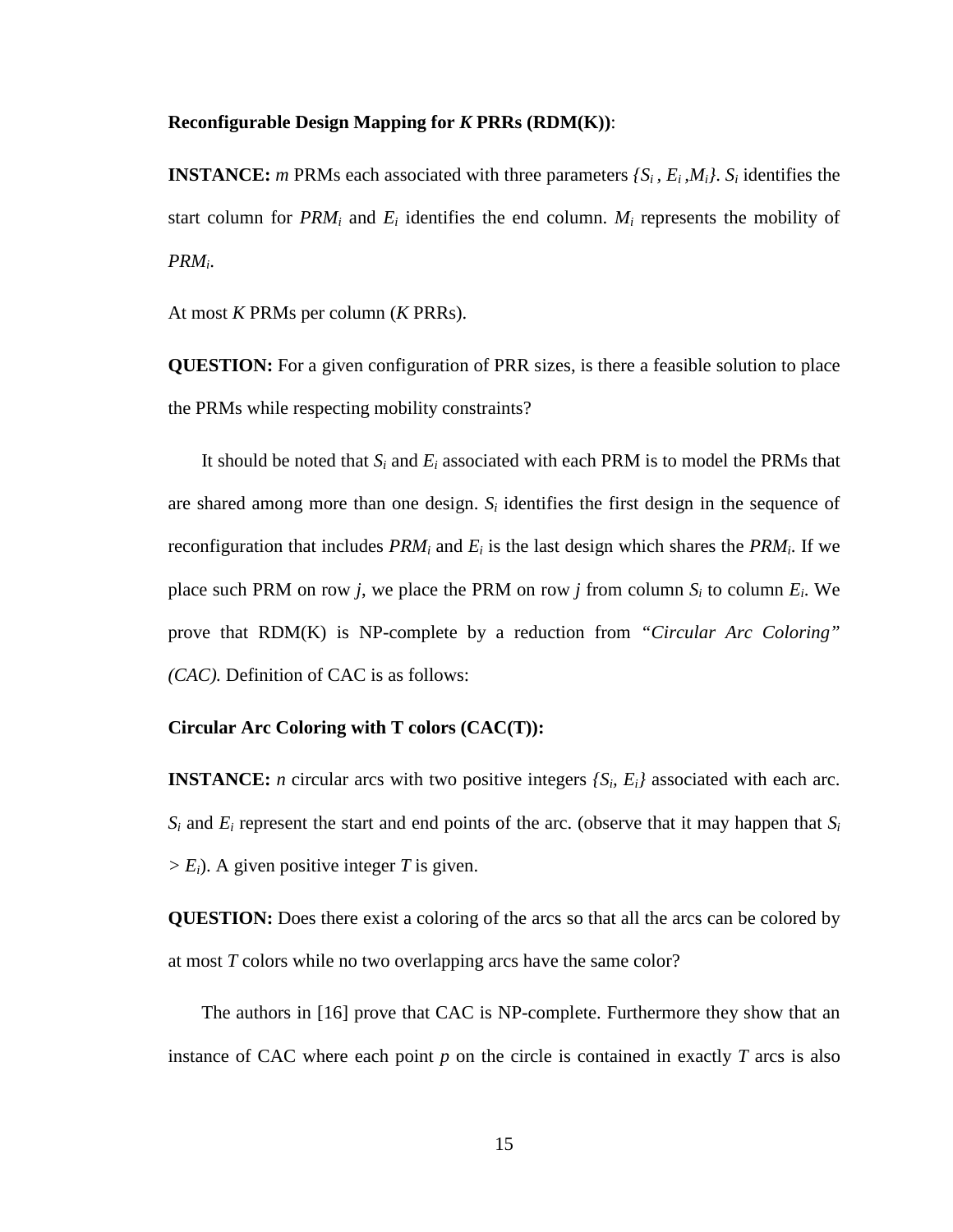NP-complete. To prove that RDP is polynomially equivalent to CAC we consider an instance of CAC where each point of the circle is contained in exactly *T* arcs.

**Theorem 2.** RDM(K) is polynomially equivalent to CAC(T).

**Proof:** Consider an instance of CAC with *n* arcs. We assume that each point of the circle is contained in exactly *T* arcs. We cut this circle open at an arbitrary point *P*. For the instance of RDM,  $K = T$ . Based on our assumption there are *T* arcs that are split at this point. We treat arcs in the instance of CAC as a PRM in our RDM instance. Each split arc is corresponding to two PRMs, others are represented as one PRM. We index the split arcs as *1, 2, …, T*. For the two PRMs equivalent to arc *i*, the mobility is set to *i*. For the rest of PRMs the mobility is set to *T*. We accordingly update the start and finish columns of the PRMs based on start and finish of arcs. By solving the newly created RDM instance, we can retrieve the solution of the original CAC problem. This can be done by assigning the PRR number where the PRMs are mapped as a color index for the equivalent arcs. As well having the solution to CAC instance we can retrieve the solution to RDM problem by assigning the color number of the arc as PRR index of the equivalent PRMs.

As proven above, RDM in general is NP-complete, however some specific cases of RDM can be solved in polynomial time. For example for the specific case where there are just two reconfigurable designs a simple matching-based solution exists which runs in polynomial time. In this thesis we do not focus on proposing solutions for the specific cases of RDM problem, however it should be noted that to solve specific instances of the problem polynomial time solutions should not be ruled out.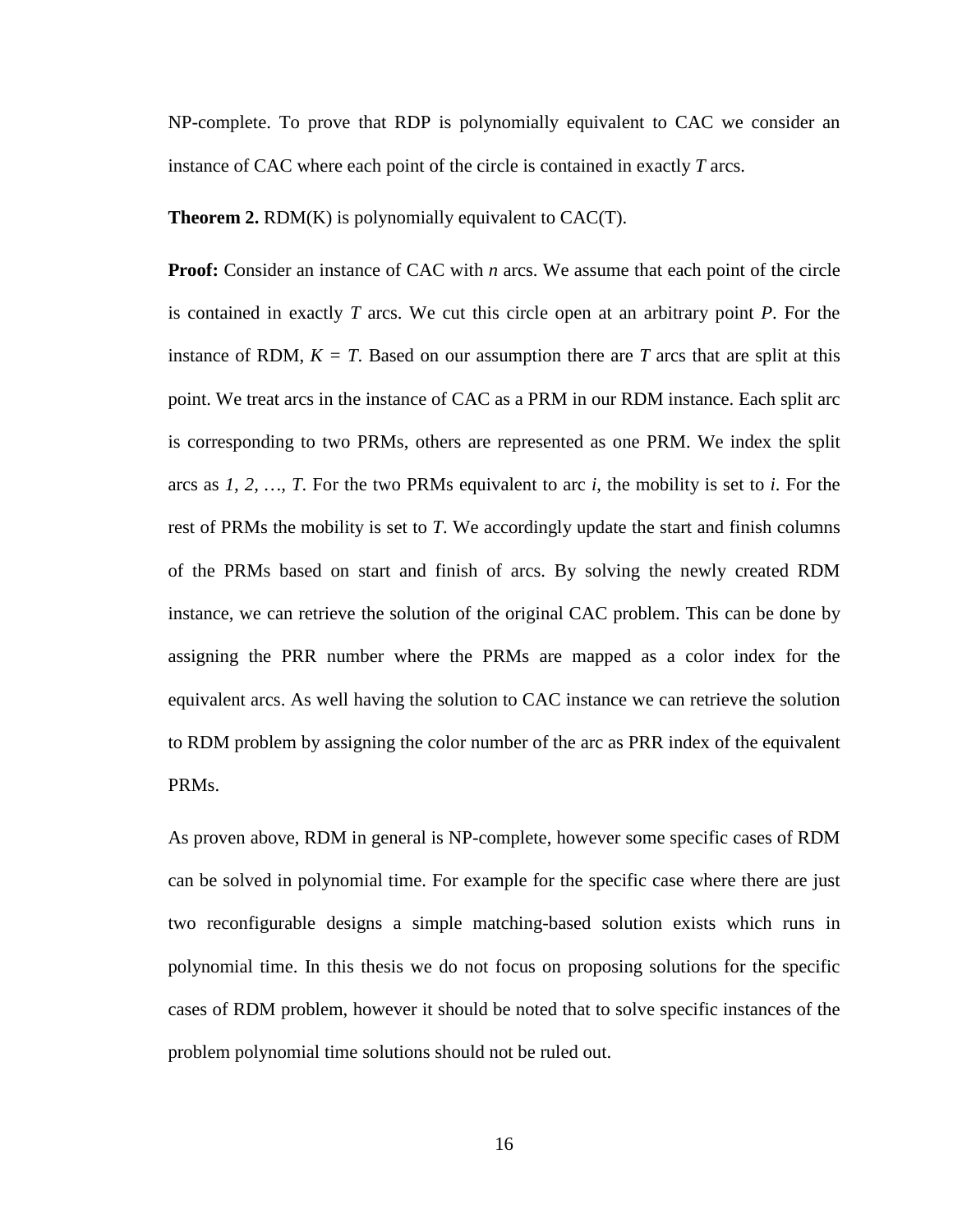### <span id="page-18-0"></span>**5 Partial Filter Implementation Using DSP Blocks**

Throughout this work, up to this point, the assumption in our proposed filter design approach is that, filter structures are mapped to FPGA's fine-grain fabric. However, today FPGAs widely embed hard DSP cores for DSP-intensive applications like filtering. Considering these two available resources on FPGAs to implement filters, we can take two extreme approaches each of which has its own pros and cons: We can fully implement a filter design using fine-grain fabric or fully implement a filter using DSP blocks. The pros and cons of each approach are as follows:

Implementing a filter using logic resources:

- 1) Enables designers to aggressively optimize the filter structures. These structures are highly optimized in terms of area and dynamic power consumption.
- 2) Designers can implement high performance circuits by exploiting the parallelism that FPGAs' fine grain fabric is offering.
- 3) Logic resources of FPGAs provide an ideal platform to implement optimized modules with irregular data-paths and varying bit-widths.
- 4) Dynamic partial reconfigurability of Xilinx FPGAs can also be exploited to change the structure of designs without interrupting the rest of the system.

On the other hand:

- 1) Running frequency of circuits implemented using logic resources is often low.
- 2) FPGA fine grain fabric is intended to be general for implementing any digital circuit, thus is not efficient.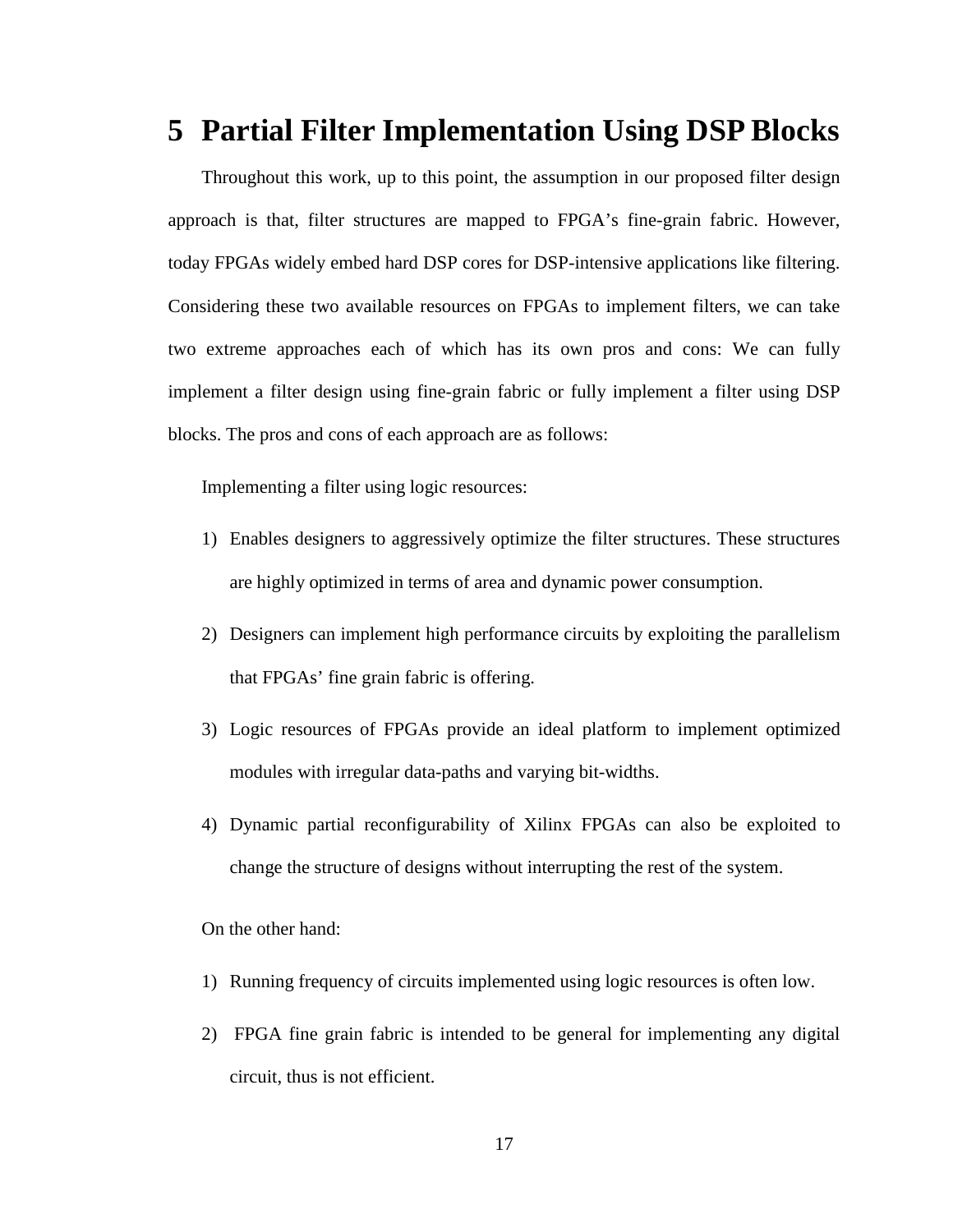3) Reconfiguration overhead is also not negligible which makes it hard to meet system requirements.

Implementing a filter using DSP blocks:

- 1) Is efficient as DSP blocks are specifically designed and optimized for signal processing applications including filtering.
- 2) DSP cores can run at high frequencies which makes it possible to use them for high performance DSP operations.
- 3) We can time-share DSP blocks which run at high frequencies among several low frequency applications or we can implement filters with larger number of taps than available DSP blocks (folding).

On the other hand:

- 1) As we will show in Section [6,](#page-30-0) DSP blocks consume significant dynamic power.
- 2) Because of limited number of available DSP blocks on FPGAs, their applicability is limited to smaller filters.
- 3) The numbers of available DSP blocks differ across different FPGA devices and vendors. As an example the smallest Xilinx Spartan-3 device offers 4 dedicated multipliers while the largest Virtex-7 device offers 3,600 DSP slices. This limits the portability of filter designs across different devices.
- 4) From system-level perspective DSP blocks should be managed across different components in the design. As an example to implement the baseband of a digital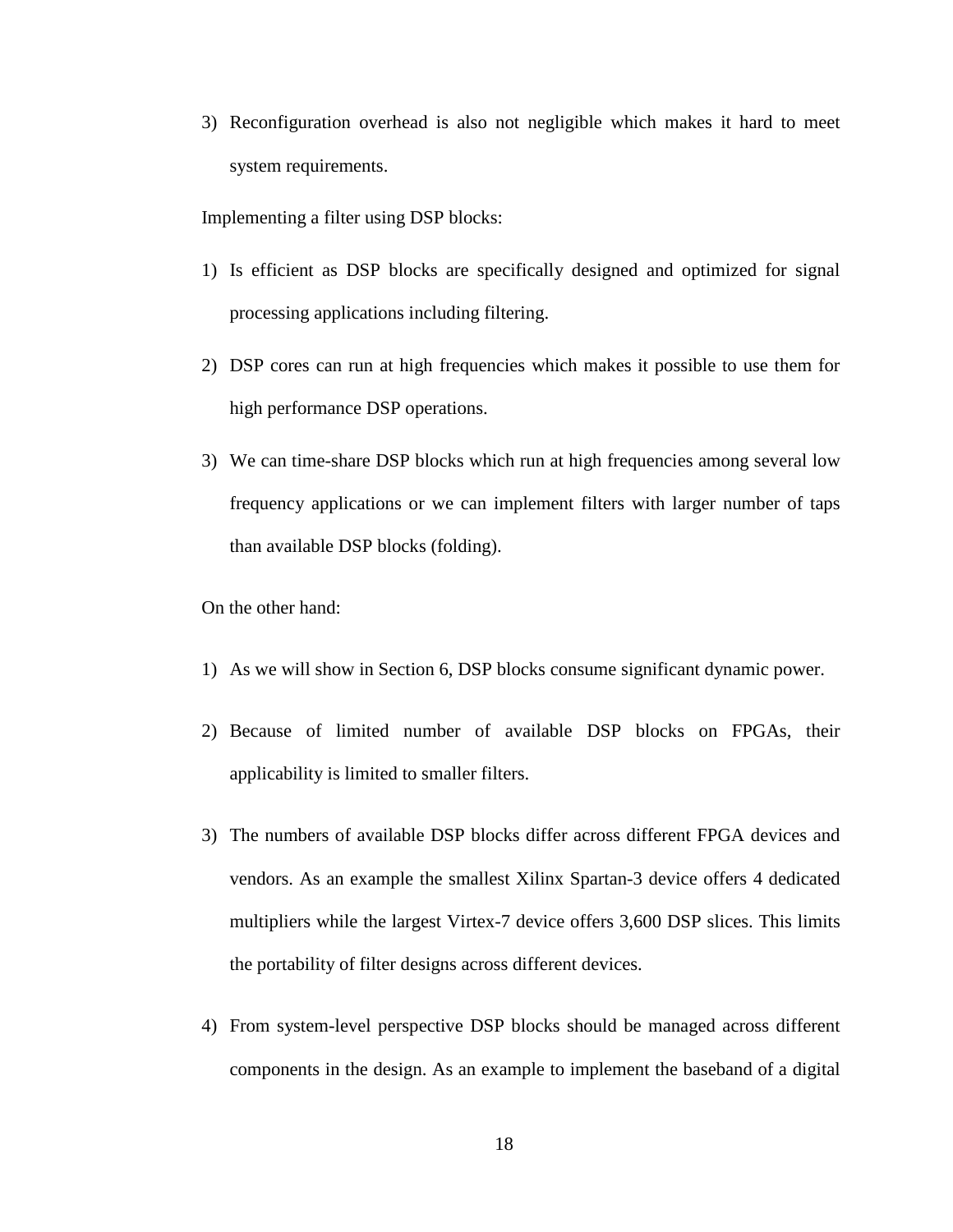transceiver several blocks including synchronizer, FFT, Peak to Average Power Ratio (PAPR) reduction, Residual Frequency Offset estimator, etc utilize DSP blocks as part of their implementation [\[9\].](#page-44-6)

5) DSP blocks can support fixed bit-widths and thus are under utilized for smaller input/coefficient sizes.

The abovementioned pros and cons for implementing filters using just logic resources or DSP blocks motivates a hybrid approach where a designer can utilize certain number of DSP blocks while designing the rest of the filter using FPGA fine grain fabric. The number of available DSP blocks is determined by system architect at system-level. [Figure 6](#page-20-0) shows the structure of such filter in the context of our proposed filter design approach. As can be observed in the figure, the reconfigurable section of the filter is partially implemented using DSP blocks, while the rest is implemented using LookUp Tables (LUTs).



**Figure 6. A filter partitioned to DSP and LUT sub-filters**

<span id="page-20-0"></span>In this thesis we propose to utilize DSP blocks in the design of filters at physical design level. In this approach we first design individual filters using JFD assuming that only logic resources are available to implement filters. Later at physical design level and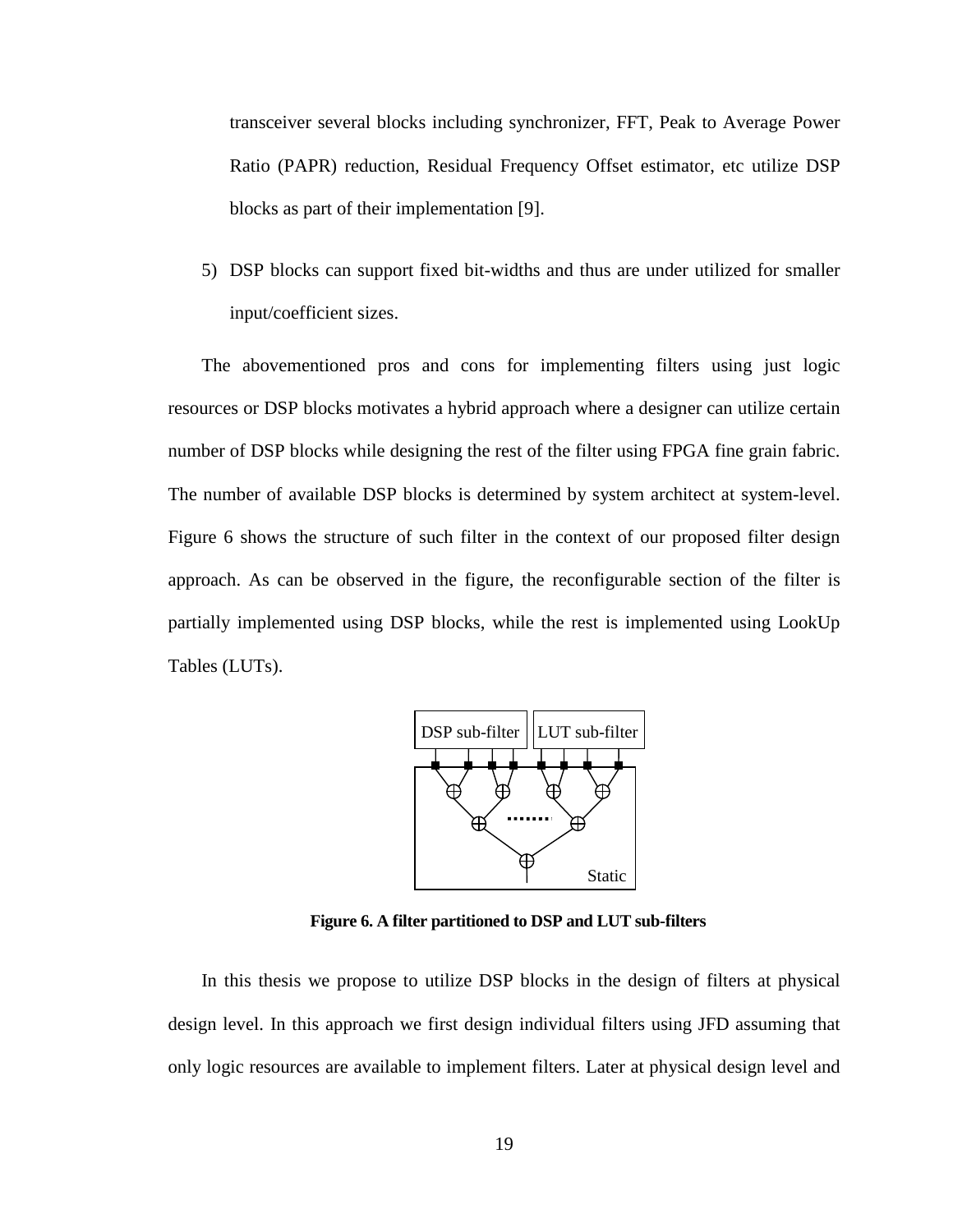during mapping, we fully or partially map the design on to DSP blocks. Our proposed methodology is shown in [Figure 7.](#page-21-0)



**Figure 7. Comprehensive Multi-mode Filter Design Flow**

<span id="page-21-0"></span>As shown in [Figure 7,](#page-21-0) the specifications of the filters including coefficient sets of the filters, bit-width of the inputs and coefficients, sequence of reconfiguration and the values of RF and LI are given as inputs to JFD block. JFD optimizes filters and dumps RTL design of the filters in VHDL code. The RTL is then synthesized using Xilinx XST synthesizer. Synthesis tool can give an estimation of the sizes of the modules after synthesis stage. The information regarding the sizes of the modules along with number of DSP blocks that each PRM is embedding and the list of the modules sharing the PRM are passed to mapping. Also the number of available DSP blocks is given as another set of input to the mapping phase. If as the result of mapping the filter is partially mapped to DSP blocks the RTL is redesigned and after synthesis and mapping, the PRMs are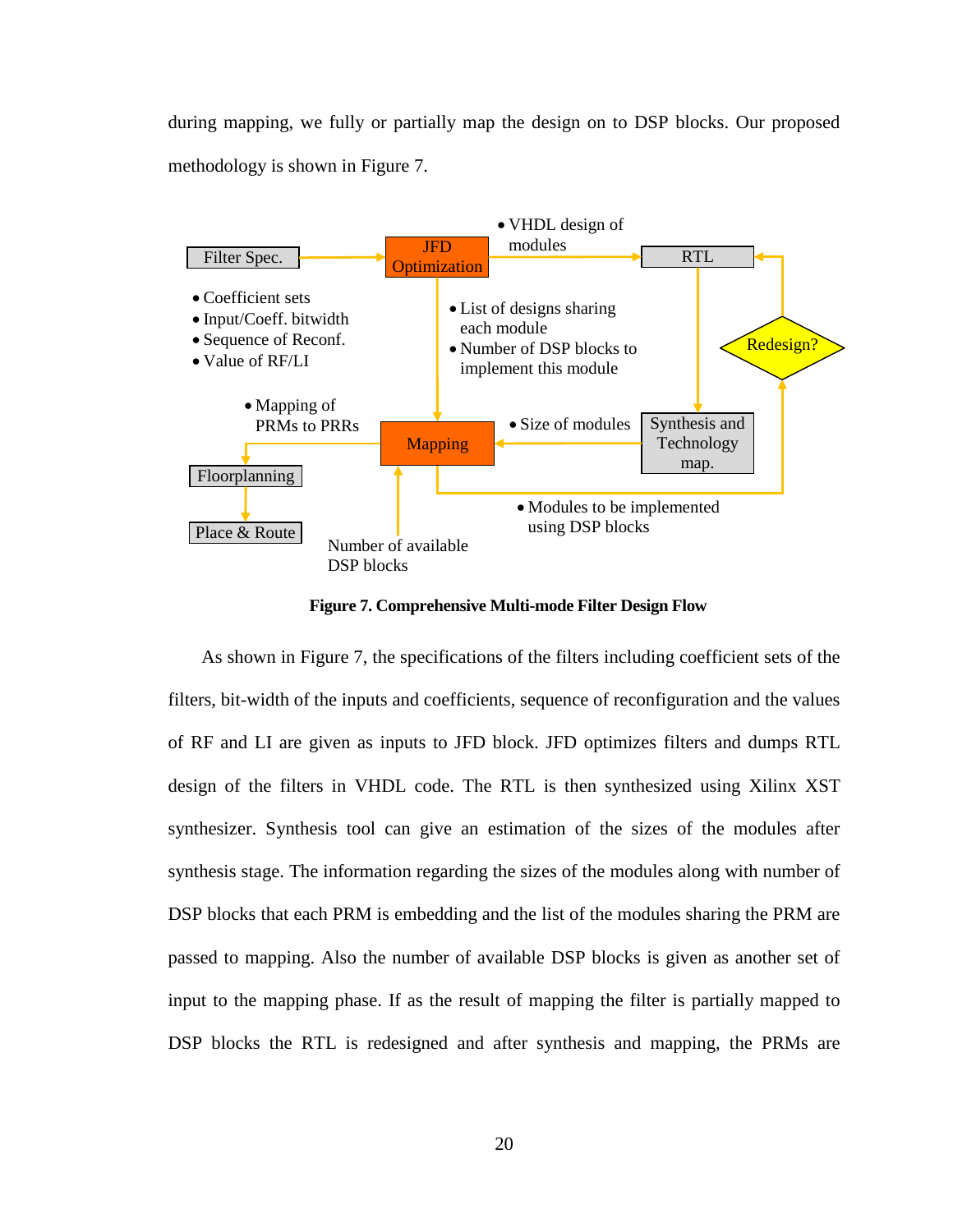mapped to PRRs. Later design stages include floorplanning, placing and routing the design using Partial Reconfiguration tool set.

#### *5.1 Heterogeneous Mapping*

To support mapping a design partially on to DSP blocks, we need to enhance our solution to PRM2PRR mapping. In this section we introduce **Heterogeneous Mapping** which supports mapping a filter design to both LUTs and DSP blocks on a FPGA device. This problem is clearly the general case of PRM2PRR mapping.

"*Heterogeneous mapping*" is an optimization problem which is formally stated as follows:

#### **Heterogeneous Mapping for K PRRs and T DSP blocks (HM(K, T)):**

**INSTANCE:** *x* PRMs each associated with four parameters  $\{S_i, E_i, A_i, T_i\}$ .  $S_i$  identifies the start column for  $PRM_i$  and  $E_i$  identifies the end column.  $A_i$  represents the area for *PRM<sub>i</sub>* while  $T_i$  represents the number of multipliers needed to implement this cluster using DSP blocks.

**OBJECTIVE:** Map PRMs to PRRs or DSP blocks to minimize total area (area of logic blocks) of implementation under the constraint that all shared PRMs should be mapped to the same PRR and that T DSP blocks can be used to implement some of the PRMs.

It is clear that  $HM(K, 0)$  is the same PRM2PRR mapping problem that was stated earlier in this section. Since the special case of  $HM(K, 0)$  is NP-hard we can conclude that  $HM(K, T)$  is NP-hard. In this section we propose an ILP formulation of this problem which finds the optimal solution to this problem.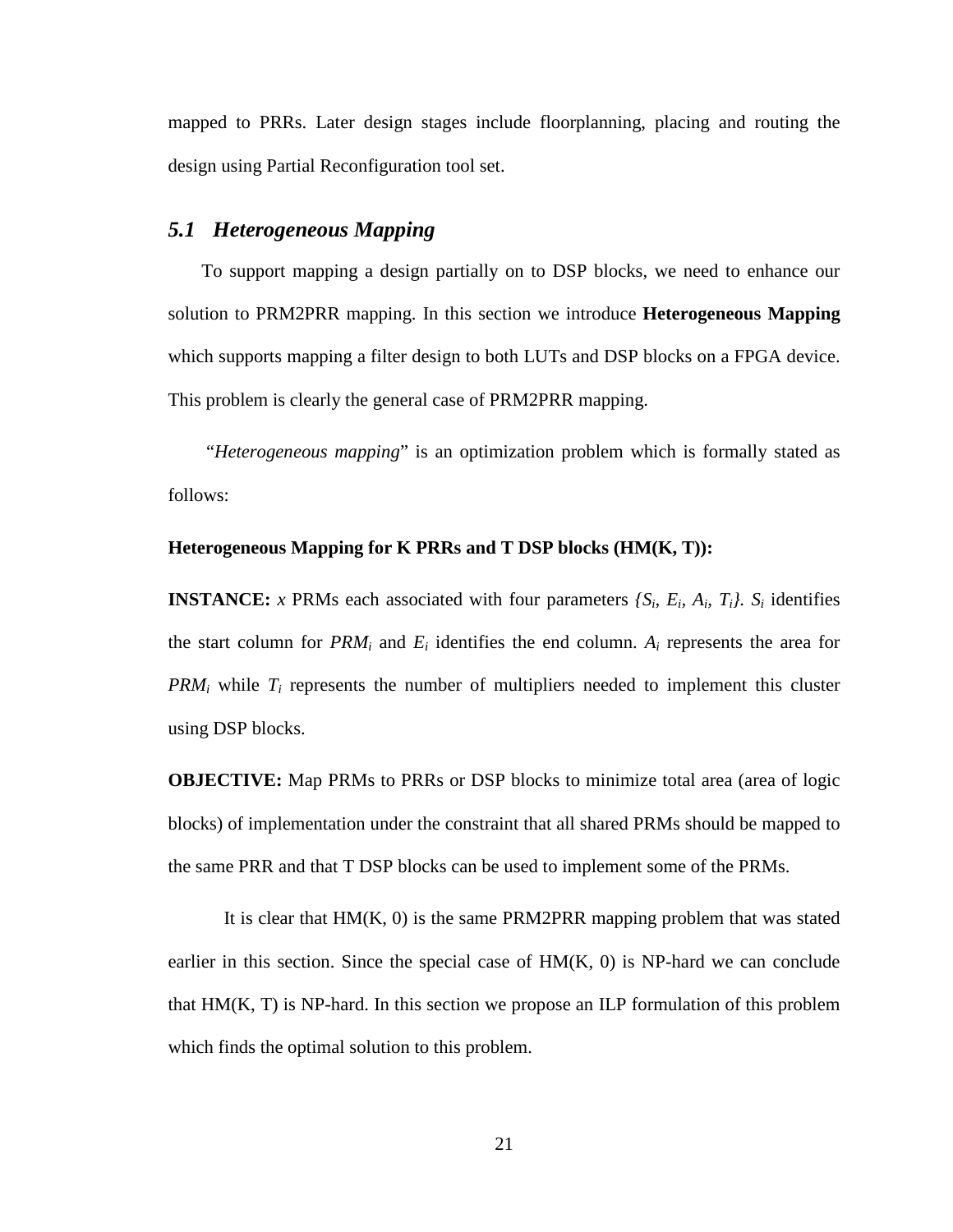#### *5.1.1 ILP Formulation*

To formulate the ILP, we assume the following parameters:

For each *PRMj* (there are total of *k* PRMs):

*Sj***:** is the start column (an integer in the range *1…n*)

*Ej***:** is the end column (an integer in the range *1…n*)

*Aj***:** is the area of *PRMj*

*Tj***:** is the number of multipliers needed to implement *PRMj*

 $B_{jd}$  is a binary parameter where,  $B_{jd} = 1$  if *PRM<sub>i</sub>* belongs to design  $D_d$  and 0 otherwise.

*T*: is the total number of available DSP blocks.

Binary variables *X* and *Y* are defined as follows:

 $X_{ir}$ **:** If *PRM<sub>i</sub>* is mapped to *PRR<sub>r</sub>* (there are total of *m* PRRs)

*Yj***:** If *PRMj* is implemented using DSP blocks

The **objective** is to minimize the overall area of PRRs:

$$
\sum_{r=1}^{m} \{MAX_{j=1}^{k}(A_j \times X_{jr})\}
$$

The **constraints** include:

PRM should be mapped to one of the PRRs or the DSP blocks:

1) 
$$
\forall j, \sum_{r=1}^{m} X_{jr} + Y_j = 1
$$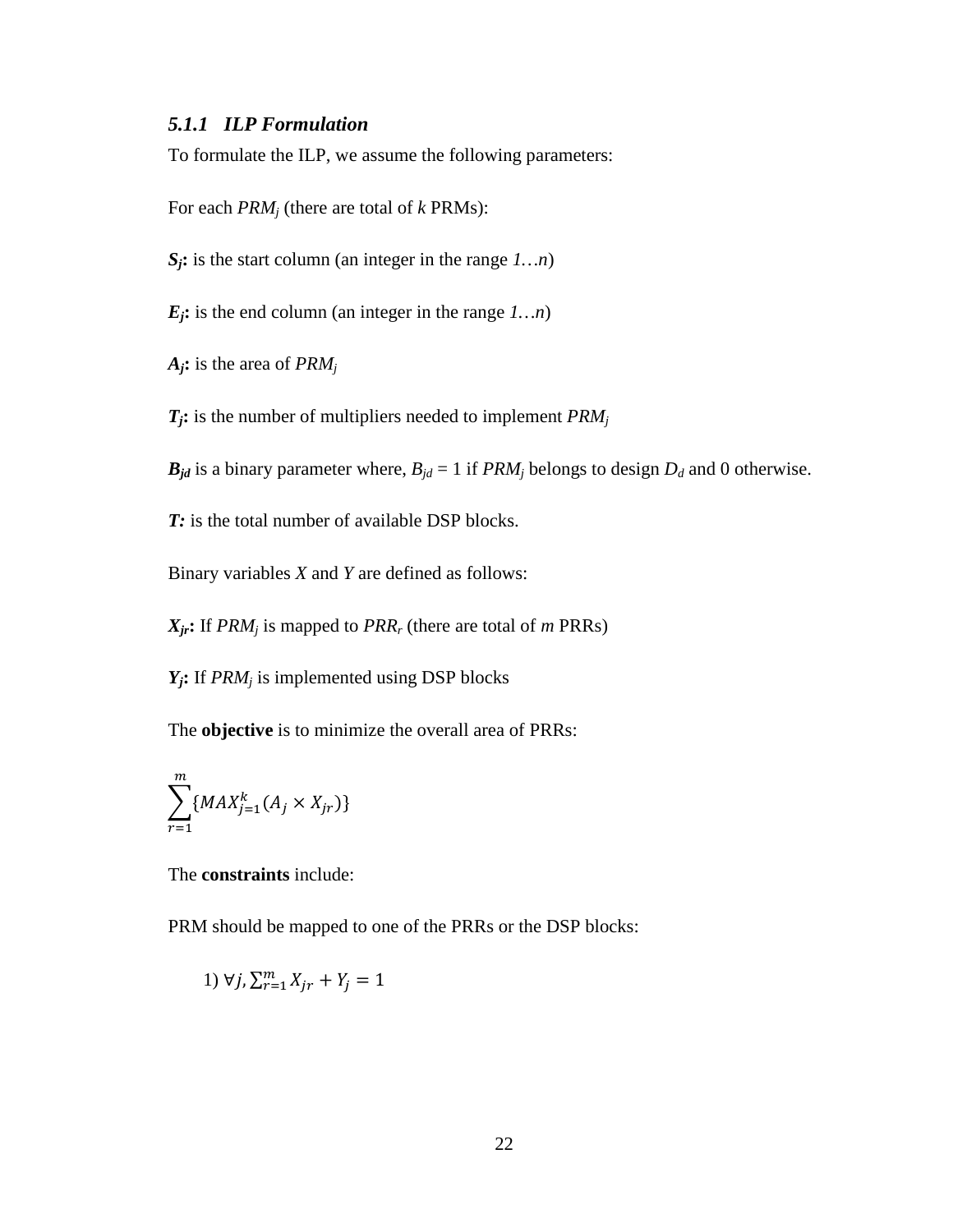No two PRMs of the same design should be mapped to the same PRR. Therefore assuming that the set of PRMs are sorted according to their start column, the following constraint should be held:

$$
\forall r = \{1 \dots m\}, i = \{1 \dots k - 1\}, j = \{i + 1 \dots k\}
$$

2) 
$$
E_i \times X_{ir} \times X_{jr} \leq (S_j - 1) \times X_{jr} \times X_{ir}
$$

For each design the total number of taps that are implemented using DSP blocks should not exceed the number of available DSP blocks *T*:

$$
3) \forall d, \sum_{j=1}^{n} (T_j \times B_{jd}) \times Y_j \leq T
$$

We can linearize the objective by introducing a new variable RM (Row Max) as follows. The objective is to minimize:

$$
\sum_{r=1}^{m} RM_r
$$

Additional constraints should be addressed as follows:

$$
\forall r = \{1 \dots m\}, j = \{1 \dots k\}
$$
  

$$
\forall M_r \ge A_j \times X_{jr}
$$

To linearize constraint 2, we use the following inequality instead. Γ represents a big number compared to the values of *Ei* and *Sj*.

$$
5) E_i - \Gamma \times (1 - X_{ir}) - \Gamma \times (1 - X_{jr}) \le (S_j - 1)
$$

### *5.1.2 Greedy Mapping*

Our proposed heuristic to find the solution for an instance of heterogeneous mapping problem consists of three phases: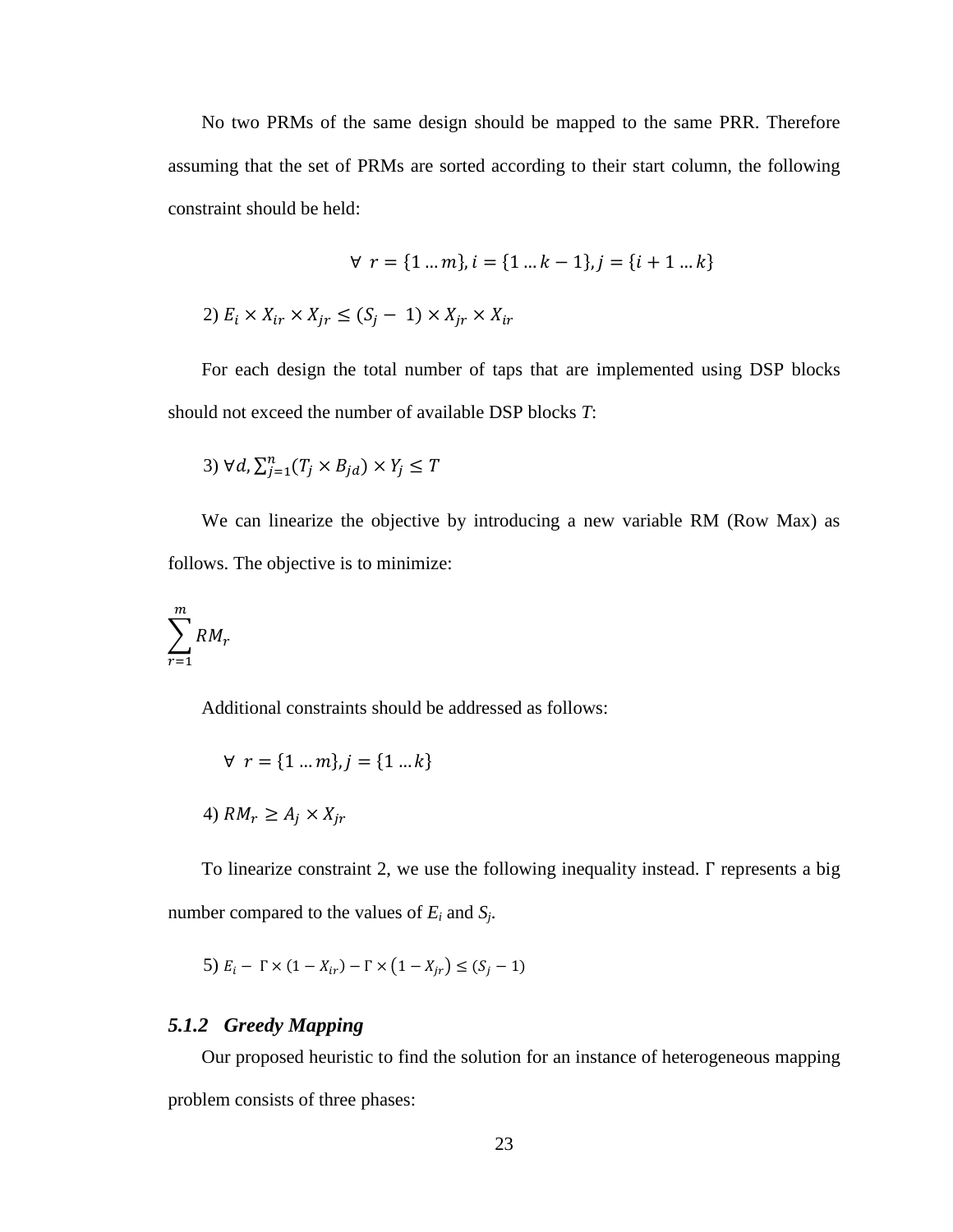1. Applying a heuristic to map the PRMs to DSP blocks

2. Initial mapping of PRMs to PRRs using a greedy left edge placement approach

3. Applying hill climbing moves to improve the cost of PRM to PRR mapping

#### *5.1.2.1 Mapping PRMs to DSP Blocks*

The first phase in heterogeneous mapping is to map PRMs to available DSP blocks. The objective is to maximize the size of the PRMs that are mapped to DSP blocks under the constraint of limited available DSP blocks. This indeed is the definition of *Multidimensional knapsack problem (MKP)* [\[10\].](#page-44-7) Formal definition of MKP is as follows:

(MKP)

Maximize

$$
z=\sum_{j=1}^n p_j x_j
$$

Subject to:

$$
\sum_{j=1}^{n} w_{ij} x_j \le c_i, \quad i = 1, ..., m
$$
  

$$
x_j \in \{0, 1\}, j = 1, ..., n
$$

A set of *n* items with profits  $p_j > 0$  and *m* resources with capacities  $c_i > 0$  are given. Each item *j* consumes an amount  $w_{ij} \ge 0$  from each resource *i*. The 0-1 decision variables  $x_i$  indicate which items are selected. According to the objective, the goal is to choose a subset of items with maximum total profit. Selected items must, however, not exceed resource capacities. This is expressed by the constraint of the problem. In [\[10\]](#page-44-7) authors show that MKP is an NP-hard problem.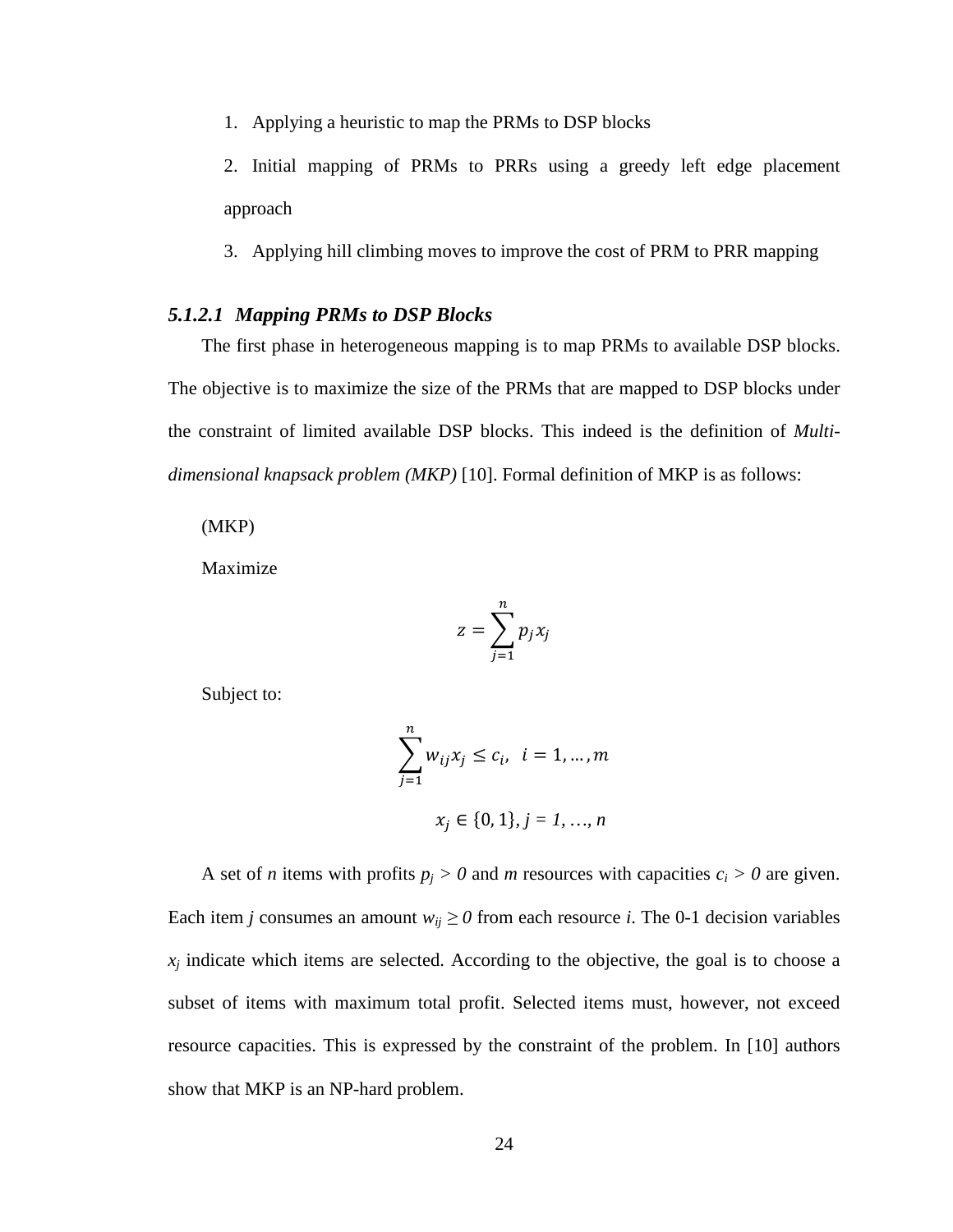In the context of our mapping problem, *n* is equal to the number of modules in the design of filters. The assumption is that, all the modules that are shared across several designs are counted as one module, in other words if a shared modules is mapped to DSP blocks for just one of the designs we assume that it should be mapped to DSP blocks for all the other designs implementing the module. Profit  $p_i$  is indeed the area of the module. In this context resources are individual filters in the sequence of reconfiguration. The initial capacity  $c_i$  for each resource is equal to the total number of DSP blocks assigned for the reconfigurable filter. The weight of each module  $w_{ij}$  is equal to the amount of resources required to implement the module using DSP blocks. A shared module consumes the same number of DSP blocks across the designs that implement the module.

As is clear MKP is the general case of our mapping problem and we can easily reduce the problem of mapping PRMs to DSP blocks to MKP. This, however, does not automatically infer that our proposed problem is NP-hard. The proof of NP-hardness of our problem remains as part of our future work in this area. To solve the problem of mapping PRMs to DSP blocks we reduce our problem to MKP and use heuristics proposed to solve MKP. [Figure 8](#page-27-0) shows the model used to represent the PRMs in our proposed mapping problem. As shown in the figure, PRMs that are shared among more than one design are shown as wide rectangles spanning across several columns (designs). The ordered pairs written in each block represent area and number of taps for each PRM respectively. [Figure 8.](#page-27-0)a highlights the PRMs that are selected to be mapped to DSP blocks using this heuristic.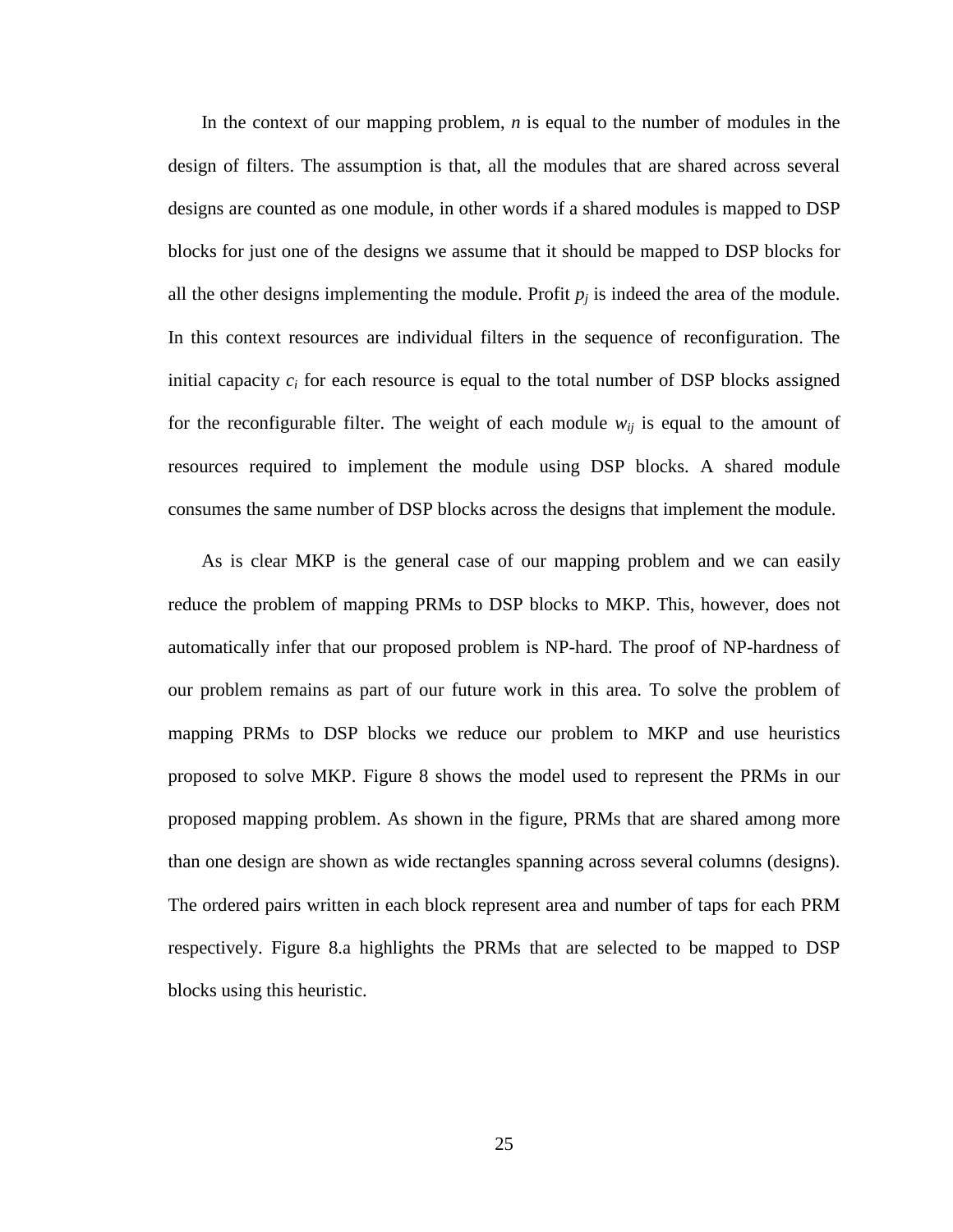| $F_1$<br>$F_4$<br>F <sub>2</sub><br>$F_3$<br>(33, 17)<br>(38, 25)<br>(45, 15)<br>(25, 15)<br>(45, 15)<br>(20, 11)<br>$(40, 15)$ (28, 10)<br>(0, 0)<br>(15, 5)<br>(25, 12) | Phase 1. Solving multi-dimensional<br>knapsack problem to map PRMs to<br><b>DSP</b> blocks  |
|---------------------------------------------------------------------------------------------------------------------------------------------------------------------------|---------------------------------------------------------------------------------------------|
| <b>(a)</b><br>$F_4$<br>$F_1$<br>F <sub>2</sub><br>$F_3$<br>(33, 17)<br>(45, 15)<br>(38, 25)<br>(20, 11)<br>(0, 0)<br>(40, 15)<br>(28, 10)<br>(0, 0)<br>(25, 12)<br>(b)    | Phase 2. Greedy left edge placement<br>of PRMs                                              |
| F <sub>1</sub><br>$F_4$<br>$F_3$<br>F <sub>2</sub><br>(33, 17)<br>(45, 15)<br>(38, 25)<br>(28, 10)<br>(20, 11)<br>(0, 0)<br>(40, 15)<br>(0, 0)<br>(25, 12)                | Phase 3. Iterative hill-climbing moves<br>to reduce the overall size of PRR<br>regions.     |
| F <sub>4</sub><br>F <sub>1</sub><br>F <sub>2</sub><br>$F_3$<br>(40, 15)<br>(45, 15)<br>(28, 10)<br>(0, 0)<br>(33, 17)<br>(38, 25)<br>(20, 11)<br>(0, 0)<br>(25, 12)       | Highlighted blocks are chosen to be<br>swapped to improve the total area of<br>PRR regions. |
| $F_1$<br>$F_3$<br>F <sub>2</sub><br>F <sub>4</sub><br>(40, 15)<br>(38, 25)<br>(45, 15)<br>(0, 0)<br>(33, 17)<br>(28, 10)<br>(20, 11)<br>(25, 12)<br>(0, 0)<br><b>(c)</b>  |                                                                                             |

<span id="page-27-0"></span>**Figure 8. Different phases of the heuristic to find a solution to an instance of heterogeneous mapping**

### *5.1.2.2 Initial PRR Mapping*

After mapping PRMs to DSP blocks, the PRMs that are not assigned to DSP blocks should be implemented using logic blocks. Therefore, we need to map the remaining PRMs to PRRs. The pseudo-code in [Figure 9](#page-29-0) shows how the greedy initial placement algorithm works. We use a left-edge algorithm to initially place the PRMs. The PRMs are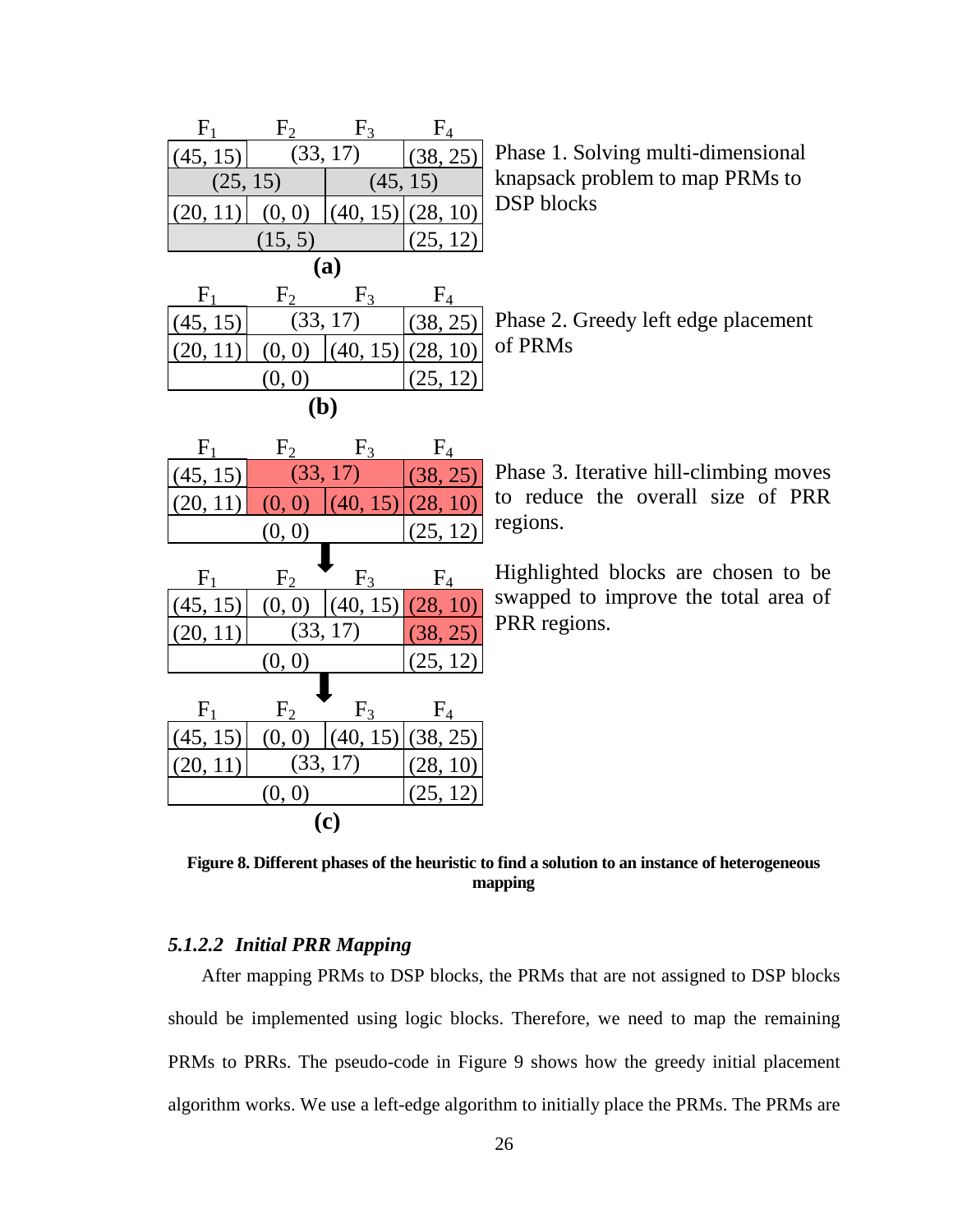sorted in increasing order of start column, breaking ties by ordering PRMs with the same start column in decreasing order of their area (line 4). We then scan through the sorted list of PRMs (lines 7-23). For each PRM, starting from the highest row, we find the first free row where we can place the PRM (lines 10-22) and place the PRM across all columns this PRM is shared (line 12). If the area of this PRM is larger than the largest PRM previously placed on this row, we update the area size of the corresponding PRR (line 14) and rearrange the PRRs and rows associated with it if necessary so that the PRRs remain sorted in decreasing order of area (lines 15-19). It should be noted that the pseudo-code as written runs in *O(k.m)* time for *k* being the number of PRMs and *m* being the number of PRRs (rows). The running time can be improved to  $O(k \log m)$  time by keeping the list of free rows in a binary heap and keeping the set of PRMs in a red-black tree.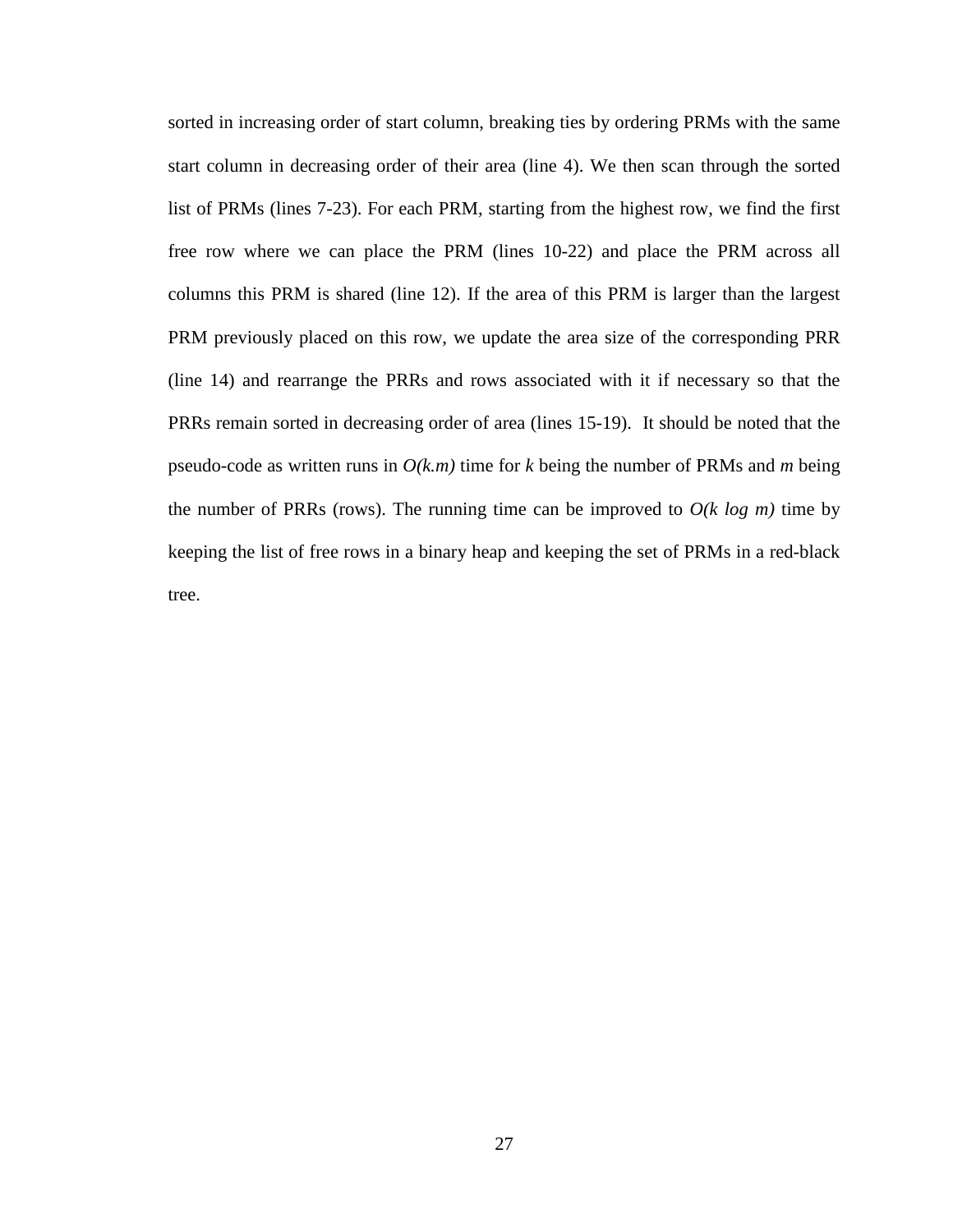1. **Initial\_placement(PRM set J)** 2. Begin 3. rows =  $1...M$ 4. sort PRMs in J on start column and then on area 5. Array PRM\_plcmnt [M][N] 6. Array PRR\_size [M] 7. for (j in PRM set J) 8. start =  $\text{I}[i]$ . start col; 9. finish =  $\iint$ [j].end\_col; 10. for (r in rows 1 to M) 11. if (PRM\_plcmnt  $[r][start] == free$ ) 12. mark PRM\_plcmnt[r][start] to PRM\_plcmnt[r][finish] as occupied by PRM j 13. if J[j].area >  $PRR$ \_size [r] 14. **PRR\_size**  $[r] = J[j]$ .area 15. while  $PRR\_size [r] > PRR\_size [r-1]$ 16. row  $r \leq$  -> row  $r$ -1 17.  $r = r - 1$ 18. Endwhile 19. Endif 20. Break 21. Endif 22. Endfor 23. Endfor 24. End

#### **Figure 9. Pseudo-code for greedy PRM placement**

<span id="page-29-0"></span>For the example shown in [Figure 8,](#page-27-0) the result of greedy placement is shown in

[Figure 8.](#page-27-0)b.

#### *5.1.2.3 Hill-Climbing Moves*

To improve the area of PRRs we incorporate a set of moves, where each individual move gradually improves the area cost of the placement. The iterative moves are shown in an example in [Figure 8.](#page-27-0)c. For the iterative moves, we start from the left-most column, F1 in this example.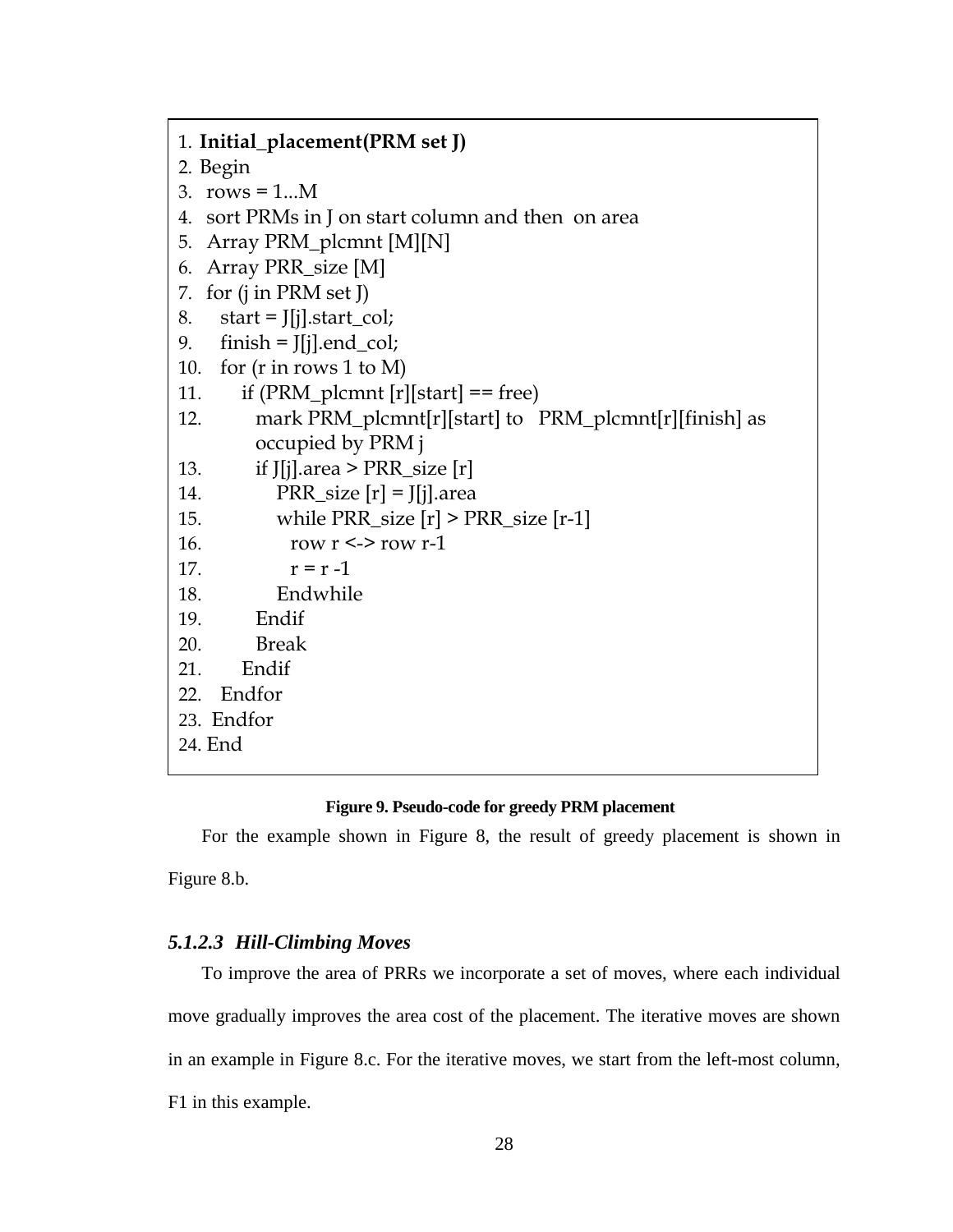Starting from the left most column we check if there are blocks starting from the next column, by swapping which we can decrease the overall area of PRR regions. If so we swap the entire row. If there are several of such swaps we choose the one which results in highest area improvement. We iteratively reduce the overall area of the design until no such swap is possible.

### <span id="page-30-0"></span>**6 Experimental Section**

Correlation operation is a common function across a range of streaming applications. Throughout our experiments we target three important applications which make extensive use of FIR filters. These applications include correlation used for "Template Matching" in image processing and "Match-filter" used in spectrum sensing. We briefly explain these applications and present the result of our filter design techniques for these applications.

### *6.1 Template Matching*

Template matching is used to detect objects in an image of known shape, size and orientation. It has wide applicability in many different fields of science and technology including in military as Automatic Target Recognition, in industry as Automated Optical Inspection, in robotics as intelligent machines, etc. A straightforward and effective method to find a template is to convolve a filter mask whose coefficients constitute a subimage that matches the desired object across the image. When this mask is located at the image object, the convolution result is an intensity peak. Therefore the presence and the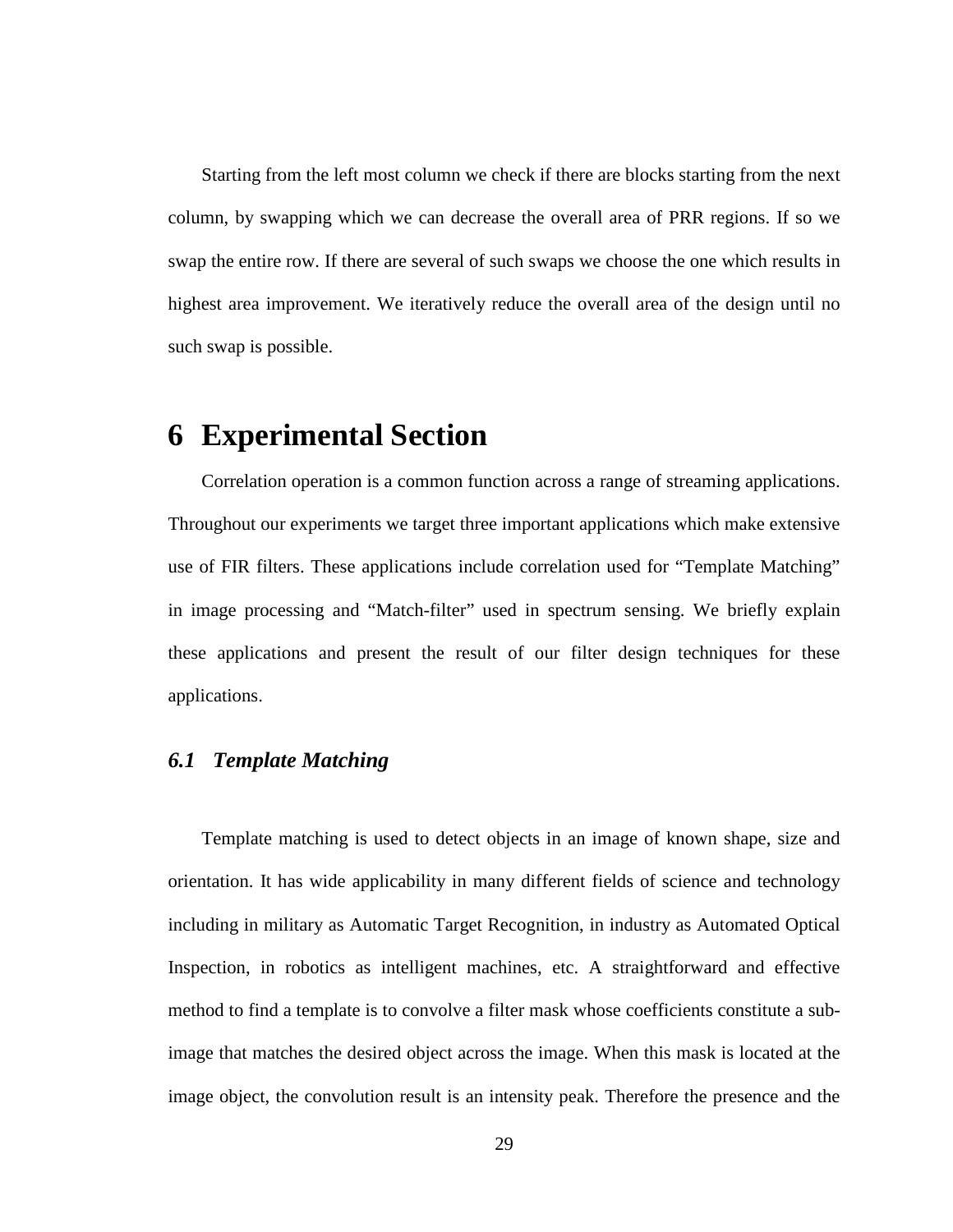location of the desired objects are determined by peak detection. In [\[3\]](#page-43-4) the authors propose an FPGA based platform to implement an Automatic Target Recognition (ATR) device. The challenge of ATR is to analyze input images or video sequences in order to automatically locate and identify all objects within the scene of interest. The input image should be correlated with a large number of templates to find the objects of interest. FPGAs capable of dynamic partial reconfiguration are particularly well suited for this kind of application because of high-level parallelism that they deliver and because of the reconfiguration ability which makes it possible to implement successive highly specific mask filters. In our experiments on template matching, we implement 10 filter masks representing 20 x 20 pixel templates. The templates are 8-bit grayscale, meaning that each pixel is represented by 8 bits. The filter masks are applied one at a time to the input image. To solve TSP problem for finding the optimal tour we use a TSP solver [\[19\]](#page-45-1) which works based on Kernighan-Lin heuristic.

As part of our experimental setup we have developed a tool which accepts a sequence of coefficient sets representing each of the reconfigurable filters. The filters are optimized according to the optimization techniques explained in this work and VHDL code for the hyper-nodes of the filter is generated. We used Xilinx ISE design suite to synthesize and place and route the RTL.

#### *6.2 Matched-filter Based Spectrum Sensing*

Cognitive radio (CR) is a promising paradigm in wireless communications for addressing the problems of next generation communication systems [\[17\].](#page-44-8) Although there is not any widely agreed single definition for CR, there are significant efforts towards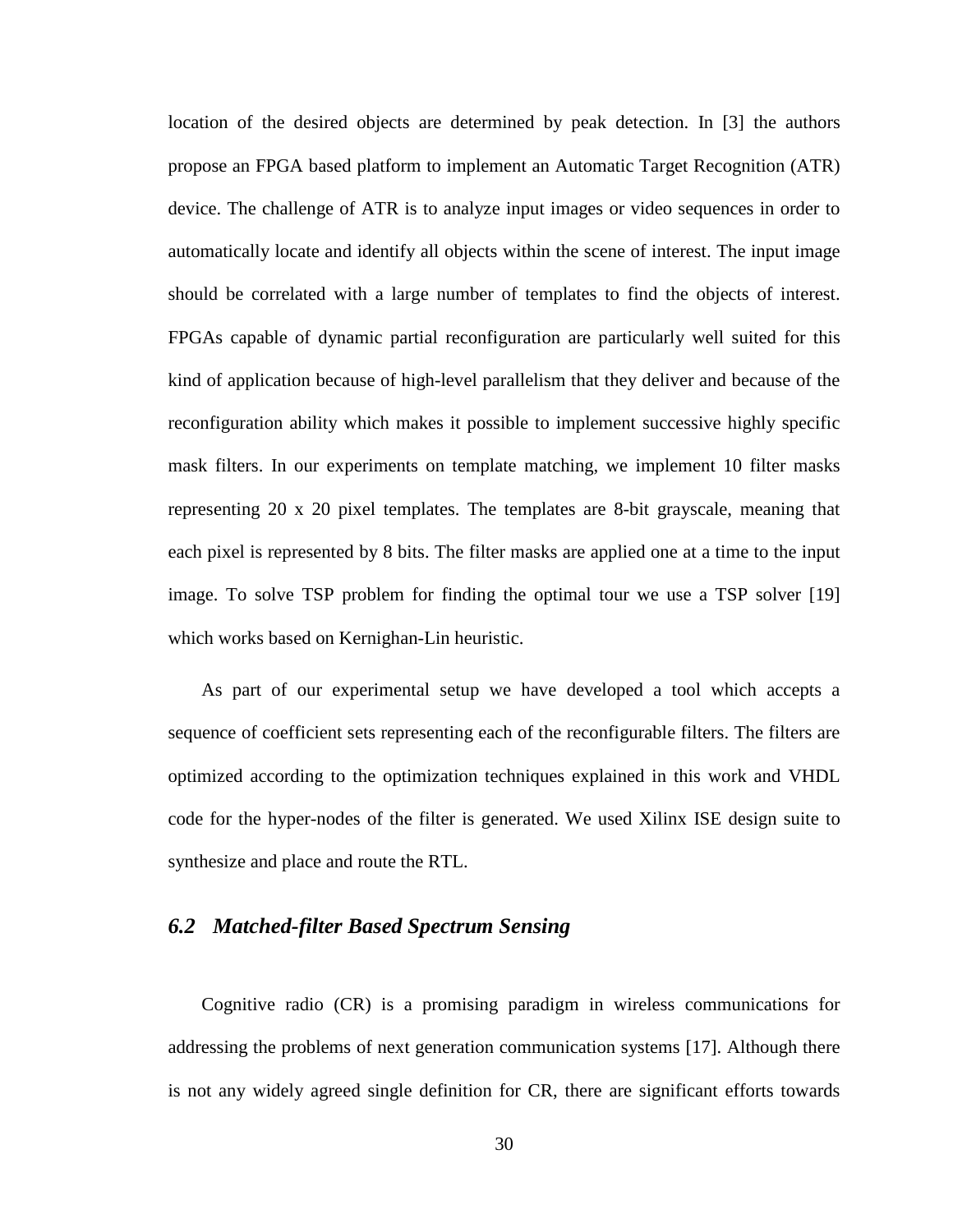formalizing it, such as the formation of the IEEE Standards Coordinating Committee 41 [\[18\].](#page-45-2) One of the main objectives of this committee is to technically define recent terminologies, such as Cognitive Radio (CR), Software Defined Radio (SDR), and spectrum agile radio. Independent from the specific terminology attributed to this general framework, the definition of cognitive radio systems include common features such as: sensing, awareness, learning, decision, adaptation, reconfigurability, and goal driven and autonomous operation. It is apparent from these features that cognitive radio is typically envisioned to have very sophisticated human-like capabilities.

Among the capabilities of CR systems, spectrum sensing is one of the most prominent one. It forms the basis for dynamic spectrum access and improves the efficiency of spectrum utilization. The spectrum sensing feature of CR systems focuses on the detection of active licensed or primary users via digital signal processing methods applied to the received signal. Methods for spectrum sensing can be broadly classified as follows: (1) matched filter based, (2) waveform–based sensing, (3) cyclostationary– and autocorrelation–based sensing, and (4) energy detection [\[7\].](#page-44-9) Among these methods, matched filter based spectrum sensor has been shown to provide the optimum results for spectrum sensing [\(\[6\]](#page-43-5) and [\[7\]\)](#page-44-9). That is because matched-filter based sensors can achieve a certain probability of false alarm or probability of miss detection in a short time compared to other methods [\[7\].](#page-44-9) However there are challenges in implementing matched filter based spectrum sensors.

The implementation of a matched filter based spectrum sensor is shown in [Figure 10.](#page-33-0) The main component of a matched-filter based spectrum sensor is the filtering section which uses the knowledge of the primary user's signaling features like bandwidth,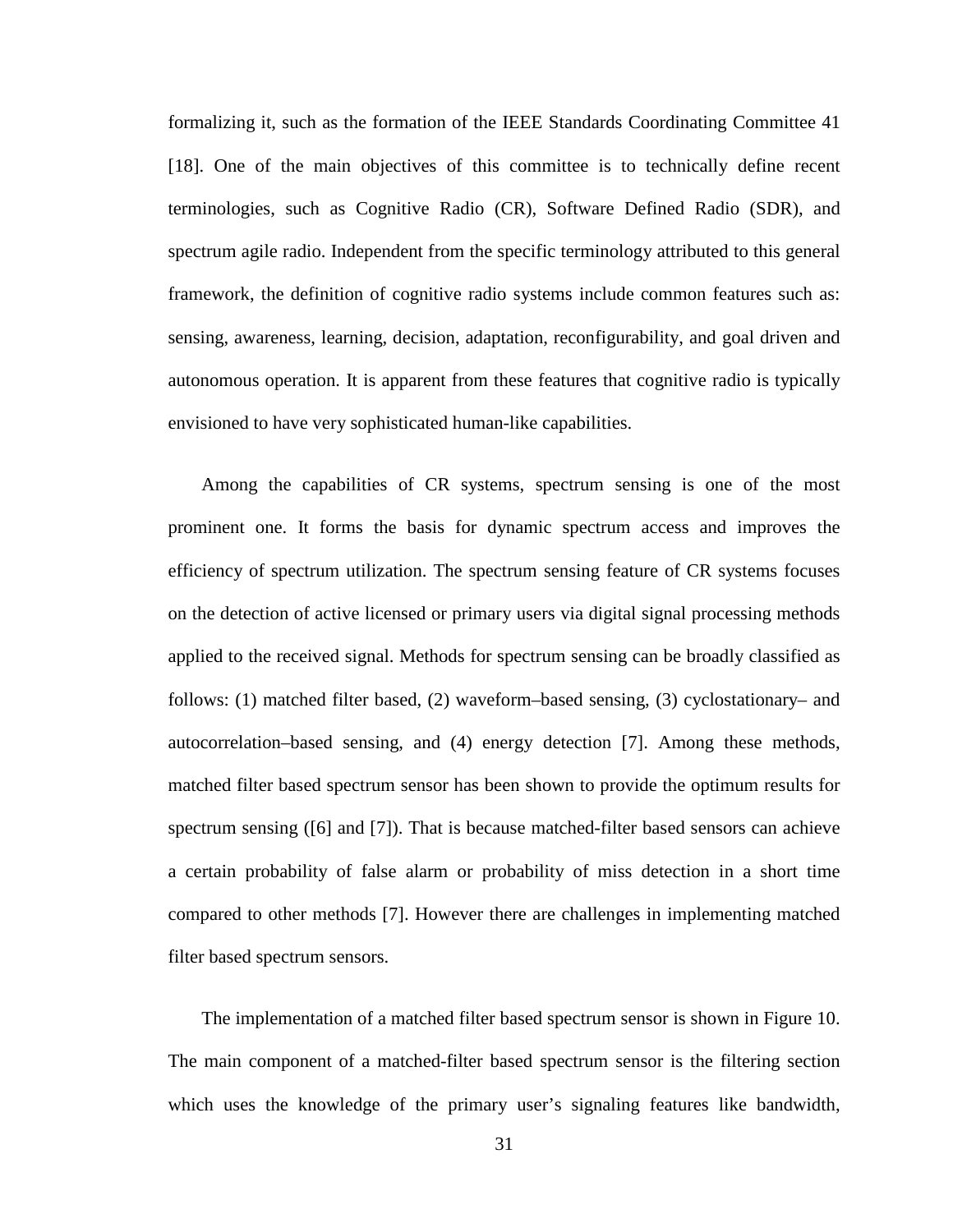operating frequency, modulation type and order, pulse shaping, and frame format to detect the occupancy of the spectrum. Subsequently, the challenge of matched-filter based spectrum sensor is to design the filtering component.



<span id="page-33-0"></span>**Figure 10. The main building blocks of a general matched-filter based spectrum sensor**

In this work, we assume that sufficient information about the transmitted signal is provided to spectrum sensors so that they can employ matched filter based spectrum sensing. We further assume that radio frequency signal to be detected,  $r(t)$ , pertains to one of the following wireless communication technologies: CDMA 2000 3-x, CDMA 2000 1-x, W-CDMA, GSM, or IEEE 802.11b DSSS, and that filters are matched to shaping pulses corresponding to each communication standard. [Figure 11.](#page-34-0)a. shows the conventional method to implement a spectrum sensor supporting the abovementioned protocols. As can be observed in the figure, in this method the signal is multiplexed through 5 different filters representing each standard. In the approach proposed in this thesis we use a reconfigurable spectrum sensor shown in [Figure 11.](#page-34-0)b. In this approach the filters are implemented and present on the FPGA chip at different time intervals (timemultiplexing). To design the filter we use JFD approach proposed in [\[23\].](#page-45-0)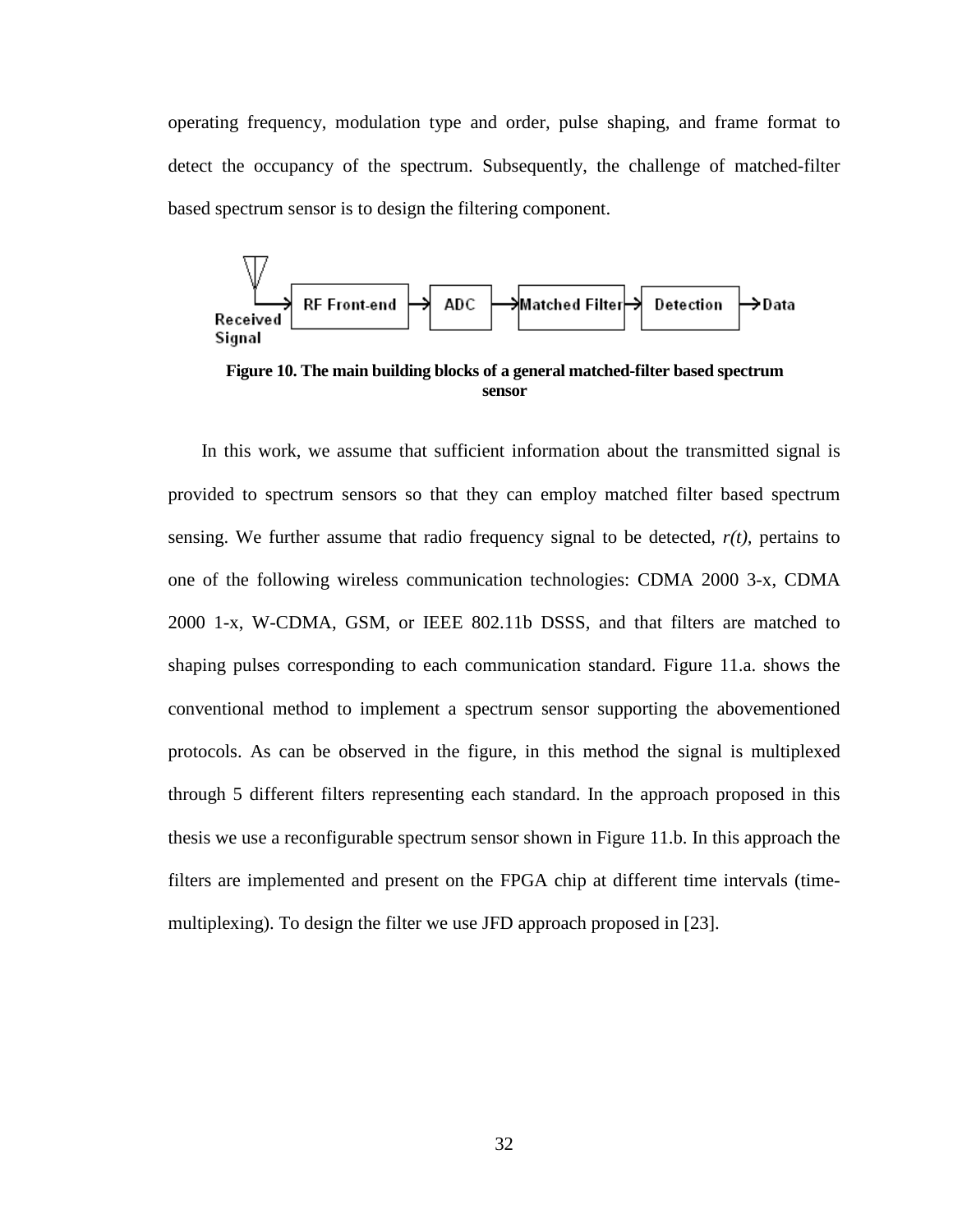

<span id="page-34-0"></span>**Figure 11. a) Conventional implementation of matched filter based spectrum sensor. b) Proposed reconfigurable based spectrum sensor.**

Specific pulse shaping filters for each technology is as follows:

1. CDMA 2000 3-x [\[8\]:](#page-44-10) symmetric FIR filter with a support length of 108 samples

(108 tap filter)

- 2. CDMA 2000 1-x [\[8\]:](#page-44-10) FIR filter, 48 taps
- 3. W-CDMA: Root-Raised-Cosine (RRC) filter with roll-off factor,  $\alpha = 0.22$ , 31 taps
- 4. GSM: Gaussian filter, 33 taps
- 5. IEEE 802.11b DSSS: Raised-Cosine FIR filter, 40 taps.

We generated these filters in Matlab using Signal processing toolbox. The coefficients are quantized using 12 bits which provided the best fit for the filter response curve. The details of the experiments will later be explained in this section.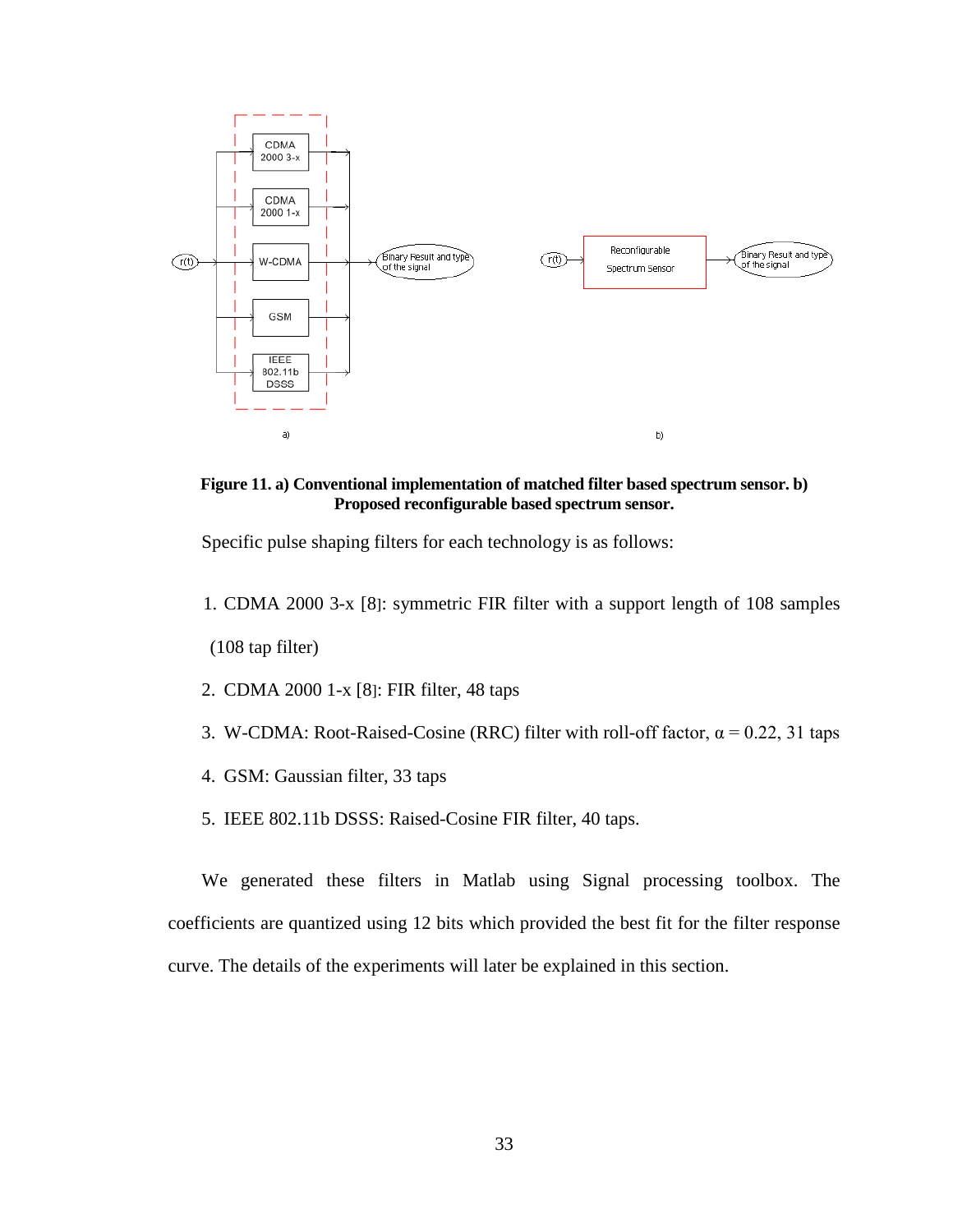#### *6.3 PRM2PRR Mapping*

In this section we present two sets of experiments. One set is the result of applying mapping techniques to preamble detection unit. The next set of experiments is the result of applying our proposed techniques to matched-filter based spectrum sensor.

In [Figure 12](#page-36-0) the filters are implemented at  $LI<sub>3</sub>$ . The X axis represents the RF while the Y axis represents the size of the filters in number of slices. The bars marked as "Average size of PRMs" in [Figure 12,](#page-36-0) show the average of the cumulative size of the filters' PRMs after design them using JFD. In this case the PRMs of the filters are not yet mapped to PRRs. As mentioned earlier in this work and as was expected the size of the filters after physical design phase in average becomes larger. The difference in average is 24% the average size prior to physical design. For higher RF values ( $RF = 0.9$  and  $RF =$ 1) the average size of PRMs and the total size of the PRRs becomes the same which is because all the filters are essentially the same. As well in [Figure 12](#page-36-0) while the average size of the individual filters is increasing by increasing the RF, for the size of the circuit after physical design, the trend is not the same. This change of trend has shown using lines in [Figure 12.](#page-36-0) The size of the reconfigurable filter after physical design phase depends not only on the size of the individual filters but also on the distribution of the sizes of the blocks.

Furthermore our experiments show that a bad strategy in determining the size of the PRRs compared to our proposed optimal algorithm can increase the total size of the PRRs by in average 2 times.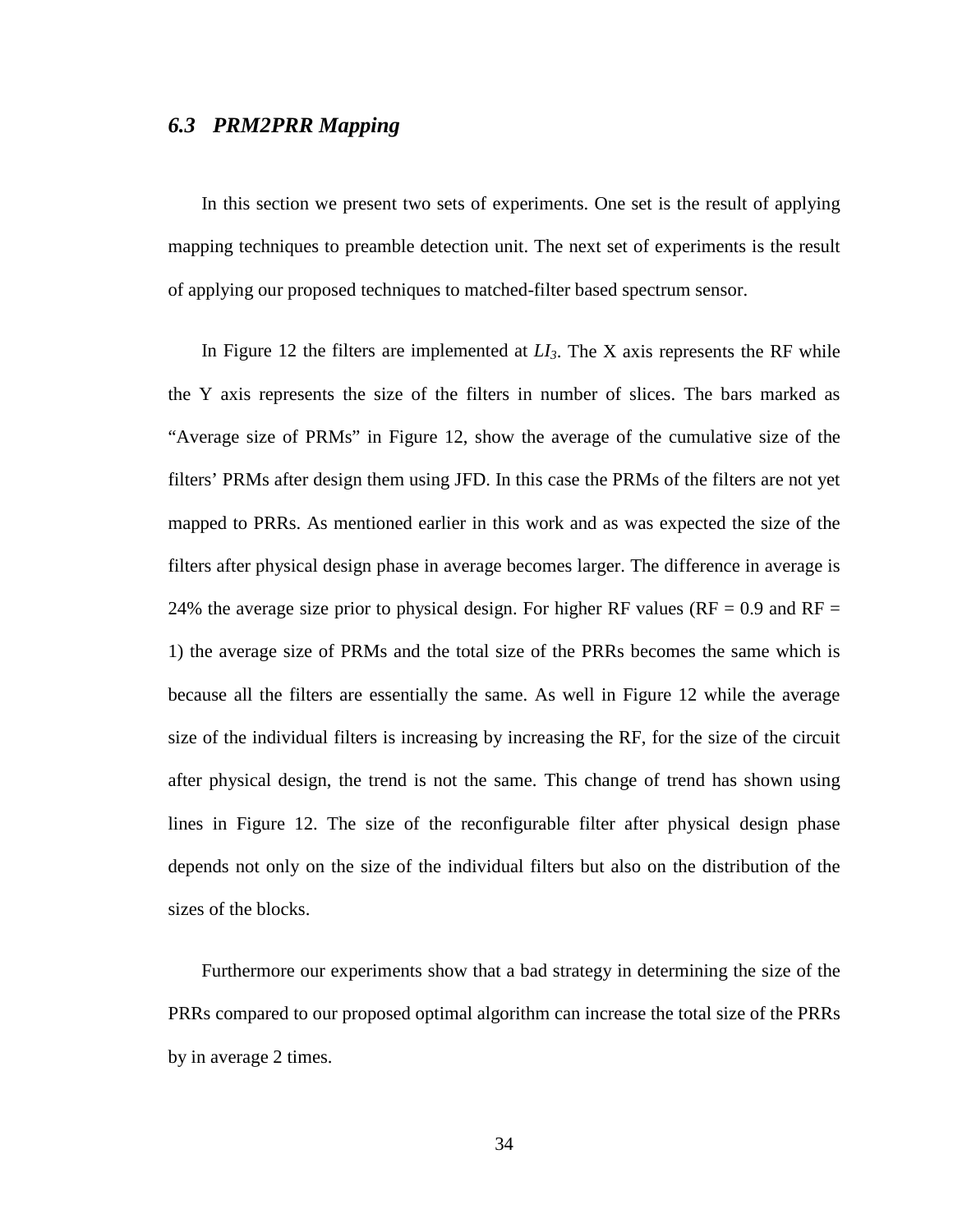

<span id="page-36-0"></span>**Figure 12. Circuit size after physical design vs. average size of PRMs after the optimization for preamble detection unit**

The next set of experiments targets matched-filter based spectrum sensors and is intended to show the effect of optimization techniques proposed in this work. We assume there are 4 different sets of matched-filters that are generated. Each set is implemented at a different level of implementation and thus the individual filters have different sizes. Furthermore the number of shared modules varies across different sets. The objective is to map all the shared modules to the same PRR while minimizing the total area of the design.

To identify the placement of PRMs and determine size of PRRs, we use three different techniques. These three techniques include the ILP formulation, the greedy placement of the PRMs and the proposed hill-climbing heuristic. We use AMPL [\[21\]](#page-45-3) to model our ILP and CPLEX solver [\[20\]](#page-45-4) to find the optimal value.

[Table 1](#page-37-0) shows the area of our reconfigurable matched-filter using the mentioned three techniques. The column labeled as "Min cost" shows the minimum value for design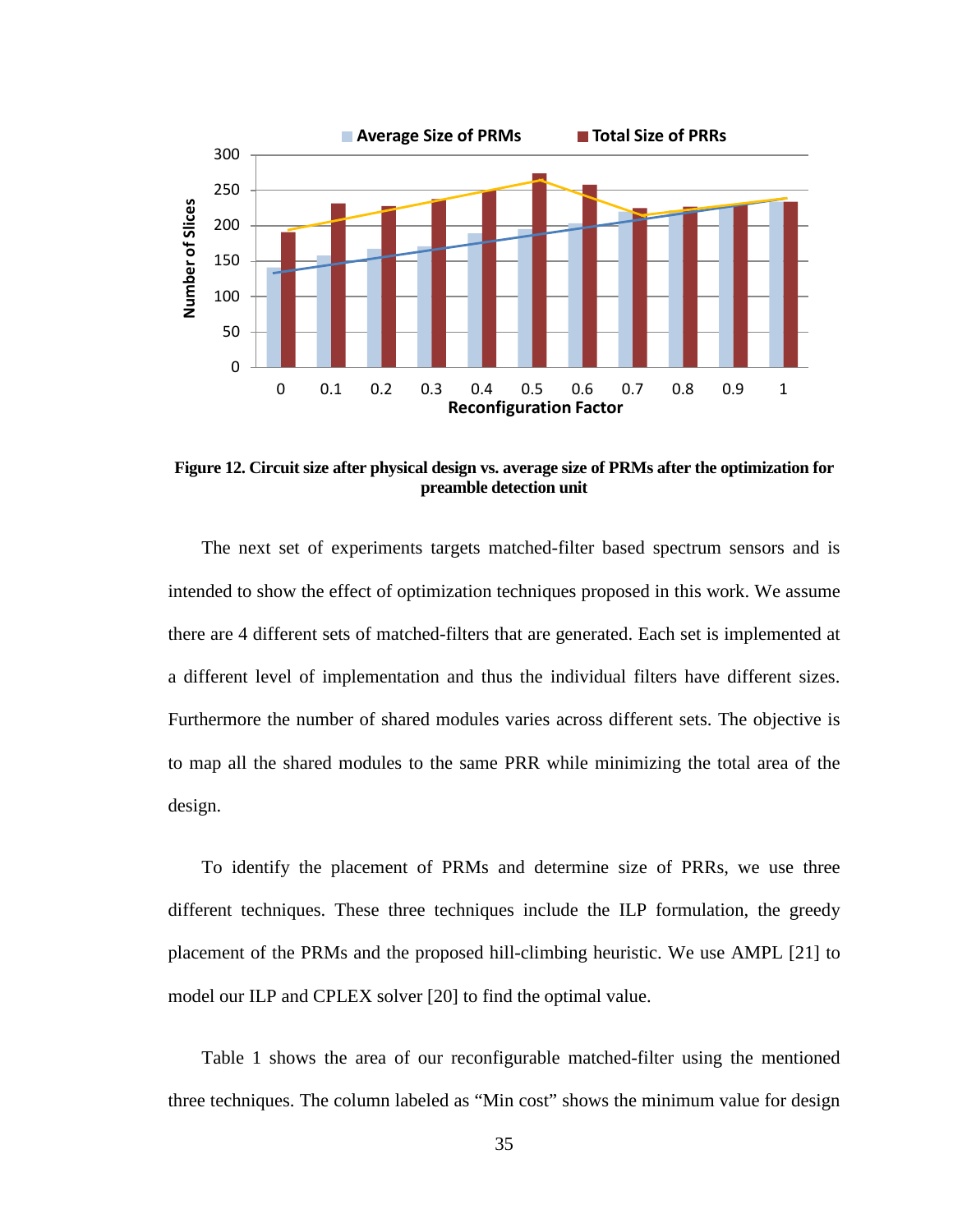area derived from the result of Theorem 1. While the result of ILP shows the optimal value for design area, it is interesting to observe that the results of the proposed greedy and hill-climbing approaches are close to the optimal value. In this set of experiments, the greedy approach is in average within 11% of the optimal value. On the other hand, it can be observed that applying the proposed moves reduces the design area. In average the area of the design after applying the iterative moves is reduced to within 1% of the optimal value. The average run-time of our hill-climbing based heuristic was 15 ms while the average run-time of ILP was approximately 8 hours.

<span id="page-37-0"></span>

| <b>Matched-Filter</b> | Design Area (number of slices) |                      |            |                 |
|-----------------------|--------------------------------|----------------------|------------|-----------------|
|                       | Greedy                         | <b>Hill-climbing</b> | <b>ILP</b> | <b>Min cost</b> |
| Set 1                 | 811                            | 716                  | 716        | 703             |
| Set 2                 | 2,000                          | 1.947                | 1,947      | 1,880           |
| Set 3                 | 4,181                          | 3.912                | 3,840      | 3,760           |
| Set 4                 | 1,643                          | 1,393                | 1,365      | 1,330           |

**Table 1. Total design area after applying different placement techniques**

[Table 2](#page-38-0) shows the reconfiguration area overhead (in number of slices) for the 5 filters. This represents the total area that is reconfigured while reconfiguring the matchedfilter from filter 1 (CDMA 2000 3-x) to filter 5 (IEEE 802.11b DSSS). From the results shown in [Table 2](#page-38-0) it can be observed that the reconfiguration overhead for smaller designs tends to be lower. This is because the reconfiguration overhead is proportional to the size of corresponding PRRs. Therefore, minimizing the size of PRRs, results in reducing reconfiguration overhead.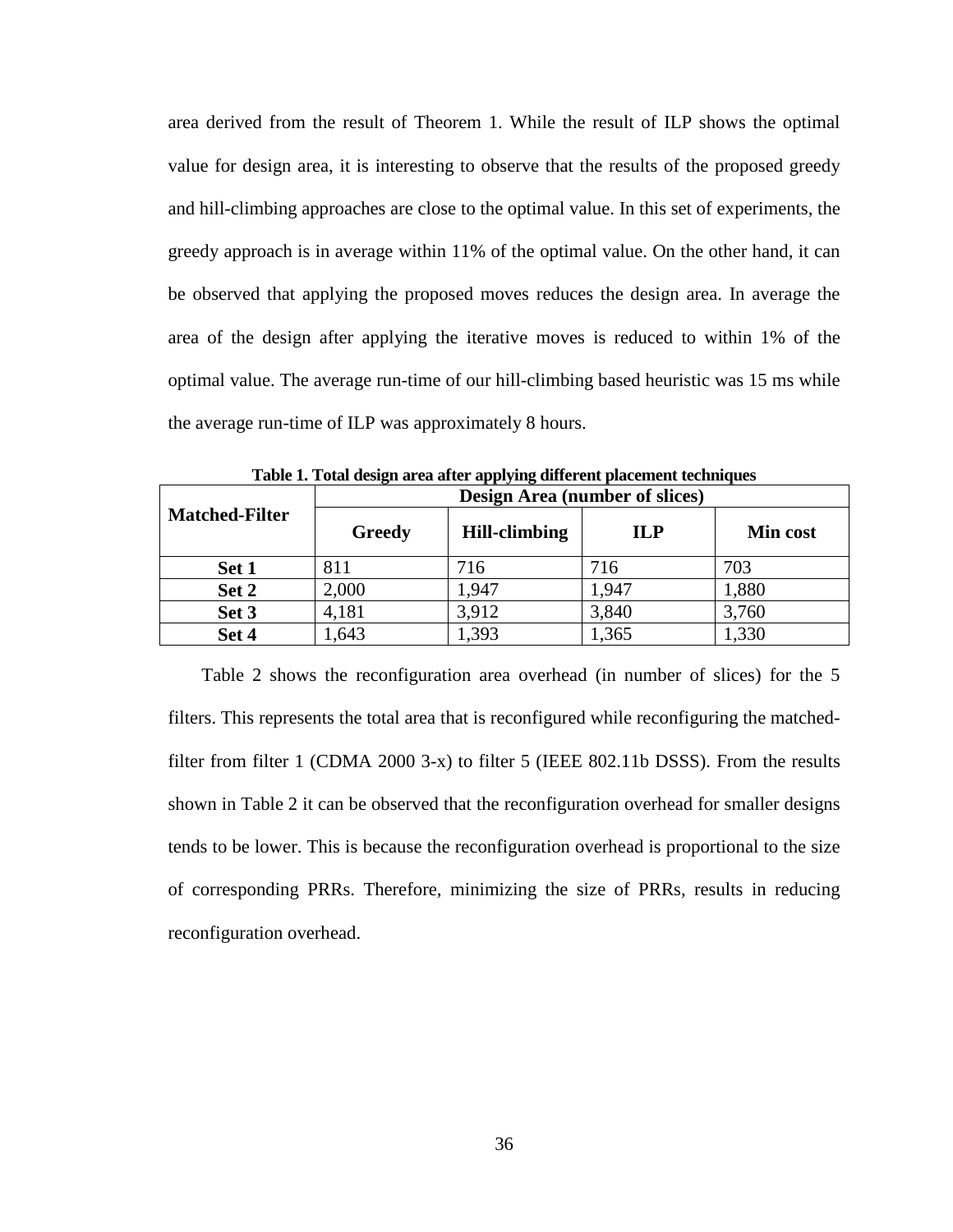<span id="page-38-0"></span>

| <b>Matched-Filter</b> | <b>Total Reconfiguration Overhead (number of slices)</b> |                      |            |  |
|-----------------------|----------------------------------------------------------|----------------------|------------|--|
|                       | Greedy                                                   | <b>Hill-climbing</b> | <b>ILP</b> |  |
| Set 1                 | 1,693                                                    | 1,493                | 1,493      |  |
| Set 2                 | 4,440                                                    | 4,289                | 4,289      |  |
| Set 3                 | 8,170                                                    | 7,771                | 7,625      |  |
| Set 4                 | 3,341                                                    | 2,923                | 2,857      |  |

**Table 2. Reconfiguration Overhead after placement of modules**

To further demonstrate the performance of our proposed heuristic we randomly generated a large number of instances of matched-filters. For each matched-filter we assume there are 20 filters to be reconfigured. We also assume that each filter has 30 PRMs. To randomly generate PRMs for each matched-filter we use the following approach. We initially assume an empty 30 x 20 matrix. For each row of the matrix we start from the leftmost column and with a probability  $p$ , we split the row to generate a new PRM. For the newly generated PRM we choose a random size between 0 to 100 slices. Probability  $p$  is a value between 0 and 1. For lower value of  $p$  we have wider PRMs (shared across more designs) while for larger values of *p* the PRMs have smaller width. In [Table 3](#page-39-0) we assume three sets of randomly generated matched-filters. We report the average area for different values of *p* i.e  $p \le 0.3$  ( $p = 0.1$ , 0.2, 0.3),  $0.3 < p \le 0.6$  and  $0.6 \le p \le 1$ .

Our hill-climbing heuristic in average moves 25 PRMs for the first set of filters ( $p \leq$ *0.3*) to reach the final placement. This number for the second set is in average 35 moves. For the last set, the number of moves is significantly lower (in average 9 moves). This is because the average width of PRMs is significantly lower and the greedy algorithm can find an efficient placement. The results of our experiments show that greedy approach is in average within 10% for the optimal results, while after applying hill-climbing the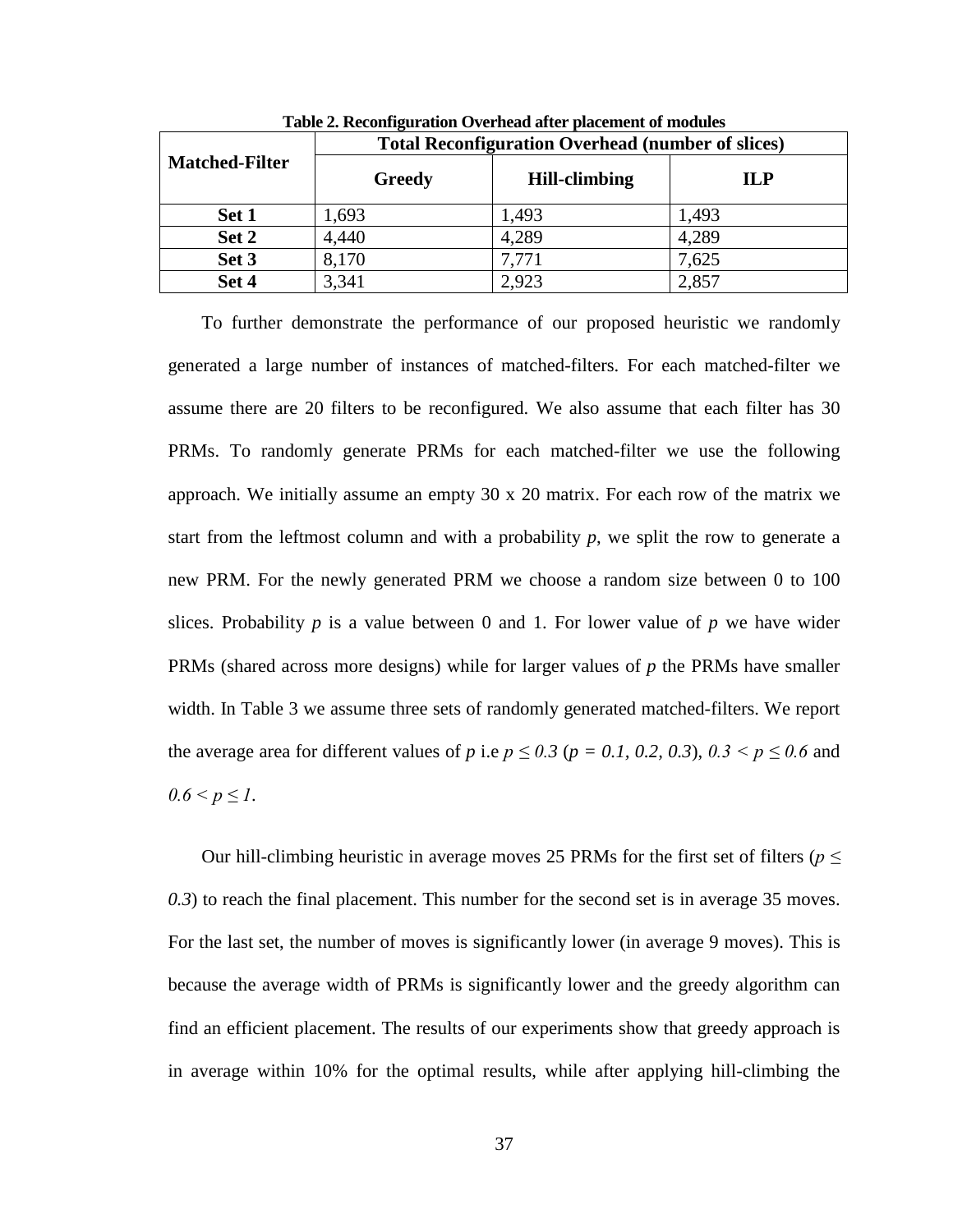results are within 3% of the optimal value. Among the three sets of experiments, the results of our heuristics are closest to optimal value for high probabilities of *p*. This is because the PRMs in the design are shared across less number of designs and thus finding the optimal placement is more straightforward. As well the results are closer to the absolute min-cost value. The highest deviation in the results from the optimal value is observed for the case that  $0.3 \le p \le 0.6$ . In this case, the widths of the PRMs in the design are medium range which makes it harder to find the optimal value.

<span id="page-39-0"></span>

| Table 5: Tomi acsign area for a set of symmetre meet 1 KG 15 |                                |                      |       |                 |  |
|--------------------------------------------------------------|--------------------------------|----------------------|-------|-----------------|--|
| <b>Split Probability</b>                                     | Design Area (number of slices) |                      |       |                 |  |
|                                                              | Greedy                         | <b>Hill-climbing</b> | ПР    | <b>Min cost</b> |  |
| $p \leq 0.3$                                                 | 1,890                          | 1,765                | 1,748 | 1,653           |  |
| $0.3 < p \leq 0.6$                                           | 1,972                          | 1,784                | 1,635 | 1,561           |  |
| $0.6 < p \leq 1$                                             | 1,593                          | 1,574                | 1,568 | 1,540           |  |

**Table 3. Total design area for a set of synthetic filter PRMs**

[Table 4](#page-39-1) shows the reduction in reconfiguration overhead for the set of synthetic filters. As can be observed optimal placement of PRMs can reduce the reconfiguration overhead by 16% for the greedy algorithm.

<span id="page-39-1"></span>

| <b>Split Probability</b> | <b>Total Reconfiguration Overhead (number of slices)</b> |                      |            |  |
|--------------------------|----------------------------------------------------------|----------------------|------------|--|
|                          | Greedy                                                   | <b>Hill-climbing</b> | <b>ILP</b> |  |
| $p \leq 0.3$             | 17,815                                                   | 16,350               | 16,235     |  |
| $0.3 < p \leq 0.6$       | 26,991                                                   | 24,726               | 23,324     |  |
| $0.6 < p \le 1$          | 29,194                                                   | 28,764               | 28,710     |  |

**Table 4. Reconfiguration Overhead after placement of modules**

### *6.4 LUT vs. DSP and Heterogeneous Mapping*

In Section [5](#page-18-0) we made a qualitative comparison between using DSP blocks vs. using Look-Up-Tables (LUTs) to implement filters. In this section we compare the effect of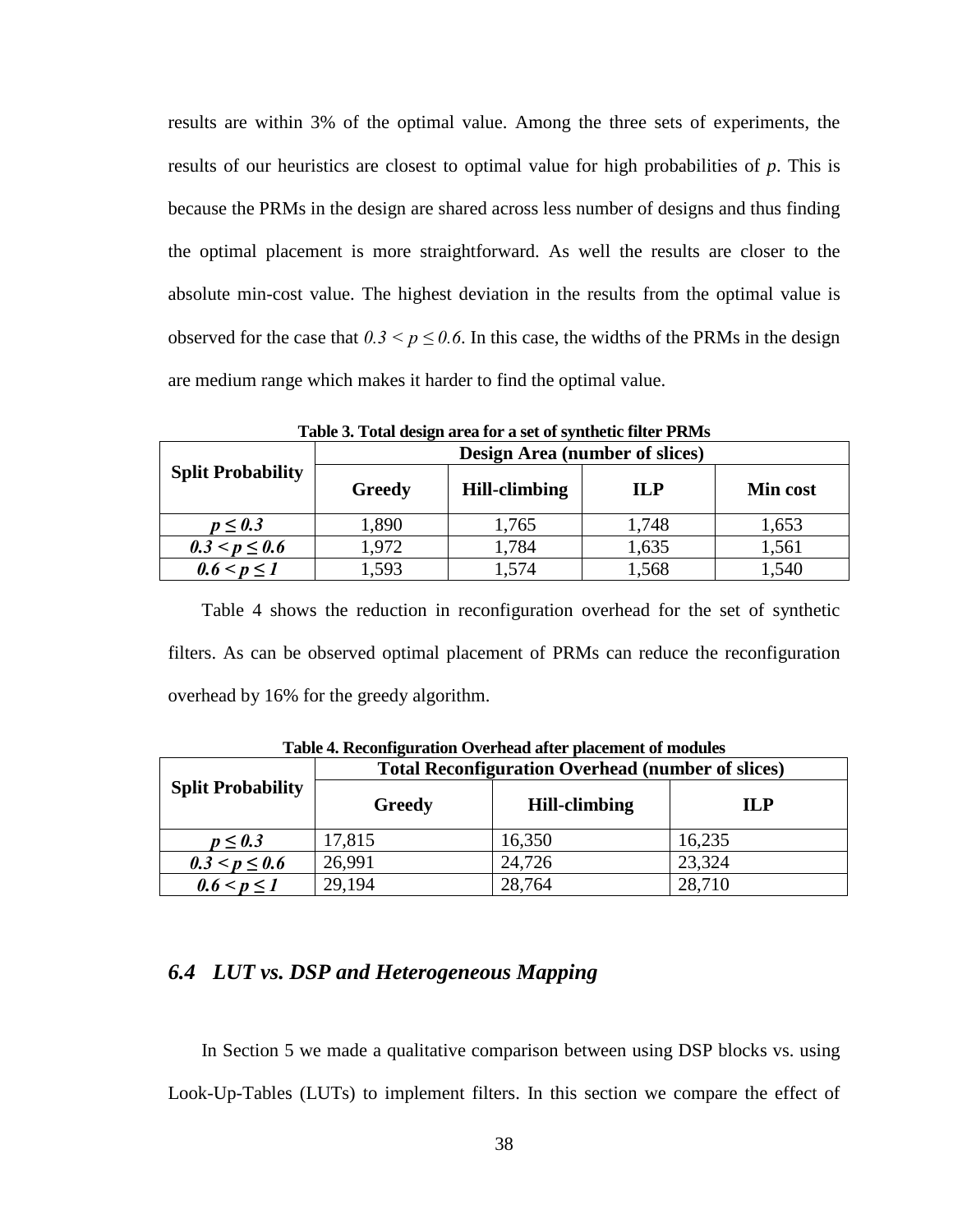these two approaches on power consumption of a reconfigurable filter for template matching. We used Coregen [\[22\]](#page-45-5) to generate a filter using DSP blocks. On the other hand we used JFD to design the filters that are implemented in LUTs. The throughput of both implementations is assumed to be the same. The running frequency of the filter is 5 times larger than the input rate. Therefore we can use  $1/5<sup>th</sup>$  of the number of DSP blocks as we can use folding to make efficient use of available resources. The power numbers are extracted from XPower for XC7VX330T.

[Figure 13](#page-41-0) shows the dynamic power consumption of the filter implemented using DSP blocks vs the same filter optimized using JFD and implemented using LUTs. The filters implemented using JFD are fully optimized. We generated 4 sets of filters for  $RF =$ 0, 0.3, 0.6 and 1. While for the filters generated with  $RF = 0$ , 0.3 and 0.6 we need to reconfigure the filter implementation to change the filter structure, for the filters generated with  $RF = 1$  the reconfiguration cost is negligible. Thus for  $RF = 1$ , the filter has the same characteristics of the filter implemented using DSP blocks (both have negligible reconfiguration overhead).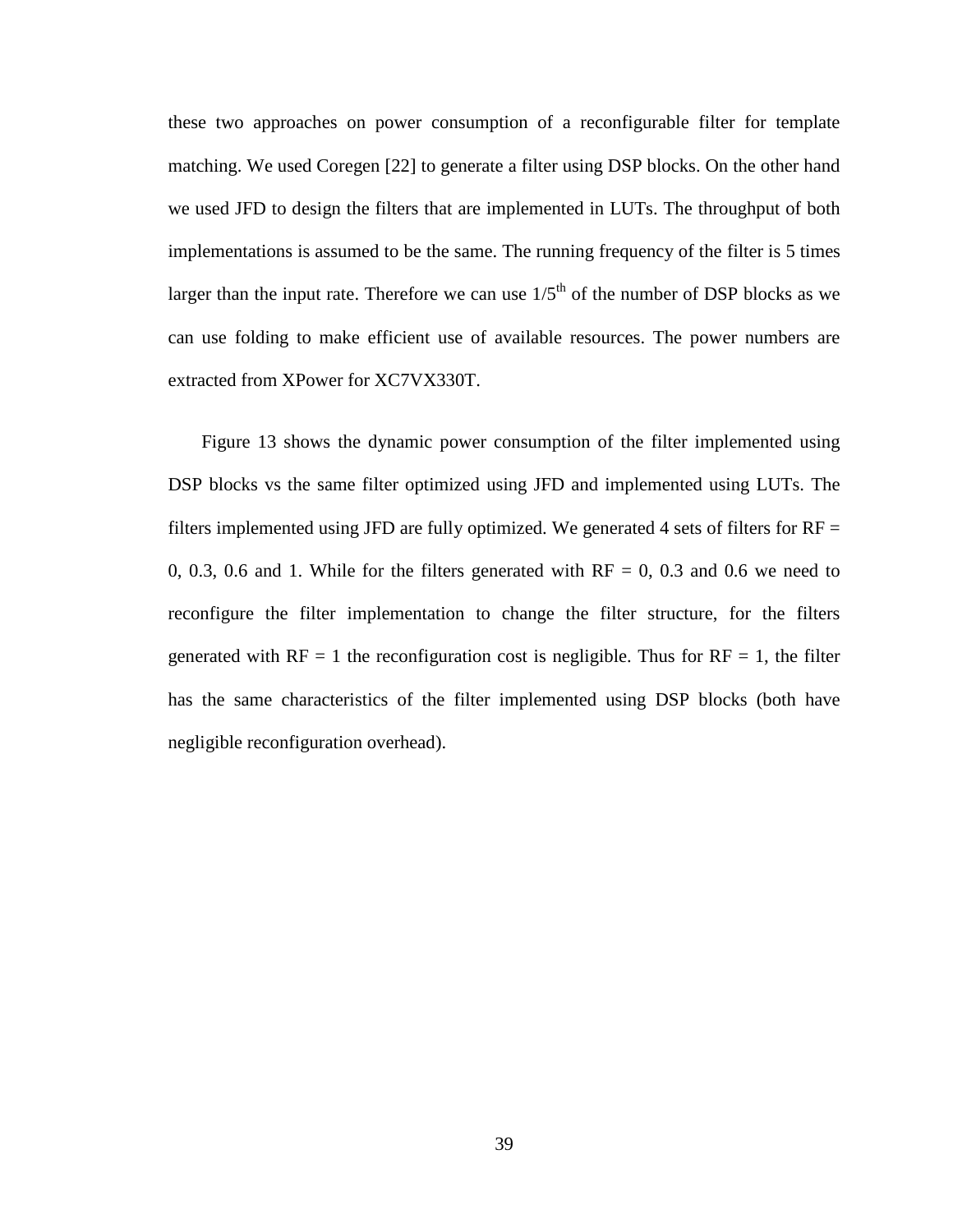

<span id="page-41-0"></span>**Figure 13. Dynamic Power consumption of filter implemented using DSP vs. LUT. Filter implemented for template matching**

As can be observed in [Figure 13,](#page-41-0) DSP implementation of the filter results in highest dynamic power consumption. LUT implementation of the filter, on the other hand results in lower dynamic power consumption. This is the result of extensive optimization of the filter structure which results in reducing the size of the filter drastically. From  $RF = 0$  to  $RF = 1$  the dynamic power is increasing as the designs are becoming larger in size.

As proposed in Section [5](#page-18-0) we can partially implement filters using DSP blocks. We proposed "heterogeneous mapping" to partially map a filter design to DSP blocks while mapping the rest to the logic resources (LUTs). [Table 5](#page-42-0) shows the area of the 4 sets of reconfigurable matched-filter after applying the *heterogeneous mapping* solution proposed in Section [5.](#page-18-0) The numbers in [Table 5](#page-42-0) represent the size of the filter implemented using logic blocks after mapping filters partially to available DSP blocks. It should be noted that in this set of experiments the DSP blocks are running at higher frequency than the sampling rate (with oversampling) of the input signal. Thus we exploit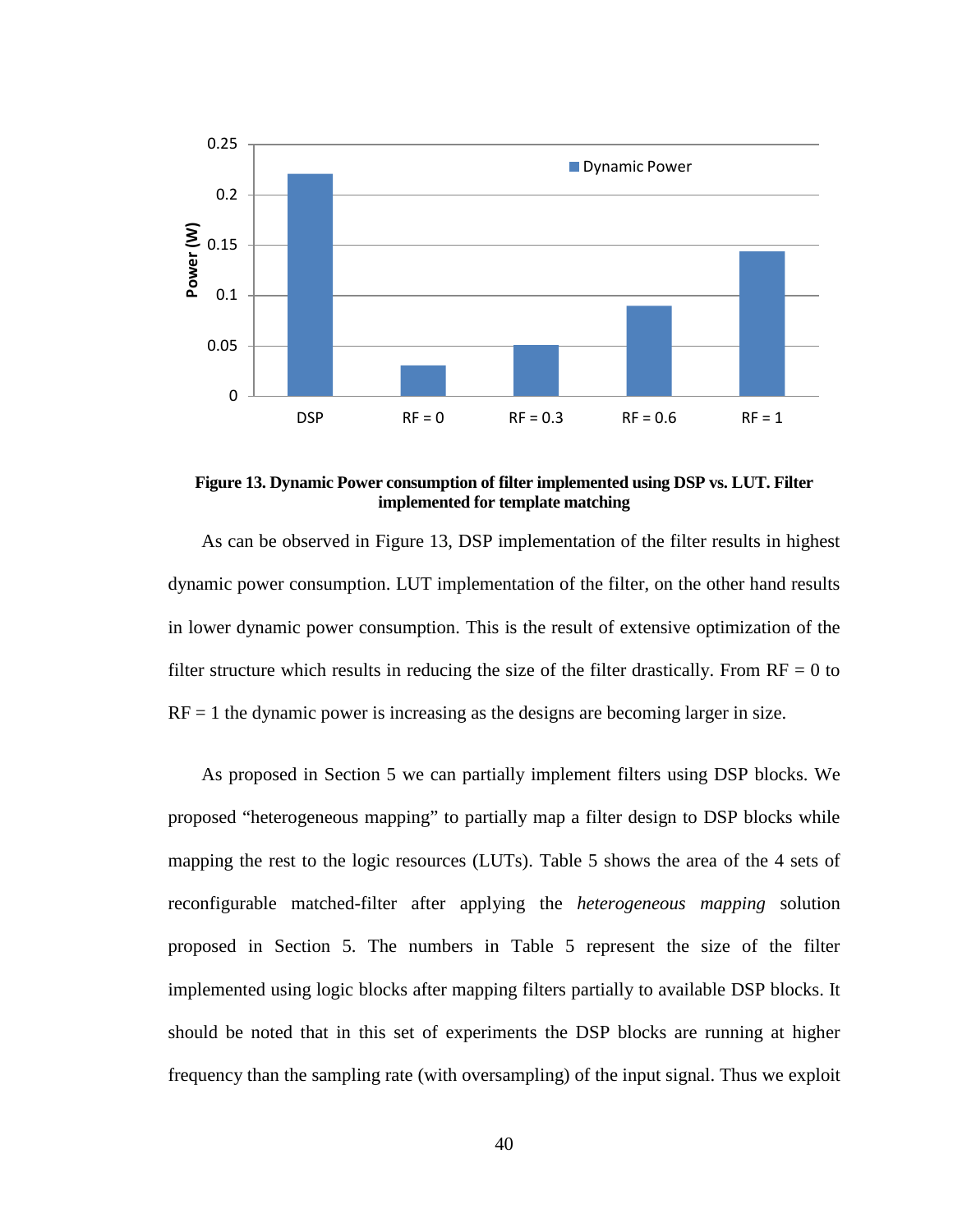folding to make effective use of available DSP blocks. The numbers in [Table 5](#page-42-0) represent the number of physical DSP blocks that are used to partially implement the filters. [Table](#page-42-0)  [5](#page-42-0) compares the result of applying heterogeneous mapping with the ILP proposed in Section [5.](#page-18-0) As is shown in [Table 5,](#page-42-0) using more DSP blocks to implement reconfigurable matched-filter, results in implementing a smaller portion of the filter with logic resources. When there are 50 DSP blocks available, the whole filter is implemented using DSP blocks. This clearly shows the flexibility of this approach for applications with high DSP usage or to provide a platform-independent design.

<span id="page-42-0"></span>

|                       | - <del>- - - - - -</del> - - -<br>Design area (number of slices) |            |               |            |                  |            |
|-----------------------|------------------------------------------------------------------|------------|---------------|------------|------------------|------------|
| <b>Matched-Filter</b> | <b>10 DSP</b>                                                    |            | <b>20 DSP</b> |            | <b>50 DSP</b>    |            |
|                       | <b>Heuristic</b>                                                 | <b>ILP</b> | Heuristic     | <b>ILP</b> | <b>Heuristic</b> | <b>ILP</b> |
| Set 1                 | 534                                                              | 524        | 305           | 297        |                  |            |
| Set 2                 | 1,430                                                            | 1,390      | 910           | 890        | 0                |            |
| Set 3                 | 2,840                                                            | 2,750      | 1,845         | 1,740      | $\theta$         | 0          |
| Set 4                 | 985                                                              | 940        | 574           | 545        |                  | 0          |

**Table 5. Area of the filters implemented using logic resources after using DSP blocks**

# **7 Conclusion**

In this work we discussed the physical design aspects of partial reconfiguration. An important step in partial reconfiguration design flow is to map PRMs of the individual designs to PR Regions on the chip. This mapping affects the most important aspects of design which are performance, power, area and reconfiguration overhead. We defined PRM2PRR mapping to fully exploit reuse of PRMs made possible through JFD approach introduced in the previous work, while minimizing the area usage of the design. We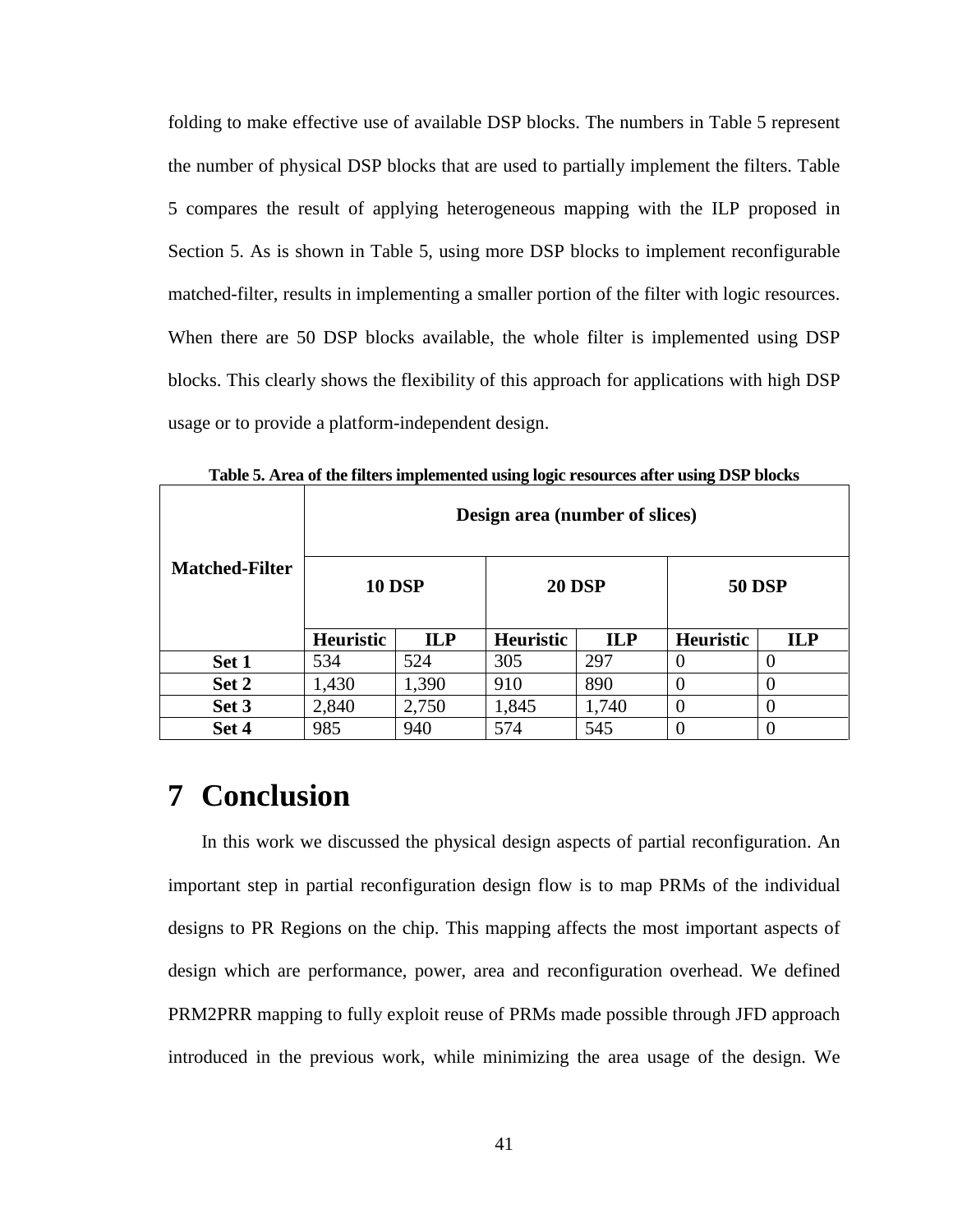showed that the problem is NP-hard and proposed an ILP formulation of the problem to give exact solutions along with heuristics which run in polynomial time.

Today FPGAs widely embed DSP blocks for filtering and other DSP applications. However there are shortcomings in using DSP blocks which limits their usage. Therefore in this work we proposed to split a design between DSP blocks and LUTs based on the availability of DSP resources. We theoretically analyzed the problem and showed that, this problem is an extension of PRM2PRR mapping. We further proposed ILP formulation and heuristics to solve the problem.

# **8 References**

- <span id="page-43-0"></span>[1] LIM D., PEATTIE M., "*Two Flows for Partial Reconfiguration: Module Based or Small Bit Manipulations*" Xilinx Application Note XAPP290, V1.0, Xilinx.Inc (May 2002)
- <span id="page-43-1"></span>[2] LYSAGHT P., BLODGET B., MASON J., YOUNG J., BRIDGFORD B., "*Invited Paper: Enhanced Architectures, Design Methodologies and CAD Tools for Dynamic Reconfigurable of Xilinx FPGAs*", FPL 2006
- <span id="page-43-4"></span>[3] VILLASENOR J., et al, "*Configurable Computing Solutions for Automatic Target Recognition*", FCCM 1996
- <span id="page-43-3"></span>[4] SINGHAL L., BOZORGZADEH E., "Physically-aware Exploitation of Component Reuse in a Partially Reconfigurable Architecture", IPDPS 2006
- <span id="page-43-2"></span>[5] SHIRAZI N., LUK W., CHEUNG P. Y. K., "*Automating Production of Run-Time Reconfigurable Designs*", FCCM 1997
- <span id="page-43-5"></span>[6] PROAKIS J. G., *Digital Communications*. New York, U.S.A.: McGraw-Hill International Editions, New York, 2001.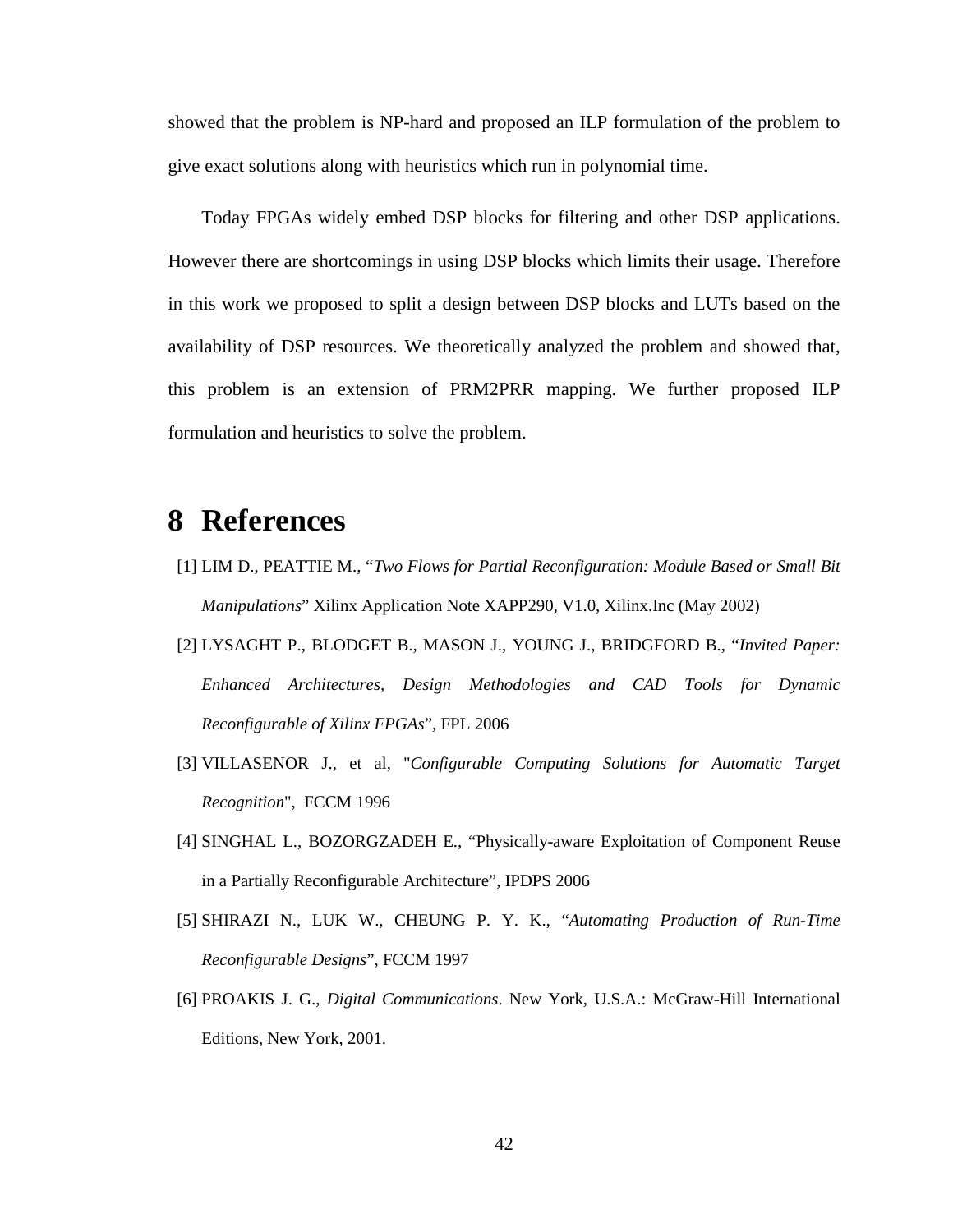- <span id="page-44-9"></span>[7] YUCEK T., ARSLAN H., "*A survey of spectrum sensing algorithms for cognitive radio applications*," IEEE Communications Surveys & Tutorials, vol. 11, no. 1, pp. 116-130, 2009
- <span id="page-44-10"></span>[8] 3GPP2 C.S0002-E V1.0, "*Physical Layer Standard for cdma2000 Spread Spectrum Systems*," October 2010.
- <span id="page-44-6"></span>[9] DIAMANTOPOULOS D., et al. "*Configurable Baseband Digital Transceiver for Gbps Wireless 60 GHz Communications*", to appear in proceedings of ICECS 2011
- <span id="page-44-7"></span>[10] PUCHINGER J., RAIDL G., AND PFERSCHY U., "*The Multidimensional Knapsack Problem: Structure and Algorithms*," Informs Journal on Computing, DOI: 10.1287/ijoc.1090.0344, 2009.
- <span id="page-44-1"></span>[11] SINGHAL L. AND BOZORGZADEH E., "*Multi-layer Floorplanning for Reconfigurable Designs*", IET Computers & Digital Techniques, No. 4, Vol. 1, pp.276-294, January 2007
- <span id="page-44-0"></span>[12] BECKER T., LUK W., CHEUING P. Y. K., "*Energy-aware Optimization for Run-time Reconfiguration*", in proceedings of FCCM 2010
- <span id="page-44-2"></span>[13] JARA-BERROCAL A., GORDON-ROSS A., "*Runtime Temporal Partitioning Assembly to Reduce FPGA Reconfiguration Time*", ReConFig 2009
- <span id="page-44-3"></span>[14] CARVER J., PITTMAN N., FORIN A., *"Relocation and Automatic Floor-planning of FPGA Partial Configuration Bit-Streams"* Microsoft Research Technical Report MSR-TR-2008-111
- <span id="page-44-4"></span>[15] MARCONI T., HUR J. Y., BERTELS K., GAYDADJIEV G., "*A Novel Configuration Cicruit Architecture to Speedup Reconfiguration and Relocation for Partially Reconfigurable Devices"*, SASP 2010
- <span id="page-44-5"></span>[16] KOLEN A. W. J., LENSTRA J. K., PAPADIMITRIOU C. H., SPIEKSMA F. C. R., *"Interval scheduling: A survey"*, Naval Research Logistics 2007
- <span id="page-44-8"></span>[17] MITOLA J., *"Cognitive radio architecture evolution,"* Proceedings of the IEEE, vol. 97, no. 4, pp. 626–641, April 2009.